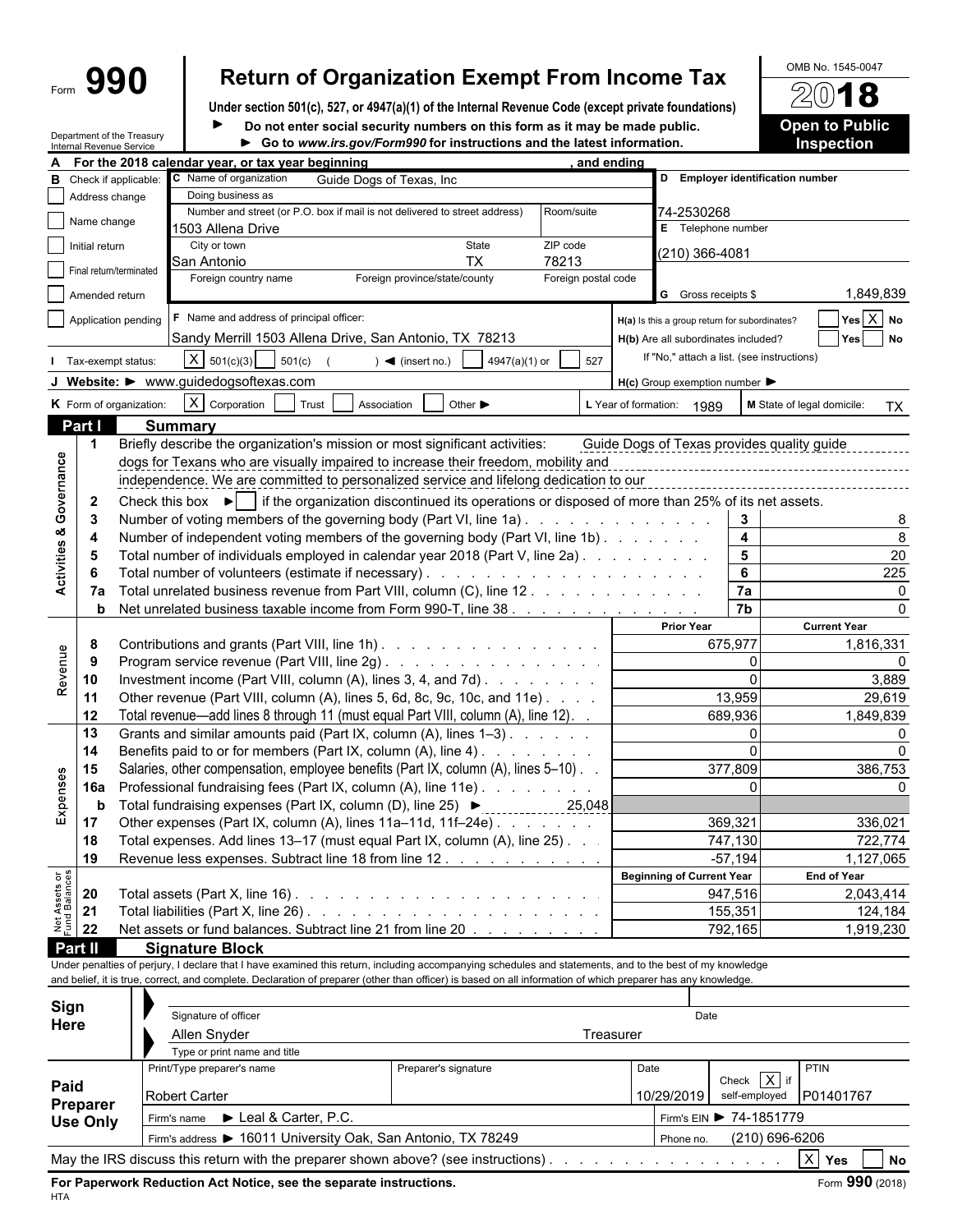|     | Form 990 (2018) | Guide Dogs of Texas, Inc                                                                                                                                                                             | 74-2530268                        | Page 2 |
|-----|-----------------|------------------------------------------------------------------------------------------------------------------------------------------------------------------------------------------------------|-----------------------------------|--------|
|     | Part III        | <b>Statement of Program Service Accomplishments</b>                                                                                                                                                  |                                   |        |
|     |                 | Check if Schedule O contains a response or note to any line in this Part III                                                                                                                         |                                   |        |
|     |                 | Briefly describe the organization's mission:                                                                                                                                                         |                                   |        |
|     |                 | Guide Dogs of Texas provides quality guide dogs for Texans who are visually impaired to                                                                                                              |                                   |        |
|     |                 | increase their freedom, mobility and independence. We are committed to personalized service                                                                                                          |                                   |        |
|     |                 | and lifelong dedication to our clients and their guide dogs.                                                                                                                                         |                                   |        |
|     |                 |                                                                                                                                                                                                      |                                   |        |
| - 2 |                 | Did the organization undertake any significant program services during the year which were not listed on                                                                                             |                                   |        |
|     |                 |                                                                                                                                                                                                      | Yes                               | $X$ No |
|     |                 | If "Yes," describe these new services on Schedule O.                                                                                                                                                 |                                   |        |
|     |                 | Did the organization cease conducting, or make significant changes in how it conducts, any program                                                                                                   |                                   |        |
|     |                 |                                                                                                                                                                                                      | Yes                               | $X$ No |
|     |                 | If "Yes," describe these changes on Schedule O.                                                                                                                                                      |                                   |        |
|     |                 | Describe the organization's program service accomplishments for each of its three largest program services, as measured by                                                                           |                                   |        |
|     |                 | expenses. Section 501(c)(3) and 501(c)(4) organizations are required to report the amount of grants and allocations to others,                                                                       |                                   |        |
|     |                 | the total expenses, and revenue, if any, for each program service reported.                                                                                                                          |                                   |        |
|     |                 |                                                                                                                                                                                                      |                                   |        |
| 4a  |                 |                                                                                                                                                                                                      |                                   |        |
|     |                 | Guide Dog Program: Guide Dogs of Texas raises, trains and provides quality guide dogs to Texans<br>who are visually impaired giving mobility and independence for living. Currently, 97% of the pups |                                   |        |
|     |                 | in training are whelped in the program to ensure the highest quality of health and temperament                                                                                                       |                                   |        |
|     |                 | required in a guide dog. Early puppy training relies on volunteers and a very successful prison                                                                                                      | --------------------------------- |        |
|     |                 | puppy raising program. Advanced training, client matching and training, as well as follow up<br>puppy raising program. Advanced training, client matching and training, as well as follow up         |                                   |        |
|     |                 | ---------------------------<br>services are accomplished with professional guide dog mobility instructors on staff. Follow-up                                                                        |                                   |        |
|     |                 | training services are provided for the life of the guide dog client and guide their community in                                                                                                     |                                   |        |
|     |                 | --------<br>Texas. All expenses are attributed to canine training or human service outcomes.                                                                                                         |                                   |        |
|     |                 |                                                                                                                                                                                                      |                                   |        |
|     |                 |                                                                                                                                                                                                      |                                   |        |
|     |                 |                                                                                                                                                                                                      |                                   |        |
|     |                 |                                                                                                                                                                                                      |                                   |        |
| 4b  | (Code:          | ) (Expenses \$ including grants of \$ ) (Revenue \$ )                                                                                                                                                |                                   |        |
|     |                 |                                                                                                                                                                                                      |                                   |        |
|     |                 |                                                                                                                                                                                                      |                                   |        |
|     |                 |                                                                                                                                                                                                      |                                   |        |
|     |                 |                                                                                                                                                                                                      |                                   |        |
|     |                 |                                                                                                                                                                                                      |                                   |        |
|     |                 |                                                                                                                                                                                                      |                                   |        |
|     |                 |                                                                                                                                                                                                      |                                   |        |
|     |                 |                                                                                                                                                                                                      |                                   |        |
|     |                 |                                                                                                                                                                                                      |                                   |        |
|     |                 |                                                                                                                                                                                                      |                                   |        |
|     |                 |                                                                                                                                                                                                      |                                   |        |
|     |                 |                                                                                                                                                                                                      |                                   |        |
| 4с  | (Code:          | ) (Expenses \$                                                                                                                                                                                       |                                   |        |
|     |                 |                                                                                                                                                                                                      |                                   |        |
|     |                 |                                                                                                                                                                                                      |                                   |        |
|     |                 |                                                                                                                                                                                                      |                                   |        |
|     |                 |                                                                                                                                                                                                      |                                   |        |
|     |                 |                                                                                                                                                                                                      |                                   |        |
|     |                 |                                                                                                                                                                                                      |                                   |        |
|     |                 |                                                                                                                                                                                                      |                                   |        |
|     |                 |                                                                                                                                                                                                      |                                   |        |
|     |                 |                                                                                                                                                                                                      |                                   |        |
|     |                 |                                                                                                                                                                                                      |                                   |        |
|     |                 |                                                                                                                                                                                                      |                                   |        |
|     |                 |                                                                                                                                                                                                      |                                   |        |
| 4d  | (Expenses \$    | Other program services. (Describe in Schedule O.)<br>0) (Revenue \$<br>0 including grants of \$                                                                                                      |                                   |        |
|     |                 | 4e Total program service expenses<br>556,968                                                                                                                                                         |                                   |        |
|     |                 |                                                                                                                                                                                                      |                                   |        |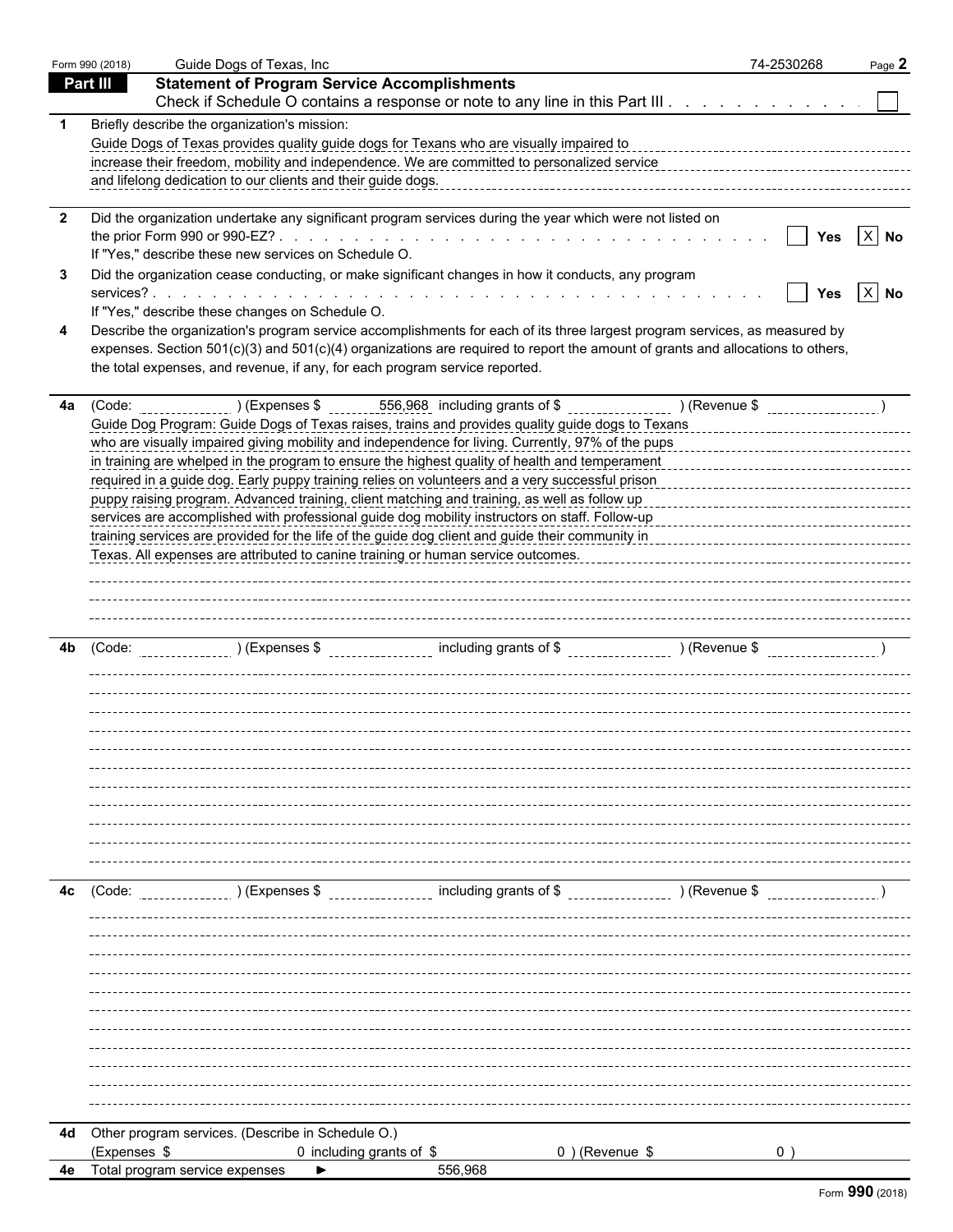| <b>Part IV</b> | <b>Checklist of Required Schedules</b>                                                                                                                                                                                                                |                         |                |              |
|----------------|-------------------------------------------------------------------------------------------------------------------------------------------------------------------------------------------------------------------------------------------------------|-------------------------|----------------|--------------|
|                |                                                                                                                                                                                                                                                       |                         |                | Yes No       |
|                | Is the organization described in section 501(c)(3) or $4947(a)(1)$ (other than a private foundation)? If "Yes,"                                                                                                                                       |                         | $\mathsf{X}$   |              |
| $\mathbf{2}$   | Is the organization required to complete Schedule B, Schedule of Contributors (see instructions)?                                                                                                                                                     | $2^{\circ}$             | $\overline{X}$ |              |
| 3              | Did the organization engage in direct or indirect political campaign activities on behalf of or in opposition to                                                                                                                                      | $\mathbf{3}$            |                |              |
|                |                                                                                                                                                                                                                                                       |                         |                | $\mathsf{X}$ |
| 4              | Section 501(c)(3) organizations. Did the organization engage in lobbying activities, or have a section 501(h)                                                                                                                                         | $\overline{\mathbf{4}}$ |                | $\mathsf{X}$ |
|                | 5 Is the organization a section $501(c)(4)$ , $501(c)(5)$ , or $501(c)(6)$ organization that receives membership dues,<br>assessments, or similar amounts as defined in Revenue Procedure 98-19? If "Yes," complete Schedule C, Part III              | 5 <sub>1</sub>          |                | $\mathsf{X}$ |
| 6              | Did the organization maintain any donor advised funds or any similar funds or accounts for which donors                                                                                                                                               |                         |                |              |
|                | have the right to provide advice on the distribution or investment of amounts in such funds or accounts? If                                                                                                                                           | 6                       |                | $\mathsf{X}$ |
|                | Did the organization receive or hold a conservation easement, including easements to preserve open space,<br>the environment, historic land areas, or historic structures? If "Yes," complete Schedule D, Part II.                                    | $\overline{7}$          |                | $\mathsf{X}$ |
| 8              | Did the organization maintain collections of works of art, historical treasures, or other similar assets? If "Yes,"                                                                                                                                   |                         |                |              |
| 9              | Did the organization report an amount in Part X, line 21, for escrow or custodial account liability, serve as a                                                                                                                                       | 8                       |                | $\mathsf{X}$ |
|                | custodian for amounts not listed in Part X; or provide credit counseling, debt management, credit repair, or debt                                                                                                                                     | 9                       |                | $\mathsf{X}$ |
| 10             | Did the organization, directly or through a related organization, hold assets in temporarily restricted<br>endowments, permanent endowments, or quasi-endowments? If "Yes," complete Schedule D, Part V.                                              |                         | $10 \mid X$    |              |
|                | 11 If the organization's answer to any of the following questions is "Yes," then complete Schedule D, Parts VI,                                                                                                                                       |                         |                |              |
|                | VII, VIII, IX, or X as applicable.<br>a Did the organization report an amount for land, buildings, and equipment in Part X, line 10? If "Yes," complete                                                                                               |                         |                |              |
|                | <b>b</b> Did the organization report an amount for investments—other securities in Part X, line 12 that is 5% or more                                                                                                                                 | $11a \times$            |                |              |
|                | of its total assets reported in Part X, line 16? If "Yes," complete Schedule D, Part VII. 11b                                                                                                                                                         |                         |                | $\mathsf{X}$ |
|                | c Did the organization report an amount for investments—program related in Part X, line 13 that is 5% or more<br>of its total assets reported in Part X, line 16? If "Yes," complete Schedule D, Part VIII. 11c                                       |                         |                | $\mathsf{X}$ |
|                | d Did the organization report an amount for other assets in Part X, line 15 that is 5% or more of its total assets                                                                                                                                    | 11d                     |                | $\mathsf{X}$ |
|                | e Did the organization report an amount for other liabilities in Part X, line 25? If "Yes," complete Schedule D, Part X.<br>f Did the organization's separate or consolidated financial statements for the tax year include a footnote that addresses | l 11e                   |                | $\mathsf{X}$ |
|                | the organization's liability for uncertain tax positions under FIN 48 (ASC 740)? If "Yes," complete Schedule D, Part X.                                                                                                                               | 11f                     |                | $\mathsf{X}$ |
|                | 12a Did the organization obtain separate, independent audited financial statements for the tax year? If "Yes," complete                                                                                                                               |                         | $12a \mid X$   |              |
|                | <b>b</b> Was the organization included in consolidated, independent audited financial statements for the tax year? If "Yes,"                                                                                                                          |                         |                |              |
|                | and if the organization answered "No" to line 12a, then completing Schedule D, Parts XI and XII is optional                                                                                                                                           | 12 <sub>b</sub>         |                | $\mathsf{X}$ |
| 13             | Is the organization a school described in section $170(b)(1)(A)(ii)$ ? If "Yes," complete Schedule E.                                                                                                                                                 | 13                      |                | $\mathsf{X}$ |
|                | 14a Did the organization maintain an office, employees, or agents outside of the United States?<br><b>b</b> Did the organization have aggregate revenues or expenses of more than \$10,000 from grantmaking,                                          | 14a                     |                | $\mathsf{X}$ |
|                | fundraising, business, investment, and program service activities outside the United States, or aggregate<br>foreign investments valued at \$100,000 or more? If "Yes," complete Schedule F, Parts I and IV.                                          | 14b                     |                | $\mathsf{X}$ |
| 15             | Did the organization report on Part IX, column (A), line 3, more than \$5,000 of grants or other assistance to or                                                                                                                                     | 15                      |                | $\mathsf{X}$ |
| 16             | Did the organization report on Part IX, column (A), line 3, more than \$5,000 of aggregate grants or other                                                                                                                                            |                         |                |              |
| 17             | assistance to or for foreign individuals? If "Yes," complete Schedule F, Parts III and IV.<br>Did the organization report a total of more than \$15,000 of expenses for professional fundraising services                                             | 16                      |                | $\mathsf{X}$ |
|                | on Part IX, column (A), lines 6 and 11e? If "Yes," complete Schedule G, Part I (see instructions).                                                                                                                                                    | 17                      |                | $\mathsf{X}$ |
| 18             | Did the organization report more than \$15,000 total of fundraising event gross income and contributions on                                                                                                                                           | 18                      |                | $\mathsf{X}$ |
| 19             | Did the organization report more than \$15,000 of gross income from gaming activities on Part VIII, line 9a?                                                                                                                                          | 19                      |                | X            |
|                |                                                                                                                                                                                                                                                       |                         |                |              |
|                |                                                                                                                                                                                                                                                       | 20a                     |                | X            |
|                | <b>b</b> If "Yes" to line 20a, did the organization attach a copy of its audited financial statements to this return?<br>21 Did the organization report more than \$5,000 of grants or other assistance to any domestic organization or               | 20 <sub>b</sub>         |                |              |

domestic government on Part IX, column (A), line 1? If "Yes," complete Schedule I, Parts I and II. . . . . . . . . . . 21 | X

Form 990 (2018) Guide Dogs of Texas, Inc 74-2530268 Page **3**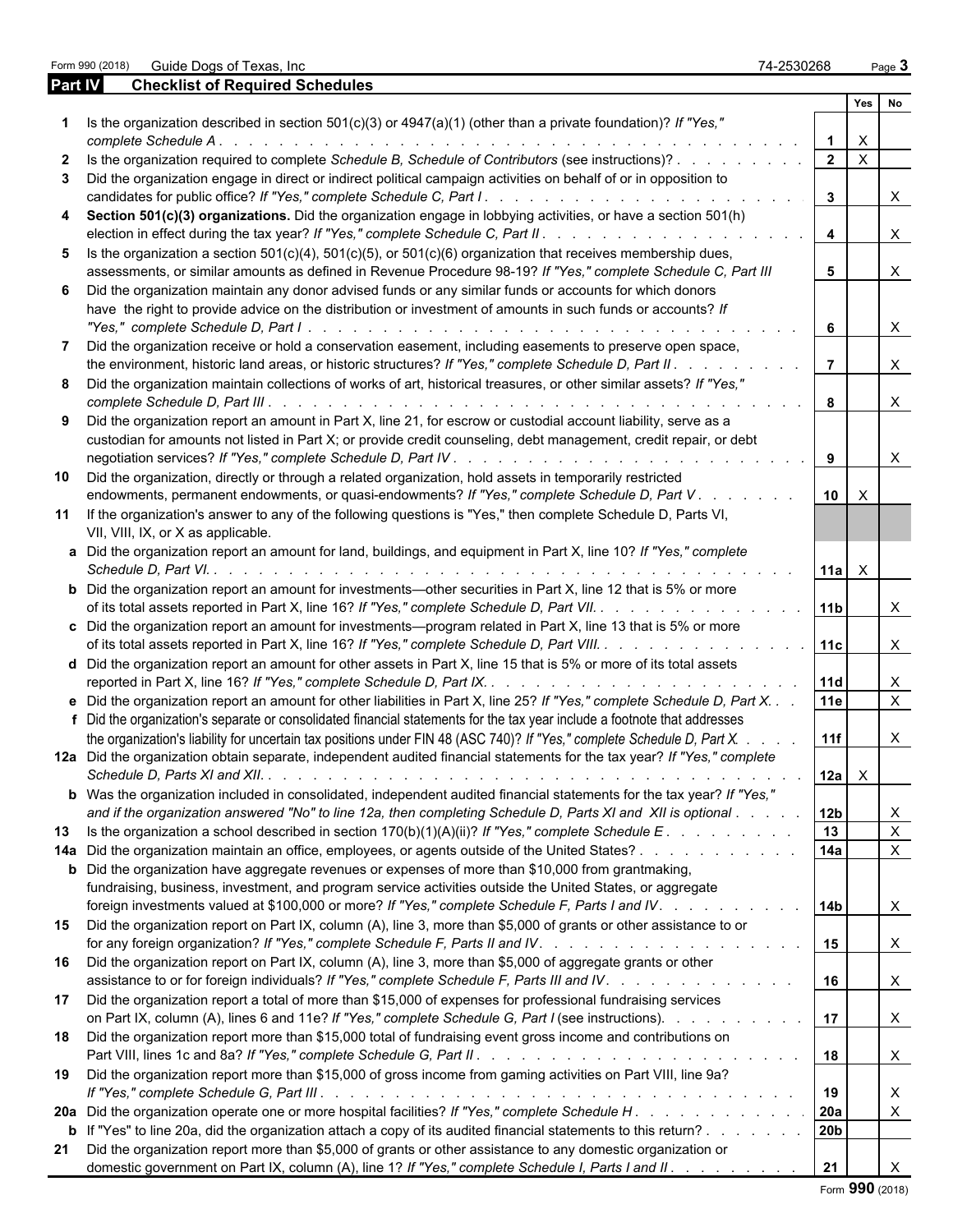|    | <b>Part IV</b><br><b>Checklist of Required Schedules (continued)</b>                                                                                                                                                       |                 |               |                           |  |
|----|----------------------------------------------------------------------------------------------------------------------------------------------------------------------------------------------------------------------------|-----------------|---------------|---------------------------|--|
|    |                                                                                                                                                                                                                            |                 | Yes           | No                        |  |
|    | 22 Did the organization report more than \$5,000 of grants or other assistance to or for domestic individuals on                                                                                                           | 22              |               | $\times$                  |  |
| 23 | Did the organization answer "Yes" to Part VII, Section A, line 3, 4, or 5 about compensation of the                                                                                                                        |                 |               |                           |  |
|    | organization's current and former officers, directors, trustees, key employees, and highest compensated<br>employees? If "Yes," complete Schedule J<br>de la caractería de la caractería de la caractería de la caractería | 23              |               | $\mathsf{X}$              |  |
|    | 24a Did the organization have a tax-exempt bond issue with an outstanding principal amount of more than                                                                                                                    |                 |               |                           |  |
|    | \$100,000 as of the last day of the year, that was issued after December 31, 2002? If "Yes," answer lines                                                                                                                  |                 |               |                           |  |
|    |                                                                                                                                                                                                                            | 24a             |               | X                         |  |
|    | b Did the organization invest any proceeds of tax-exempt bonds beyond a temporary period exception?                                                                                                                        | 24 <sub>b</sub> |               |                           |  |
|    | c Did the organization maintain an escrow account other than a refunding escrow at any time during the year                                                                                                                |                 |               |                           |  |
|    |                                                                                                                                                                                                                            | 24c             |               |                           |  |
|    | d Did the organization act as an "on behalf of" issuer for bonds outstanding at any time during the year?                                                                                                                  | 24d             |               |                           |  |
|    | 25a Section 501(c)(3), 501(c)(4), and 501(c)(29) organizations. Did the organization engage in an excess benefit                                                                                                           |                 |               |                           |  |
|    | transaction with a disqualified person during the year? If "Yes," complete Schedule L, Part I. .                                                                                                                           | 25a             |               | $\times$                  |  |
|    | <b>b</b> Is the organization aware that it engaged in an excess benefit transaction with a disqualified person in a                                                                                                        |                 |               |                           |  |
|    | prior year, and that the transaction has not been reported on any of the organization's prior Forms 990 or                                                                                                                 |                 |               |                           |  |
|    |                                                                                                                                                                                                                            | 25 <sub>b</sub> |               | $\mathsf{X}$              |  |
| 26 | Did the organization report any amount on Part X, line 5, 6, or 22 for receivables from or payables to any                                                                                                                 |                 |               |                           |  |
|    | current or former officers, directors, trustees, key employees, highest compensated employees, or                                                                                                                          |                 |               |                           |  |
|    |                                                                                                                                                                                                                            | 26              |               | $\times$                  |  |
| 27 | Did the organization provide a grant or other assistance to an officer, director, trustee, key employee,                                                                                                                   |                 |               |                           |  |
|    | substantial contributor or employee thereof, a grant selection committee member, or to a 35% controlled                                                                                                                    |                 |               |                           |  |
|    | entity or family member of any of these persons? If "Yes," complete Schedule L, Part III.                                                                                                                                  | 27              |               | $\times$                  |  |
| 28 | Was the organization a party to a business transaction with one of the following parties (see Schedule L,                                                                                                                  |                 |               |                           |  |
|    | Part IV instructions for applicable filing thresholds, conditions, and exceptions):                                                                                                                                        |                 |               |                           |  |
|    | a A current or former officer, director, trustee, or key employee? If "Yes," complete Schedule L, Part IV.                                                                                                                 | 28a             |               | X                         |  |
|    | <b>b</b> A family member of a current or former officer, director, trustee, or key employee? If "Yes," complete                                                                                                            |                 |               |                           |  |
|    | Schedule L, Part IV.                                                                                                                                                                                                       | 28 <sub>b</sub> |               | $\mathsf{X}$              |  |
|    | c An entity of which a current or former officer, director, trustee, or key employee (or a family member thereof)                                                                                                          |                 |               |                           |  |
|    | was an officer, director, trustee, or direct or indirect owner? If "Yes," complete Schedule L, Part IV                                                                                                                     | <b>28c</b>      |               | $\mathsf{X}$              |  |
| 29 | Did the organization receive more than \$25,000 in non-cash contributions? If "Yes," complete Schedule M. .                                                                                                                | 29              |               | $\boldsymbol{\mathsf{X}}$ |  |
| 30 | Did the organization receive contributions of art, historical treasures, or other similar assets, or qualified                                                                                                             |                 |               |                           |  |
|    | conservation contributions? If "Yes," complete Schedule M. .                                                                                                                                                               | 30              |               | X                         |  |
| 31 | Did the organization liquidate, terminate, or dissolve and cease operations? If "Yes," complete Schedule N, Part I                                                                                                         | 31              |               | $\boldsymbol{\mathsf{X}}$ |  |
|    | Did the organization sell, exchange, dispose of, or transfer more than 25% of its net assets?                                                                                                                              |                 |               |                           |  |
|    |                                                                                                                                                                                                                            |                 |               | $\mathsf{X}$              |  |
| 33 | Did the organization own 100% of an entity disregarded as separate from the organization under Regulations                                                                                                                 |                 |               |                           |  |
|    |                                                                                                                                                                                                                            | 33              |               | $\mathsf{X}$              |  |
|    | 34 Was the organization related to any tax-exempt or taxable entity? If "Yes," complete Schedule R, Part II,                                                                                                               |                 |               |                           |  |
|    |                                                                                                                                                                                                                            | 34              |               | $\mathsf{X}$              |  |
|    | 35a Did the organization have a controlled entity within the meaning of section 512(b)(13)?                                                                                                                                | 35a             |               | $\mathsf{X}$              |  |
|    | <b>b</b> If "Yes" to line 35a, did the organization receive any payment from or engage in any transaction with a controlled                                                                                                |                 |               |                           |  |
|    | entity within the meaning of section 512(b)(13)? If "Yes," complete Schedule R, Part V, line 2                                                                                                                             | 35 <sub>b</sub> |               |                           |  |
| 36 | Section 501(c)(3) organizations. Did the organization make any transfers to an exempt non-charitable related                                                                                                               |                 |               |                           |  |
|    |                                                                                                                                                                                                                            | 36              |               | $\mathsf{X}$              |  |
|    | 37 Did the organization conduct more than 5% of its activities through an entity that is not a related organization                                                                                                        |                 |               |                           |  |
|    | and that is treated as a partnership for federal income tax purposes? If "Yes," complete Schedule R, Part VI.                                                                                                              | 37              |               | $\mathsf{X}$              |  |
| 38 | Did the organization complete Schedule O and provide explanations in Schedule O for Part VI, lines 11b and                                                                                                                 |                 |               |                           |  |
|    |                                                                                                                                                                                                                            |                 | $38$ $\times$ |                           |  |
|    | <b>Part V</b><br><b>Statements Regarding Other IRS Filings and Tax Compliance</b>                                                                                                                                          |                 |               |                           |  |
|    | Check if Schedule O contains a response or note to any line in this Part V                                                                                                                                                 |                 |               |                           |  |
|    |                                                                                                                                                                                                                            |                 |               | Yes No                    |  |
|    |                                                                                                                                                                                                                            |                 |               |                           |  |
| 1a | Enter the number reported in Box 3 of Form 1096. Enter -0- if not applicable<br>1a                                                                                                                                         |                 |               |                           |  |
|    | Enter the number of Forms W-2G included in line 1a. Enter -0- if not applicable<br>1 <sub>b</sub><br>Did the organization comply with backup withholding rules for reportable payments to vendors and reportable           |                 |               |                           |  |
| C  |                                                                                                                                                                                                                            | 1c              |               |                           |  |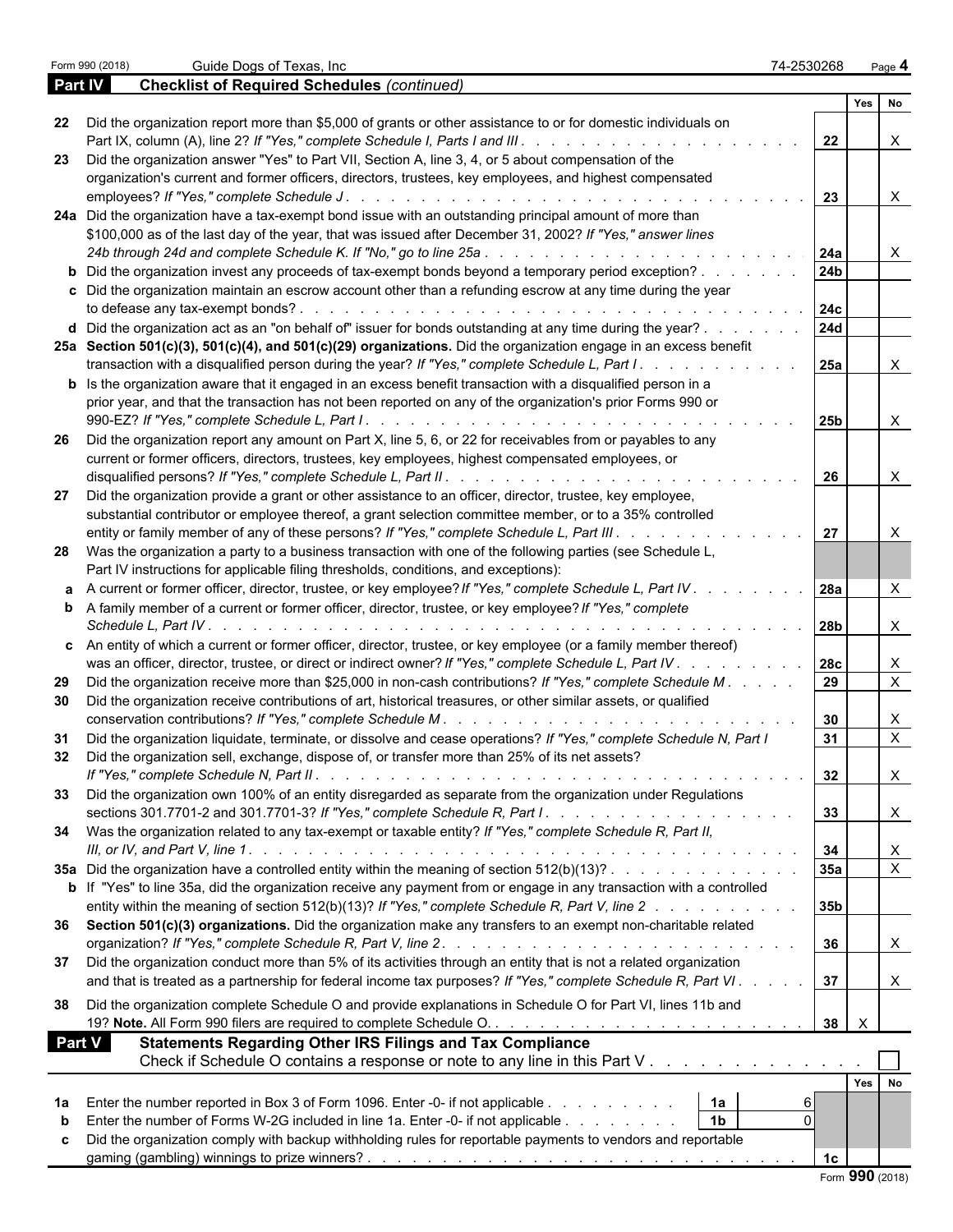|             | Form 990 (2018) | Guide Dogs of Texas, Inc.                                                                                                                                                                                                   | 74-2530268           | Page $5$     |                           |  |  |
|-------------|-----------------|-----------------------------------------------------------------------------------------------------------------------------------------------------------------------------------------------------------------------------|----------------------|--------------|---------------------------|--|--|
| Part V      |                 | Statements Regarding Other IRS Filings and Tax Compliance (continued)                                                                                                                                                       |                      |              |                           |  |  |
|             |                 |                                                                                                                                                                                                                             |                      | Yes          | No                        |  |  |
|             |                 | 2a Enter the number of employees reported on Form W-3, Transmittal of Wage and Tax                                                                                                                                          |                      |              |                           |  |  |
|             |                 | Statements, filed for the calendar year ending with or within the year covered by this return.<br><b>2a</b>                                                                                                                 | 20 <sup>1</sup>      |              |                           |  |  |
|             |                 | <b>b</b> If at least one is reported on line 2a, did the organization file all required federal employment tax returns?.                                                                                                    | 2 <sub>b</sub>       | $\mathsf{X}$ |                           |  |  |
|             |                 | Note. If the sum of lines 1a and 2a is greater than 250, you may be required to e-file. (see instructions)                                                                                                                  |                      |              |                           |  |  |
| За          |                 | Did the organization have unrelated business gross income of \$1,000 or more during the year?.                                                                                                                              | 3a                   |              | Χ                         |  |  |
|             |                 | If "Yes," has it filed a Form 990-T for this year? If "No" to line 3b, provide an explanation in Schedule O.                                                                                                                | 3 <sub>b</sub>       |              |                           |  |  |
|             |                 | 4a At any time during the calendar year, did the organization have an interest in, or a signature or other authority over,                                                                                                  |                      |              |                           |  |  |
|             |                 | a financial account in a foreign country (such as a bank account, securities account, or other financial account)?                                                                                                          | 4a                   |              |                           |  |  |
|             |                 | <b>b</b> If "Yes," enter the name of the foreign country: $\blacktriangleright$                                                                                                                                             |                      |              |                           |  |  |
|             |                 | See instructions for filing requirements for FinCEN Form 114, Report of Foreign Bank and Financial Accounts (FBAR).                                                                                                         | 5a                   |              | X                         |  |  |
| 5а          |                 | Was the organization a party to a prohibited tax shelter transaction at any time during the tax year?.<br>Did any taxable party notify the organization that it was or is a party to a prohibited tax shelter transaction?. | 5 <sub>b</sub>       |              | X                         |  |  |
|             |                 | If "Yes" to line 5a or 5b, did the organization file Form 8886-T?                                                                                                                                                           | 5 <sub>c</sub>       |              |                           |  |  |
|             |                 | 6a Does the organization have annual gross receipts that are normally greater than \$100,000, and did the                                                                                                                   |                      |              |                           |  |  |
|             |                 | organization solicit any contributions that were not tax deductible as charitable contributions?.                                                                                                                           | 6a                   |              | X                         |  |  |
|             |                 | <b>b</b> If "Yes," did the organization include with every solicitation an express statement that such contributions or                                                                                                     |                      |              |                           |  |  |
|             |                 | gifts were not tax deductible?                                                                                                                                                                                              | 6b                   |              |                           |  |  |
|             |                 | Organizations that may receive deductible contributions under section 170(c).                                                                                                                                               |                      |              |                           |  |  |
|             |                 | Did the organization receive a payment in excess of \$75 made partly as a contribution and partly for goods                                                                                                                 |                      |              |                           |  |  |
|             |                 | and services provided to the payor?.                                                                                                                                                                                        | 7a                   |              | $\boldsymbol{\mathsf{X}}$ |  |  |
|             |                 | If "Yes," did the organization notify the donor of the value of the goods or services provided?                                                                                                                             | 7b                   |              |                           |  |  |
|             |                 | c Did the organization sell, exchange, or otherwise dispose of tangible personal property for which it was                                                                                                                  |                      |              |                           |  |  |
|             |                 |                                                                                                                                                                                                                             | 7c                   |              | $\times$                  |  |  |
|             |                 | 7d<br>d If "Yes," indicate the number of Forms 8282 filed during the year                                                                                                                                                   |                      |              |                           |  |  |
|             |                 | Did the organization receive any funds, directly or indirectly, to pay premiums on a personal benefit contract?.                                                                                                            | 7e                   |              | $\boldsymbol{\mathsf{X}}$ |  |  |
|             |                 | Did the organization, during the year, pay premiums, directly or indirectly, on a personal benefit contract? .                                                                                                              | 7f                   |              | $\mathsf X$               |  |  |
|             |                 | If the organization received a contribution of qualified intellectual property, did the organization file Form 8899 as required?.                                                                                           | 7g                   |              | X                         |  |  |
|             |                 | If the organization received a contribution of cars, boats, airplanes, or other vehicles, did the organization file a Form 1098-C?.                                                                                         | 7h                   |              | X                         |  |  |
| 8           |                 | Sponsoring organizations maintaining donor advised funds. Did a donor advised fund maintained by the                                                                                                                        |                      |              |                           |  |  |
|             |                 | sponsoring organization have excess business holdings at any time during the year?                                                                                                                                          | 8                    |              |                           |  |  |
| 9           |                 | Sponsoring organizations maintaining donor advised funds.                                                                                                                                                                   |                      |              |                           |  |  |
|             |                 | Did the sponsoring organization make any taxable distributions under section 4966?.<br>Did the sponsoring organization make a distribution to a donor, donor advisor, or related person?                                    | 9a<br>9 <sub>b</sub> |              |                           |  |  |
|             |                 | Section 501(c)(7) organizations. Enter:                                                                                                                                                                                     |                      |              |                           |  |  |
|             |                 | 10a<br>Initiation fees and capital contributions included on Part VIII, line 12.                                                                                                                                            |                      |              |                           |  |  |
| b           |                 | 10 <sub>b</sub><br>Gross receipts, included on Form 990, Part VIII, line 12, for public use of club facilities                                                                                                              |                      |              |                           |  |  |
| 11          |                 | Section 501(c)(12) organizations. Enter:                                                                                                                                                                                    |                      |              |                           |  |  |
|             |                 | 11a<br>Gross income from members or shareholders<br>and the contract of the contract of the contract of                                                                                                                     |                      |              |                           |  |  |
|             |                 | Gross income from other sources (Do not net amounts due or paid to other sources                                                                                                                                            |                      |              |                           |  |  |
|             |                 | 11 <sub>b</sub>                                                                                                                                                                                                             |                      |              |                           |  |  |
|             |                 | 12a Section 4947(a)(1) non-exempt charitable trusts. Is the organization filing Form 990 in lieu of Form 1041?.                                                                                                             | 12a                  |              |                           |  |  |
| $\mathbf b$ |                 | 12 <sub>b</sub><br>If "Yes," enter the amount of tax-exempt interest received or accrued during the year                                                                                                                    |                      |              |                           |  |  |
| 13          |                 | Section 501(c)(29) qualified nonprofit health insurance issuers.                                                                                                                                                            |                      |              |                           |  |  |
|             |                 | <b>a</b> Is the organization licensed to issue qualified health plans in more than one state?                                                                                                                               | 13a                  |              |                           |  |  |
|             |                 | Note. See the instructions for additional information the organization must report on Schedule O.                                                                                                                           |                      |              |                           |  |  |
|             |                 | <b>b</b> Enter the amount of reserves the organization is required to maintain by the states in which                                                                                                                       |                      |              |                           |  |  |
|             |                 |                                                                                                                                                                                                                             |                      |              |                           |  |  |
|             |                 | 13 <sub>c</sub>                                                                                                                                                                                                             |                      |              |                           |  |  |
| 14a         |                 | Did the organization receive any payments for indoor tanning services during the tax year?.<br>the contract of the contract of the                                                                                          | 14a                  |              | X                         |  |  |
| $\mathbf b$ |                 | If "Yes," has it filed a Form 720 to report these payments? If "No," provide an explanation in Schedule O.                                                                                                                  | 14 <sub>b</sub>      |              |                           |  |  |
| 15          |                 | Is the organization subject to the section 4960 tax on payment(s) of more than \$1,000,000 in remuneration or                                                                                                               |                      |              |                           |  |  |
|             |                 |                                                                                                                                                                                                                             | 15                   |              | X                         |  |  |
|             |                 | If "Yes," see instructions and file Form 4720, Schedule N.                                                                                                                                                                  |                      |              |                           |  |  |
| 16          |                 | Is the organization an educational institution subject to the section 4968 excise tax on net investment income?                                                                                                             | 16                   |              |                           |  |  |
|             |                 | If "Yes," complete Form 4720, Schedule O.                                                                                                                                                                                   |                      |              |                           |  |  |
|             |                 |                                                                                                                                                                                                                             |                      |              |                           |  |  |

|  |  | Form 990 (2018) |
|--|--|-----------------|
|--|--|-----------------|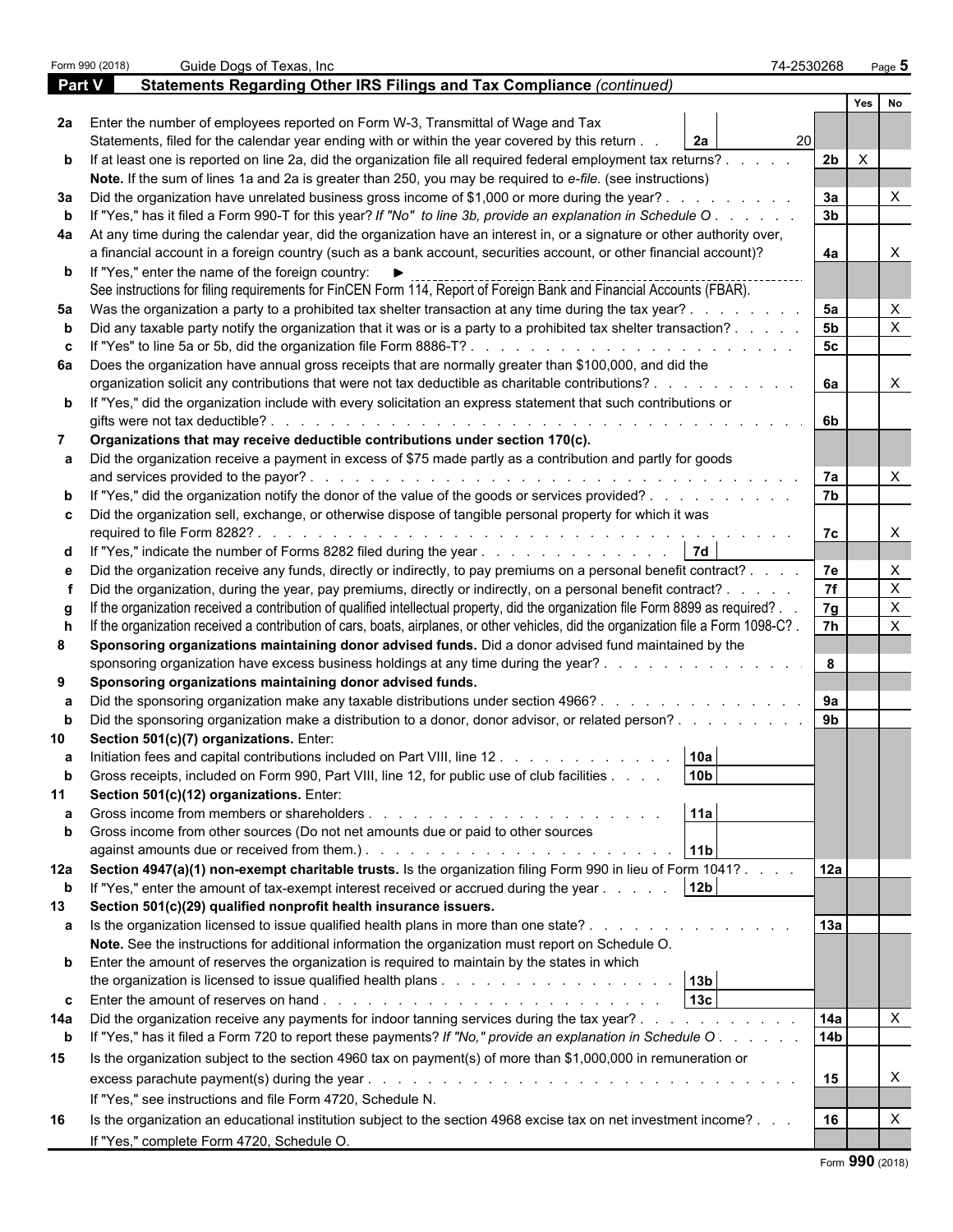|              | Form 990 (2018)              | Guide Dogs of Texas, Inc.                                                                                                                                                                                                                                               | 74-2530268                    |                                | Page 6   |                           |
|--------------|------------------------------|-------------------------------------------------------------------------------------------------------------------------------------------------------------------------------------------------------------------------------------------------------------------------|-------------------------------|--------------------------------|----------|---------------------------|
|              | <b>Part VI</b>               | Governance, Management, and Disclosure For each "Yes" response to lines 2 through 7b below, and for a "No"                                                                                                                                                              |                               |                                |          |                           |
|              |                              | response to line 8a, 8b, or 10b below, describe the circumstances, processes, or changes in Schedule O. See instructions.                                                                                                                                               |                               |                                |          |                           |
|              |                              | Check if Schedule O contains a response or note to any line in this Part VI. $\boxed{X}$                                                                                                                                                                                |                               |                                |          |                           |
|              |                              | <b>Section A. Governing Body and Management</b>                                                                                                                                                                                                                         |                               |                                |          |                           |
|              |                              |                                                                                                                                                                                                                                                                         |                               |                                | Yes   No |                           |
|              |                              | 1a Enter the number of voting members of the governing body at the end of the tax year                                                                                                                                                                                  | 1a                            |                                |          |                           |
|              |                              | If there are material differences in voting rights among members of the governing body, or                                                                                                                                                                              |                               |                                |          |                           |
|              |                              | if the governing body delegated broad authority to an executive committee or similar                                                                                                                                                                                    |                               |                                |          |                           |
|              |                              | committee, explain in Schedule O.                                                                                                                                                                                                                                       |                               |                                |          |                           |
|              |                              | Enter the number of voting members included in line 1a, above, who are independent.                                                                                                                                                                                     | 1b                            |                                |          |                           |
| $\mathbf{2}$ |                              | Did any officer, director, trustee, or key employee have a family relationship or a business relationship with                                                                                                                                                          |                               |                                |          |                           |
| -3           |                              | Did the organization delegate control over management duties customarily performed by or under the direct                                                                                                                                                               |                               | $\overline{2}$                 |          | X                         |
|              |                              | supervision of officers, directors, or trustees, or key employees to a management company or other person?.                                                                                                                                                             |                               | $3^{\circ}$                    |          | $\mathsf{X}$              |
|              |                              | Did the organization make any significant changes to its governing documents since the prior Form 990 was filed? .                                                                                                                                                      |                               | $\overline{4}$                 |          | $\mathsf X$               |
|              |                              | Did the organization become aware during the year of a significant diversion of the organization's assets?.                                                                                                                                                             |                               | $5^{\circ}$                    |          | $\mathsf X$               |
|              |                              |                                                                                                                                                                                                                                                                         |                               | 6                              |          | $\boldsymbol{X}$          |
|              |                              | 7a Did the organization have members, stockholders, or other persons who had the power to elect or appoint                                                                                                                                                              |                               |                                |          |                           |
|              |                              |                                                                                                                                                                                                                                                                         |                               | 7а                             |          | $\mathsf{X}$              |
|              |                              | <b>b</b> Are any governance decisions of the organization reserved to (or subject to approval by) members,                                                                                                                                                              |                               |                                |          |                           |
|              |                              |                                                                                                                                                                                                                                                                         |                               | 7b                             |          | $\boldsymbol{\mathsf{X}}$ |
| 8            |                              | Did the organization contemporaneously document the meetings held or written actions undertaken during                                                                                                                                                                  |                               |                                |          |                           |
|              |                              | the year by the following:                                                                                                                                                                                                                                              |                               |                                |          |                           |
|              |                              |                                                                                                                                                                                                                                                                         |                               | <b>8a</b><br>$\mathsf{X}$      |          |                           |
| b            |                              |                                                                                                                                                                                                                                                                         |                               | 8 <sub>b</sub><br>$\mathsf{X}$ |          |                           |
| 9            |                              | Is there any officer, director, trustee, or key employee listed in Part VII, Section A, who cannot be reached                                                                                                                                                           |                               |                                |          |                           |
|              |                              | at the organization's mailing address? If "Yes," provide the names and addresses in Schedule O.                                                                                                                                                                         |                               | 9                              |          | $\mathsf{X}$              |
|              |                              | Section B. Policies (This Section B requests information about policies not required by the Internal Revenue Code.)                                                                                                                                                     |                               |                                |          |                           |
|              |                              |                                                                                                                                                                                                                                                                         |                               |                                | Yes No   |                           |
|              |                              | 10a Did the organization have local chapters, branches, or affiliates?.<br>.                                                                                                                                                                                            |                               | 10a                            |          | $\boldsymbol{X}$          |
|              |                              | <b>b</b> If "Yes," did the organization have written policies and procedures governing the activities of such chapters,<br>affiliates, and branches to ensure their operations are consistent with the organization's exempt purposes?.                                 |                               | 10 <sub>b</sub>                |          |                           |
|              |                              | 11a Has the organization provided a complete copy of this Form 990 to all members of its governing body before filing the form?.                                                                                                                                        |                               | 11a<br>$\mathsf{X}$            |          |                           |
|              |                              | <b>b</b> Describe in Schedule O the process, if any, used by the organization to review this Form 990.                                                                                                                                                                  |                               |                                |          |                           |
|              |                              | 12a Did the organization have a written conflict of interest policy? If "No," go to line 13.                                                                                                                                                                            |                               | 12a<br>$\times$                |          |                           |
|              |                              | b Were officers, directors, or trustees, and key employees required to disclose annually interests that could give rise to conflicts?                                                                                                                                   |                               | 12 <sub>b</sub><br>$\times$    |          |                           |
|              |                              | <b>c</b> Did the organization regularly and consistently monitor and enforce compliance with the policy? If "Yes,"                                                                                                                                                      |                               |                                |          |                           |
|              |                              | describe in Schedule O how this was done.                                                                                                                                                                                                                               |                               | 12c<br>$\mathsf{X}$            |          |                           |
| 13           |                              |                                                                                                                                                                                                                                                                         |                               | 13<br>$\mathsf{X}$             |          |                           |
| 14           |                              |                                                                                                                                                                                                                                                                         |                               | 14<br>$\mathsf{X}$             |          |                           |
| 15           |                              | Did the process for determining compensation of the following persons include a review and approval by                                                                                                                                                                  |                               |                                |          |                           |
|              |                              | independent persons, comparability data, and contemporaneous substantiation of the deliberation and decision?                                                                                                                                                           |                               |                                |          |                           |
|              |                              |                                                                                                                                                                                                                                                                         |                               | 15a                            |          | X                         |
|              |                              |                                                                                                                                                                                                                                                                         |                               | 15 <sub>b</sub>                |          | $\boldsymbol{\mathsf{X}}$ |
|              |                              | If "Yes" to line 15a or 15b, describe the process in Schedule O (see instructions).                                                                                                                                                                                     |                               |                                |          |                           |
|              |                              | 16a Did the organization invest in, contribute assets to, or participate in a joint venture or similar arrangement                                                                                                                                                      |                               |                                |          |                           |
|              |                              | with a taxable entity during the year?<br>and a constitution of the constitution of the constitution of the constitution of the constitution of the constitution of the constitution of the constitution of the constitution of the constitution of the constitution of |                               | 16a                            |          | $\times$                  |
|              |                              | b If "Yes," did the organization follow a written policy or procedure requiring the organization to evaluate its                                                                                                                                                        |                               |                                |          |                           |
|              |                              | participation in joint venture arrangements under applicable federal tax law, and take steps to safeguard                                                                                                                                                               |                               |                                |          |                           |
|              |                              |                                                                                                                                                                                                                                                                         |                               | 16b                            |          |                           |
|              | <b>Section C. Disclosure</b> |                                                                                                                                                                                                                                                                         |                               |                                |          |                           |
| 17           |                              | List the states with which a copy of this Form 990 is required to be filed                                                                                                                                                                                              |                               |                                |          |                           |
| 18           |                              | Section 6104 requires an organization to make its Forms 1023 (1024 or 1024-A if applicable), 990, and 990-T (Section 501(c)                                                                                                                                             |                               |                                |          |                           |
|              |                              | (3)s only) available for public inspection. Indicate how you made these available. Check all that apply.<br>$X$ Another's website                                                                                                                                       |                               |                                |          |                           |
|              |                              | X Upon request<br>Own website                                                                                                                                                                                                                                           | Other (explain in Schedule O) |                                |          |                           |
| 19           |                              | Describe in Schedule O whether (and if so, how) the organization made its governing documents, conflict of interest policy, and<br>financial statements available to the public during the tax year.                                                                    |                               |                                |          |                           |
| 20           |                              | State the name, address, and telephone number of the person who possesses the organization's books and records:                                                                                                                                                         |                               |                                |          |                           |
|              |                              | Sandy Merrill                                                                                                                                                                                                                                                           | $(210)$ 366-4081              |                                |          |                           |
|              |                              | ----------- <del>-</del><br>1503 Allena Drive, San Antonio, TX 78213                                                                                                                                                                                                    |                               |                                |          |                           |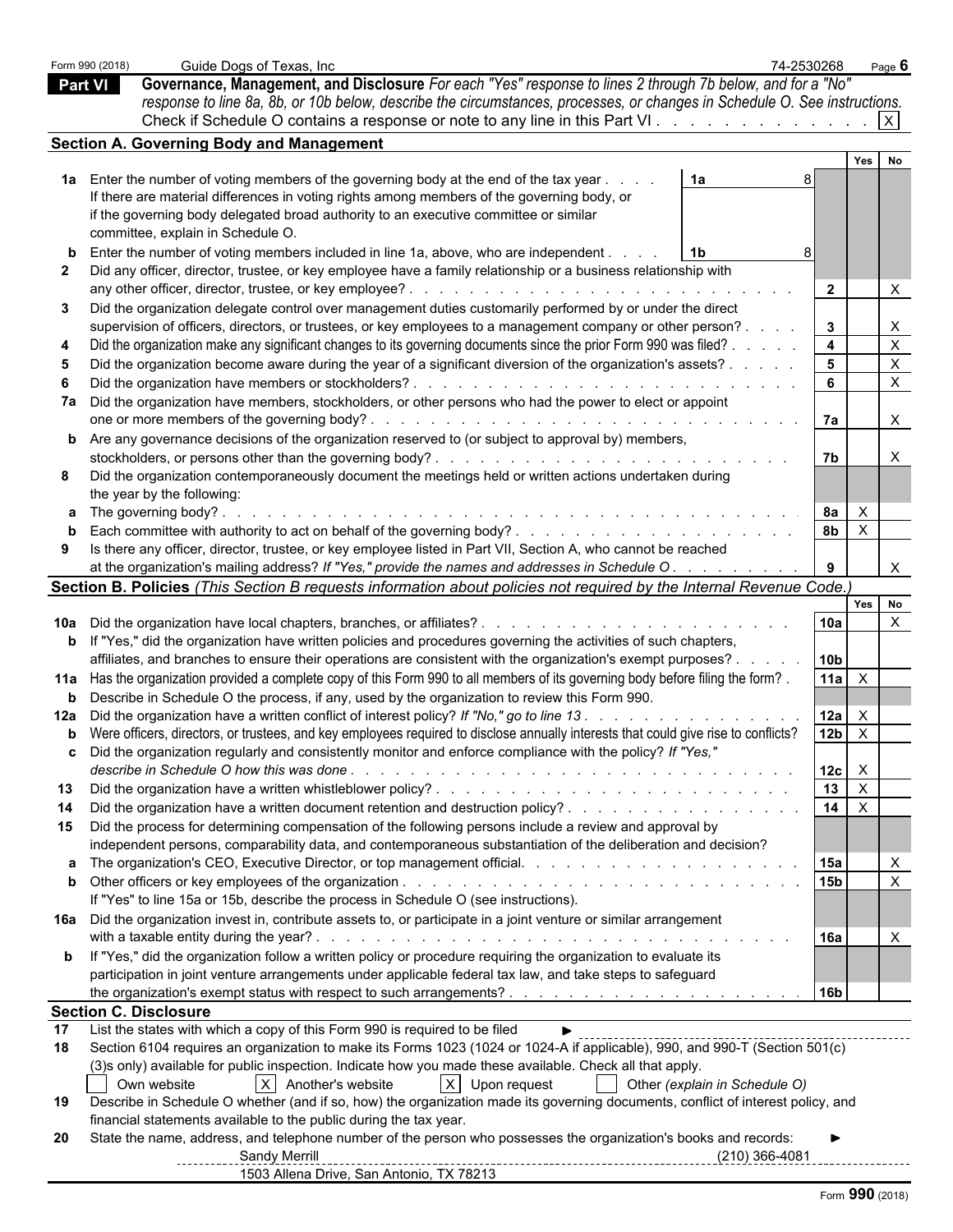| Form 990 (2018) | Guide Dogs of Texas, Inc                                                                                                                                        | 74-2530268 | Page |
|-----------------|-----------------------------------------------------------------------------------------------------------------------------------------------------------------|------------|------|
| <b>Part VII</b> | <b>Compensation of Officers, Directors, Trustees, Key Employees, Highest Compensated</b>                                                                        |            |      |
|                 | <b>Employees, and Independent Contractors</b><br>Check if Schedule O contains a response or note to any line in this Part VII. A contained a contained by Check |            |      |
| Section A.      | Officers, Directors, Trustees, Key Employees, and Highest Compensated Employees                                                                                 |            |      |
|                 | 1a Complete this table for all persons required to be listed. Report compensation for the calendar year ending with or within the                               |            |      |

organization's tax year. List all of the organization's **current** officers, directors, trustees (whether individuals or organizations), regardless of amount

- of compensation. Enter -0- in columns (D), (E), and (F) if no compensation was paid.
	- List all of the organization's **current** key employees, if any. See instructions for definition of "key employee."

List the organization's five **current** highest compensated employees (other than an officer, director, trustee, or key employee) who received reportable compensation (Box 5 of Form W-2 and/or Box 7 of Form 1099-MISC) of more than \$100,000 from the organization and any related organizations.

List all of the organization's **former** officers, key employees, and highest compensated employees who received more than \$100,000 of reportable compensation from the organization and any related organizations.

List all of the organization's **former directors or trustees** that received, in the capacity as a former director or trustee of the organization, more than \$10,000 of reportable compensation from the organization and any related organizations.

List persons in the following order: individual trustees or directors; institutional trustees; officers; key employees; highest compensated employees; and former such persons.

X Check this box if neither the organization nor any related organization compensated any current officer, director, or trustee.

| Position<br>(B)<br>(do not check more than one<br>(D)<br>(A)<br>(E)<br>Name and Title<br>Average<br>box, unless person is both an<br>Reportable<br>Reportable<br>hours per<br>officer and a director/trustee)<br>compensation<br>compensation<br>week (list any<br>from<br>from related<br>ij Highest compensated<br>  employee<br>  Key employee<br>Former<br>or director<br>Individual trustee<br>Institutional trustee<br>Officer<br>hours for<br>organizations<br>the<br>organization<br>(W-2/1099-MISC)<br>related<br>(W-2/1099-MISC)<br>organizations<br>below dotted<br>line)<br>3.00<br>Paul Longoria<br>(1)<br>________________________________<br>X<br>Chair<br>0.00<br>X<br>0<br>0 | (F)<br>Estimated<br>amount of<br>other<br>compensation<br>from the<br>organization<br>and related<br>organizations<br>0<br>0 |
|-----------------------------------------------------------------------------------------------------------------------------------------------------------------------------------------------------------------------------------------------------------------------------------------------------------------------------------------------------------------------------------------------------------------------------------------------------------------------------------------------------------------------------------------------------------------------------------------------------------------------------------------------------------------------------------------------|------------------------------------------------------------------------------------------------------------------------------|
|                                                                                                                                                                                                                                                                                                                                                                                                                                                                                                                                                                                                                                                                                               |                                                                                                                              |
|                                                                                                                                                                                                                                                                                                                                                                                                                                                                                                                                                                                                                                                                                               |                                                                                                                              |
|                                                                                                                                                                                                                                                                                                                                                                                                                                                                                                                                                                                                                                                                                               |                                                                                                                              |
|                                                                                                                                                                                                                                                                                                                                                                                                                                                                                                                                                                                                                                                                                               |                                                                                                                              |
| 3.00<br>LouAnn Williams<br>(2)<br>_______________________________                                                                                                                                                                                                                                                                                                                                                                                                                                                                                                                                                                                                                             |                                                                                                                              |
| X<br>Vice Chair<br>0.00<br>X<br>0<br>0                                                                                                                                                                                                                                                                                                                                                                                                                                                                                                                                                                                                                                                        |                                                                                                                              |
| 3.00<br>Allen Snyder<br>(3)                                                                                                                                                                                                                                                                                                                                                                                                                                                                                                                                                                                                                                                                   |                                                                                                                              |
| $\pmb{\times}$<br>0.00<br>X<br>Treasurer<br>0<br>$\mathbf 0$                                                                                                                                                                                                                                                                                                                                                                                                                                                                                                                                                                                                                                  | 0                                                                                                                            |
| 3.00<br>Sarah Miller<br>(4)<br>---------------------------------                                                                                                                                                                                                                                                                                                                                                                                                                                                                                                                                                                                                                              |                                                                                                                              |
| <b>Board Member</b><br>0.00<br>X<br>0<br>$\mathbf{0}$                                                                                                                                                                                                                                                                                                                                                                                                                                                                                                                                                                                                                                         | 0                                                                                                                            |
| 3.00<br>(5)<br>Beth Hepp                                                                                                                                                                                                                                                                                                                                                                                                                                                                                                                                                                                                                                                                      |                                                                                                                              |
| 0.00<br>X<br><b>Board Member</b><br>0<br>$\mathbf 0$<br>3.00                                                                                                                                                                                                                                                                                                                                                                                                                                                                                                                                                                                                                                  | 0                                                                                                                            |
| (6)<br><b>Mark Samzow</b><br>0.00<br><b>Board Member</b><br>X<br>0<br>0                                                                                                                                                                                                                                                                                                                                                                                                                                                                                                                                                                                                                       | 0                                                                                                                            |
| 3.00<br>Karen Wahrmund<br>(7)                                                                                                                                                                                                                                                                                                                                                                                                                                                                                                                                                                                                                                                                 |                                                                                                                              |
| X<br>0.00<br>X<br>0<br>0<br>Secretary                                                                                                                                                                                                                                                                                                                                                                                                                                                                                                                                                                                                                                                         | 0                                                                                                                            |
| 3.00<br>(8) Tate Johnson                                                                                                                                                                                                                                                                                                                                                                                                                                                                                                                                                                                                                                                                      |                                                                                                                              |
| <b>Board Member</b><br>0.00<br>0<br>X<br>0                                                                                                                                                                                                                                                                                                                                                                                                                                                                                                                                                                                                                                                    | 0                                                                                                                            |
| (9)                                                                                                                                                                                                                                                                                                                                                                                                                                                                                                                                                                                                                                                                                           |                                                                                                                              |
| (10)                                                                                                                                                                                                                                                                                                                                                                                                                                                                                                                                                                                                                                                                                          |                                                                                                                              |
| (11)                                                                                                                                                                                                                                                                                                                                                                                                                                                                                                                                                                                                                                                                                          |                                                                                                                              |
|                                                                                                                                                                                                                                                                                                                                                                                                                                                                                                                                                                                                                                                                                               |                                                                                                                              |
| (13)                                                                                                                                                                                                                                                                                                                                                                                                                                                                                                                                                                                                                                                                                          |                                                                                                                              |
| (14)                                                                                                                                                                                                                                                                                                                                                                                                                                                                                                                                                                                                                                                                                          |                                                                                                                              |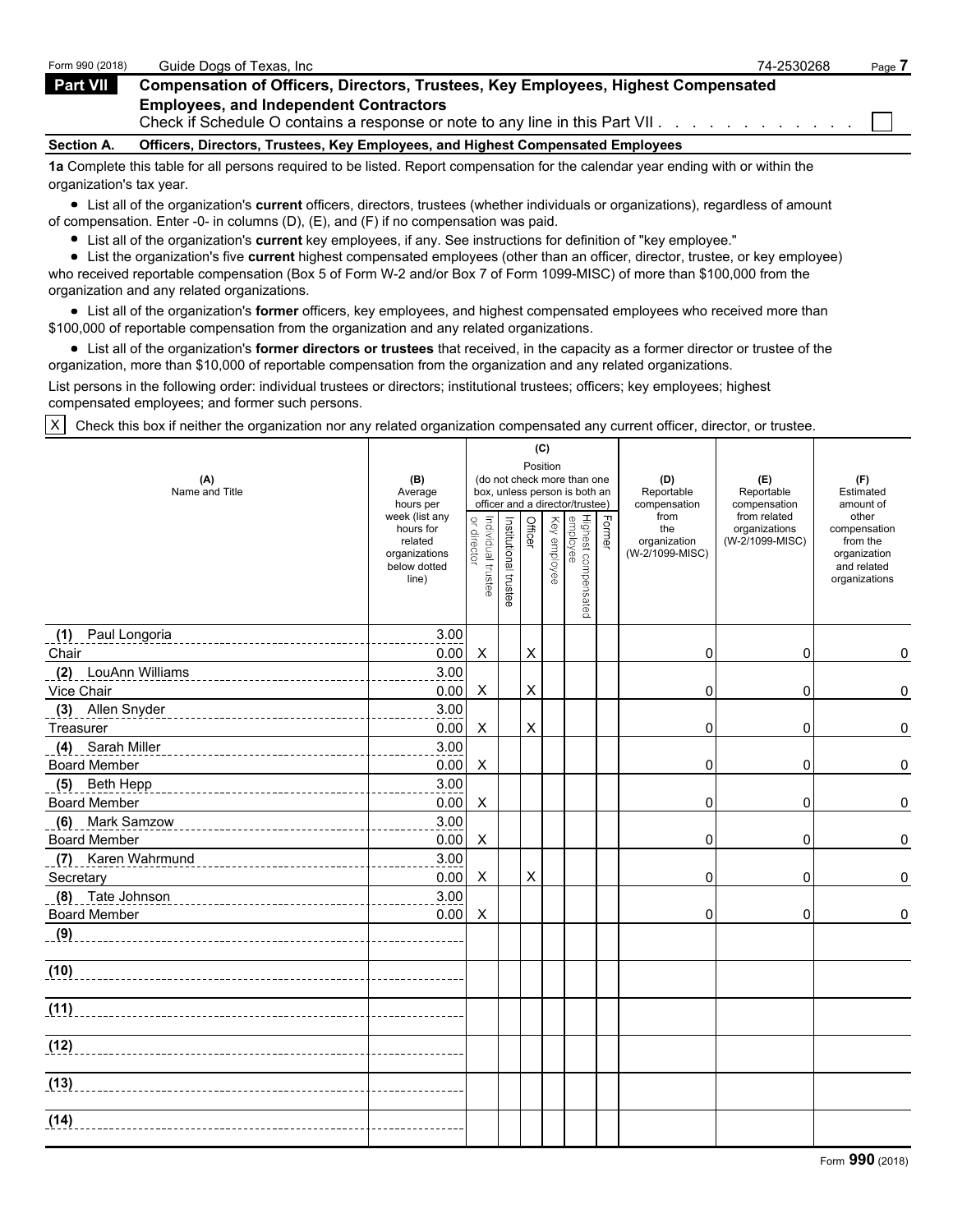|             | Form 990 (2018)<br>Guide Dogs of Texas, Inc.                                                                                                                                                                                                              |                                                                                                                 |                                 |                       |                                   |              |                                                                                                                                    |        |                                                                                     |                                                                                       | 74-2530268<br>Page 8                                                                                               |
|-------------|-----------------------------------------------------------------------------------------------------------------------------------------------------------------------------------------------------------------------------------------------------------|-----------------------------------------------------------------------------------------------------------------|---------------------------------|-----------------------|-----------------------------------|--------------|------------------------------------------------------------------------------------------------------------------------------------|--------|-------------------------------------------------------------------------------------|---------------------------------------------------------------------------------------|--------------------------------------------------------------------------------------------------------------------|
|             | <b>Part VII</b><br>Section A. Officers, Directors, Trustees, Key Employees, and Highest Compensated Employees (continued)                                                                                                                                 |                                                                                                                 |                                 |                       |                                   |              |                                                                                                                                    |        |                                                                                     |                                                                                       |                                                                                                                    |
|             | (A)<br>Name and title                                                                                                                                                                                                                                     | (B)<br>Average<br>hours per<br>week (list any<br>hours for<br>related<br>organizations<br>below dotted<br>line) | or directo<br>ndividual trustee | Institutional trustee | (C)<br>Position<br><b>Officer</b> | Key employee | (do not check more than one<br>box, unless person is both an<br>officer and a director/trustee)<br>Highest compensated<br>employee | Former | (D)<br>Reportable<br>compensation<br>from<br>the<br>organization<br>(W-2/1099-MISC) | (E)<br>Reportable<br>compensation<br>from related<br>organizations<br>(W-2/1099-MISC) | (F)<br>Estimated<br>amount of<br>other<br>compensation<br>from the<br>organization<br>and related<br>organizations |
| (15)        |                                                                                                                                                                                                                                                           |                                                                                                                 |                                 |                       |                                   |              |                                                                                                                                    |        |                                                                                     |                                                                                       |                                                                                                                    |
| (16)        |                                                                                                                                                                                                                                                           |                                                                                                                 |                                 |                       |                                   |              |                                                                                                                                    |        |                                                                                     |                                                                                       |                                                                                                                    |
| (17)        |                                                                                                                                                                                                                                                           |                                                                                                                 |                                 |                       |                                   |              |                                                                                                                                    |        |                                                                                     |                                                                                       |                                                                                                                    |
| (18)        |                                                                                                                                                                                                                                                           |                                                                                                                 |                                 |                       |                                   |              |                                                                                                                                    |        |                                                                                     |                                                                                       |                                                                                                                    |
| (19)        |                                                                                                                                                                                                                                                           |                                                                                                                 |                                 |                       |                                   |              |                                                                                                                                    |        |                                                                                     |                                                                                       |                                                                                                                    |
| (20)        |                                                                                                                                                                                                                                                           |                                                                                                                 |                                 |                       |                                   |              |                                                                                                                                    |        |                                                                                     |                                                                                       |                                                                                                                    |
| (21)        |                                                                                                                                                                                                                                                           |                                                                                                                 |                                 |                       |                                   |              |                                                                                                                                    |        |                                                                                     |                                                                                       |                                                                                                                    |
| (22)        |                                                                                                                                                                                                                                                           |                                                                                                                 |                                 |                       |                                   |              |                                                                                                                                    |        |                                                                                     |                                                                                       |                                                                                                                    |
| (23)        |                                                                                                                                                                                                                                                           |                                                                                                                 |                                 |                       |                                   |              |                                                                                                                                    |        |                                                                                     |                                                                                       |                                                                                                                    |
| (24)        |                                                                                                                                                                                                                                                           |                                                                                                                 |                                 |                       |                                   |              |                                                                                                                                    |        |                                                                                     |                                                                                       |                                                                                                                    |
| (25)        |                                                                                                                                                                                                                                                           |                                                                                                                 |                                 |                       |                                   |              |                                                                                                                                    |        |                                                                                     |                                                                                       |                                                                                                                    |
|             |                                                                                                                                                                                                                                                           |                                                                                                                 |                                 |                       |                                   |              |                                                                                                                                    |        |                                                                                     |                                                                                       |                                                                                                                    |
| 1b          | Total from continuation sheets to Part VII, Section A. ▶                                                                                                                                                                                                  |                                                                                                                 |                                 |                       |                                   |              |                                                                                                                                    |        | $\Omega$<br>$\Omega$<br>$\Omega$                                                    |                                                                                       | $\mathbf 0$<br>0<br>$\mathbf 0$<br>$\Omega$<br>$\Omega$<br>$\Omega$                                                |
|             | 2 Total number of individuals (including but not limited to those listed above) who received more than \$100,000 of<br>reportable compensation from the organization                                                                                      | ▶                                                                                                               |                                 |                       |                                   |              |                                                                                                                                    |        |                                                                                     |                                                                                       |                                                                                                                    |
| 3           | Did the organization list any former officer, director, or trustee, key employee, or highest compensated<br>employee on line 1a? If "Yes," complete Schedule J for such individual                                                                        |                                                                                                                 |                                 |                       |                                   |              |                                                                                                                                    |        |                                                                                     |                                                                                       | Yes No<br>Х<br>3                                                                                                   |
| 4           | For any individual listed on line 1a, is the sum of reportable compensation and other compensation from<br>the organization and related organizations greater than \$150,000? If "Yes," complete Schedule J for such                                      |                                                                                                                 |                                 |                       |                                   |              |                                                                                                                                    |        |                                                                                     |                                                                                       | X<br>4                                                                                                             |
| 5           | Did any person listed on line 1a receive or accrue compensation from any unrelated organization or individual<br>for services rendered to the organization? If "Yes," complete Schedule J for such person.                                                |                                                                                                                 |                                 |                       |                                   |              |                                                                                                                                    |        |                                                                                     |                                                                                       | X<br>5                                                                                                             |
|             | <b>Section B. Independent Contractors</b>                                                                                                                                                                                                                 |                                                                                                                 |                                 |                       |                                   |              |                                                                                                                                    |        |                                                                                     |                                                                                       |                                                                                                                    |
| $\mathbf 1$ | Complete this table for your five highest compensated independent contractors that received more than \$100,000 of<br>compensation from the organization. Report compensation for the calendar year ending with or within the organization's tax<br>year. |                                                                                                                 |                                 |                       |                                   |              |                                                                                                                                    |        |                                                                                     |                                                                                       |                                                                                                                    |
|             | (A)<br>Name and business address                                                                                                                                                                                                                          |                                                                                                                 |                                 |                       |                                   |              |                                                                                                                                    |        | (B)<br>Description of services                                                      |                                                                                       | (C)<br>Compensation                                                                                                |
|             |                                                                                                                                                                                                                                                           |                                                                                                                 |                                 |                       |                                   |              |                                                                                                                                    |        |                                                                                     |                                                                                       | 0<br>0                                                                                                             |
|             |                                                                                                                                                                                                                                                           |                                                                                                                 |                                 |                       |                                   |              |                                                                                                                                    |        |                                                                                     |                                                                                       | 0                                                                                                                  |
|             |                                                                                                                                                                                                                                                           |                                                                                                                 |                                 |                       |                                   |              |                                                                                                                                    |        |                                                                                     |                                                                                       | 0                                                                                                                  |
|             |                                                                                                                                                                                                                                                           |                                                                                                                 |                                 |                       |                                   |              |                                                                                                                                    |        |                                                                                     |                                                                                       | 0                                                                                                                  |
|             | Total number of independent contractors (including but not limited to those listed above) who received<br>more than \$100,000 of compensation from the organization                                                                                       |                                                                                                                 | ▶                               |                       |                                   |              | 0                                                                                                                                  |        |                                                                                     |                                                                                       |                                                                                                                    |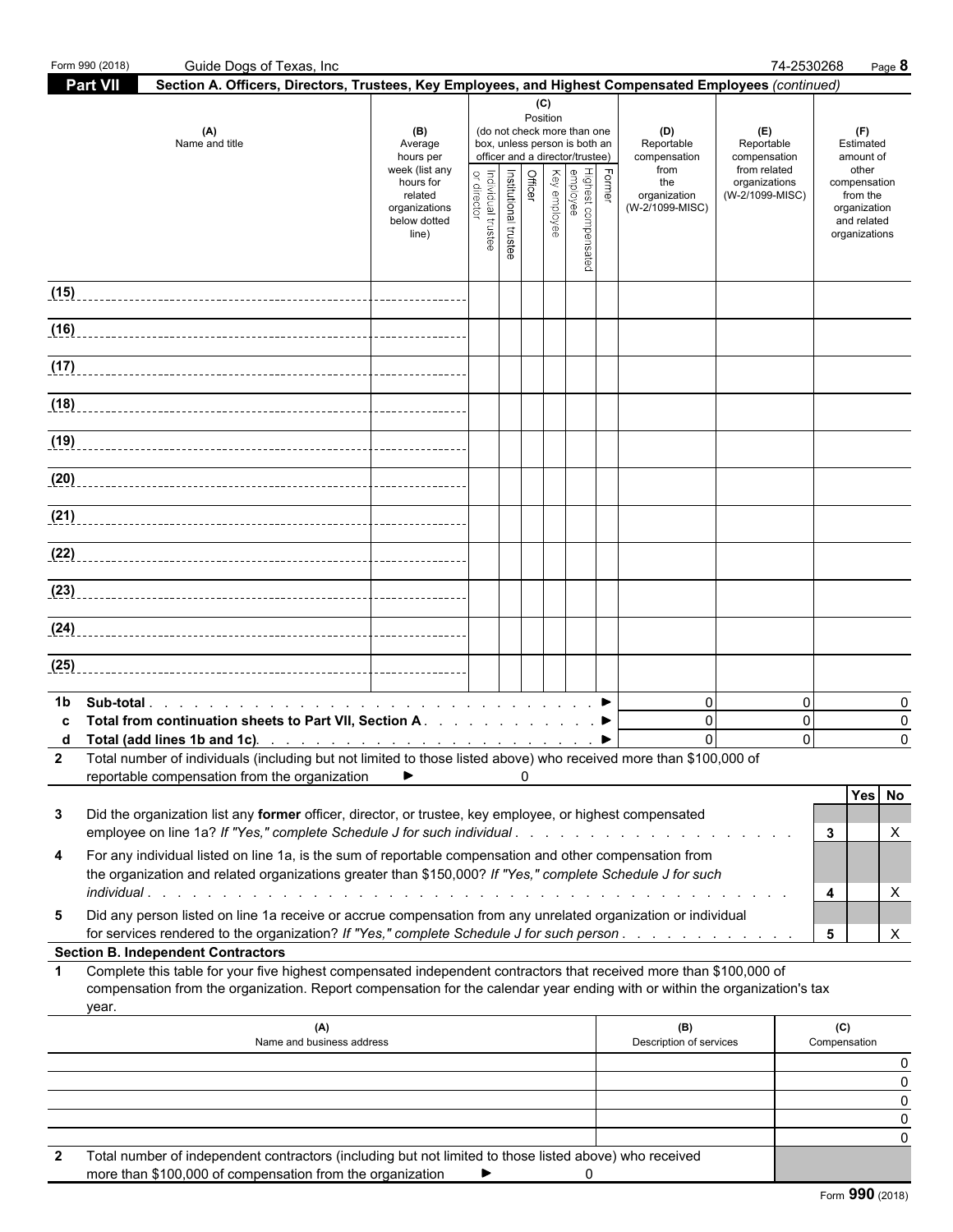|                                                           | Form 990 (2018)<br><b>Part VIII</b> | Guide Dogs of Texas, Inc.<br><b>Statement of Revenue</b>                                                                                                                                                                                                                                                                                                                                                                                                                                                                                                                                         |                                                                           |                                                 | 74-2530268<br>Page 9                     |                                                    |                                         |                                                                  |  |  |  |
|-----------------------------------------------------------|-------------------------------------|--------------------------------------------------------------------------------------------------------------------------------------------------------------------------------------------------------------------------------------------------------------------------------------------------------------------------------------------------------------------------------------------------------------------------------------------------------------------------------------------------------------------------------------------------------------------------------------------------|---------------------------------------------------------------------------|-------------------------------------------------|------------------------------------------|----------------------------------------------------|-----------------------------------------|------------------------------------------------------------------|--|--|--|
|                                                           |                                     |                                                                                                                                                                                                                                                                                                                                                                                                                                                                                                                                                                                                  |                                                                           |                                                 |                                          |                                                    |                                         |                                                                  |  |  |  |
|                                                           |                                     |                                                                                                                                                                                                                                                                                                                                                                                                                                                                                                                                                                                                  |                                                                           |                                                 | (A)<br>Total revenue                     | (B)<br>Related or<br>exempt<br>function<br>revenue | (C)<br>Unrelated<br>business<br>revenue | (D)<br>Revenue<br>excluded from<br>tax under sections<br>512-514 |  |  |  |
| Contributions, Gifts, Grants<br>and Other Similar Amounts | 1a<br>b<br>c<br>d<br>е<br>a<br>h    | Federated campaigns<br>Membership dues<br>Fundraising events<br>Related organizations<br>Government grants (contributions)<br>All other contributions, gifts, grants, and<br>similar amounts not included above.<br>Noncash contributions included in lines 1a-1f:<br>Total. Add lines 1a–1f ▶                                                                                                                                                                                                                                                                                                   | 1a<br> 1 <sub>b</sub><br> 1c <br>1d<br>1e<br>1f<br>\$                     | U<br>1,816,331<br>18,256                        | 1,816,331                                |                                                    |                                         |                                                                  |  |  |  |
| Program Service Revenue                                   | 2a<br>$\mathbf b$<br>c<br>a         | All other program service revenue                                                                                                                                                                                                                                                                                                                                                                                                                                                                                                                                                                |                                                                           | <b>Business Code</b>                            | $\Omega$<br>$\Omega$                     |                                                    |                                         |                                                                  |  |  |  |
|                                                           | 3<br>4<br>5                         | Investment income (including dividends, interest, and<br>other similar amounts). ▶<br>Income from investment of tax-exempt bond proceeds ▶                                                                                                                                                                                                                                                                                                                                                                                                                                                       | (i) Real                                                                  | (ii) Personal                                   | 3,889<br>$\Omega$                        | 3,889                                              |                                         |                                                                  |  |  |  |
|                                                           | 6a<br>b<br>c<br>d<br>7а             | Gross rents<br>Less: rental expenses<br>Rental income or (loss)<br>Net rental income or (loss) <u>.</u><br>Gross amount from sales of<br>assets other than inventory<br><b>b</b> Less: cost or other basis<br>and sales expenses<br><b>c</b> Gain or (loss) $\ldots$ $\ldots$                                                                                                                                                                                                                                                                                                                    | $\mathbf{0}$<br>(i) Securities<br>$\Omega$<br>0<br>$\cap$<br>$\mathsf{U}$ | $\Omega$<br>$\blacktriangleright$<br>(ii) Other | $\Omega$                                 |                                                    |                                         |                                                                  |  |  |  |
| Other Revenue                                             | 8а<br>b<br>c<br>c<br>10a            | Gross income from fundraising<br>of contributions reported on line 1c).<br>See Part IV, line 18. a<br>Less: direct expenses<br>Net income or (loss) from fundraising events<br>9a Gross income from gaming activities.<br>See Part IV, line 19. $\ldots$ $\ldots$ $\ldots$ $\ldots$ a<br>b Less: direct expenses b<br>Net income or (loss) from gaming activities <u>.</u> ▶<br>Gross sales of inventory, less<br>returns and allowances $\ldots$ $\ldots$ $\ldots$ $\ldots$ a<br>b Less: cost of goods sold b<br><b>c</b> Net income or (loss) from sales of inventory<br>Miscellaneous Revenue | $\mathbf b$                                                               | $\Omega$<br>▶<br><b>Business Code</b>           | $\Omega$<br>$\Omega$<br>$\Omega$         |                                                    |                                         |                                                                  |  |  |  |
|                                                           | b<br>c<br>d<br>е                    | 11a Miscellaneous<br>11a Miscellaneous<br>2008 - Processor Processor (1990)<br>All other revenue                                                                                                                                                                                                                                                                                                                                                                                                                                                                                                 |                                                                           | 900099                                          | 29,619<br>$\Omega$<br>$\Omega$<br>29,619 | 29,619                                             |                                         |                                                                  |  |  |  |
|                                                           | 12                                  | Total revenue. See instructions. ▶                                                                                                                                                                                                                                                                                                                                                                                                                                                                                                                                                               |                                                                           |                                                 | 1,849,839                                | 33,508                                             | $\overline{0}$                          | 0.00                                                             |  |  |  |

Form **990** (2018)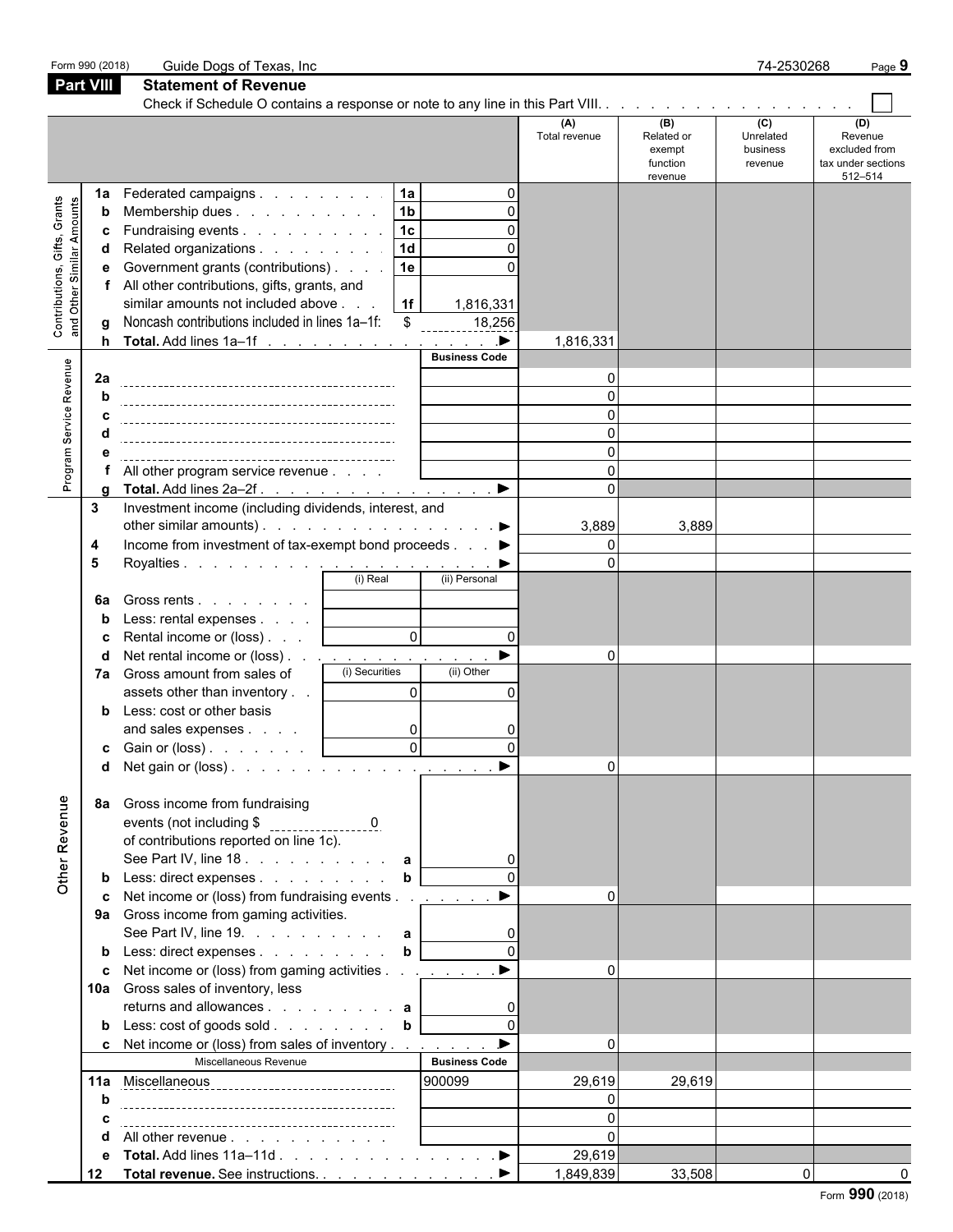|             | <b>Part IX</b><br><b>Statement of Functional Expenses</b>                                                                  |                       |                                    |                                    |                                |
|-------------|----------------------------------------------------------------------------------------------------------------------------|-----------------------|------------------------------------|------------------------------------|--------------------------------|
|             | Section 501(c)(3) and 501(c)(4) organizations must complete all columns. All other organizations must complete column (A). |                       |                                    |                                    |                                |
|             |                                                                                                                            |                       |                                    |                                    |                                |
|             |                                                                                                                            |                       |                                    | (C)                                |                                |
|             | Do not include amounts reported on lines 6b, 7b,<br>8b, 9b, and 10b of Part VIII.                                          | (A)<br>Total expenses | (B)<br>Program service<br>expenses | Management and<br>general expenses | (D)<br>Fundraising<br>expenses |
| $\mathbf 1$ | Grants and other assistance to domestic organizations                                                                      |                       |                                    |                                    |                                |
|             | domestic governments. See Part IV, line 21                                                                                 | $\Omega$              |                                    |                                    |                                |
| 2           | Grants and other assistance to domestic                                                                                    |                       |                                    |                                    |                                |
|             | individuals. See Part IV, line 22                                                                                          | $\Omega$              |                                    |                                    |                                |
| 3           | Grants and other assistance to foreign                                                                                     |                       |                                    |                                    |                                |
|             | organizations, foreign governments, and foreign                                                                            |                       |                                    |                                    |                                |
|             | individuals. See Part IV, lines 15 and 16                                                                                  | $\mathbf{0}$          |                                    |                                    |                                |
| 4           | Benefits paid to or for members                                                                                            | $\Omega$              |                                    |                                    |                                |
| 5           | Compensation of current officers, directors,                                                                               |                       |                                    |                                    |                                |
|             | trustees, and key employees                                                                                                | $\Omega$              |                                    | 0                                  |                                |
| 6           | Compensation not included above, to disqualified                                                                           |                       |                                    |                                    |                                |
|             | persons (as defined under section 4958(f)(1)) and                                                                          |                       |                                    |                                    |                                |
|             | persons described in section $4958(c)(3)(B)$ .                                                                             | 0                     |                                    |                                    |                                |
| 7           | Other salaries and wages                                                                                                   | 349,734               | 313,234                            | 24,848                             | 11,652                         |
| 8           | Pension plan accruals and contributions (include                                                                           |                       |                                    |                                    |                                |
|             | section 401(k) and 403(b) employer contributions).                                                                         | $\mathbf{0}$          |                                    |                                    |                                |
| 9           | Other employee benefits                                                                                                    | $\Omega$              |                                    |                                    |                                |
| 10          |                                                                                                                            | 37,019                | 29,045                             | 7,791                              | 183                            |
| 11          | Fees for services (non-employees):                                                                                         |                       |                                    |                                    |                                |
| а           | Management.                                                                                                                | $\mathbf{0}$          |                                    |                                    |                                |
| b           | <mark>egal.</mark> .                                                                                                       | $\Omega$              |                                    |                                    |                                |
| c           |                                                                                                                            | 25,830                | 1,501                              | 24,329                             |                                |
| d           |                                                                                                                            | $\mathbf{0}$          |                                    |                                    |                                |
| е           | Professional fundraising services. See Part IV, line 17.                                                                   | $\Omega$              |                                    |                                    |                                |
|             | Investment management fees                                                                                                 | $\Omega$              |                                    |                                    |                                |
| g           | Other. (If line 11g amount exceeds 10% of line 25, column                                                                  |                       |                                    |                                    |                                |
|             | (A) amount, list line 11g expenses on Schedule O.)                                                                         | 27,504                | 8,868                              | 16,141                             | 2,495                          |
| 12          | Advertising and promotion                                                                                                  | 28,482                | 2,247                              | 24,084                             | 2,151                          |
| 13          | Office expenses                                                                                                            | 48,836                | 38,154                             | 8,633                              | 2,049                          |
| 14          | Information technology                                                                                                     | 353                   | 323                                | 13                                 | 17                             |
| 15          |                                                                                                                            | $\mathbf{0}$          |                                    |                                    |                                |
| 16          | Occupancy.                                                                                                                 | 25,567                | 23,097                             | 1,353                              | 1,117                          |
| 17          |                                                                                                                            | 32,842                | 28,456                             | 2,845                              | 1,541                          |
| 18          | Payments of travel or entertainment expenses                                                                               |                       |                                    |                                    |                                |
|             | for any federal, state, or local public officials                                                                          | 0                     |                                    |                                    |                                |
| 19          | Conferences, conventions, and meetings                                                                                     | 2,276                 | 1,054                              | 1,058                              | 164                            |
| 20          |                                                                                                                            | 13,806                | 1,067                              | 12,739                             |                                |
| 21          | Payments to affiliates                                                                                                     | $\Omega$              |                                    |                                    |                                |
| 22          | Depreciation, depletion, and amortization                                                                                  | 29,951                | 27,001                             | 1,688                              | 1,262                          |
| 23          |                                                                                                                            | 19,888                | 16,837                             | 2,186                              | 865                            |
| 24          | Other expenses. Itemize expenses not covered                                                                               |                       |                                    |                                    |                                |
|             | above (List miscellaneous expenses in line 24e. If                                                                         |                       |                                    |                                    |                                |
|             | line 24e amount exceeds 10% of line 25, column                                                                             |                       |                                    |                                    |                                |
|             | (A) amount, list line 24e expenses on Schedule O.)                                                                         |                       |                                    |                                    |                                |
|             |                                                                                                                            |                       |                                    |                                    |                                |
|             |                                                                                                                            | 30,979                | 30,979                             |                                    |                                |
| b           |                                                                                                                            | 7,587                 | 7,460                              | 127                                |                                |
| c           |                                                                                                                            | 18,612<br>$\Omega$    | 15,684                             | 1,672                              | 1,256                          |
| d           |                                                                                                                            |                       |                                    |                                    |                                |
| е           | All other expenses                                                                                                         | 23,508                | 11,961                             | 11,251                             | 296                            |
| 25          | Total functional expenses. Add lines 1 through 24e                                                                         | 722,774               | 556,968                            | 140,758                            | 25,048                         |
| 26          | Joint costs. Complete this line only if the                                                                                |                       |                                    |                                    |                                |
|             | organization reported in column (B) joint costs                                                                            |                       |                                    |                                    |                                |
|             | from a combined educational campaign and                                                                                   |                       |                                    |                                    |                                |
|             | fundraising solicitation. Check here<br>$\blacktriangleright$   if                                                         |                       |                                    |                                    |                                |
|             | following SOP 98-2 (ASC 958-720).                                                                                          |                       |                                    |                                    |                                |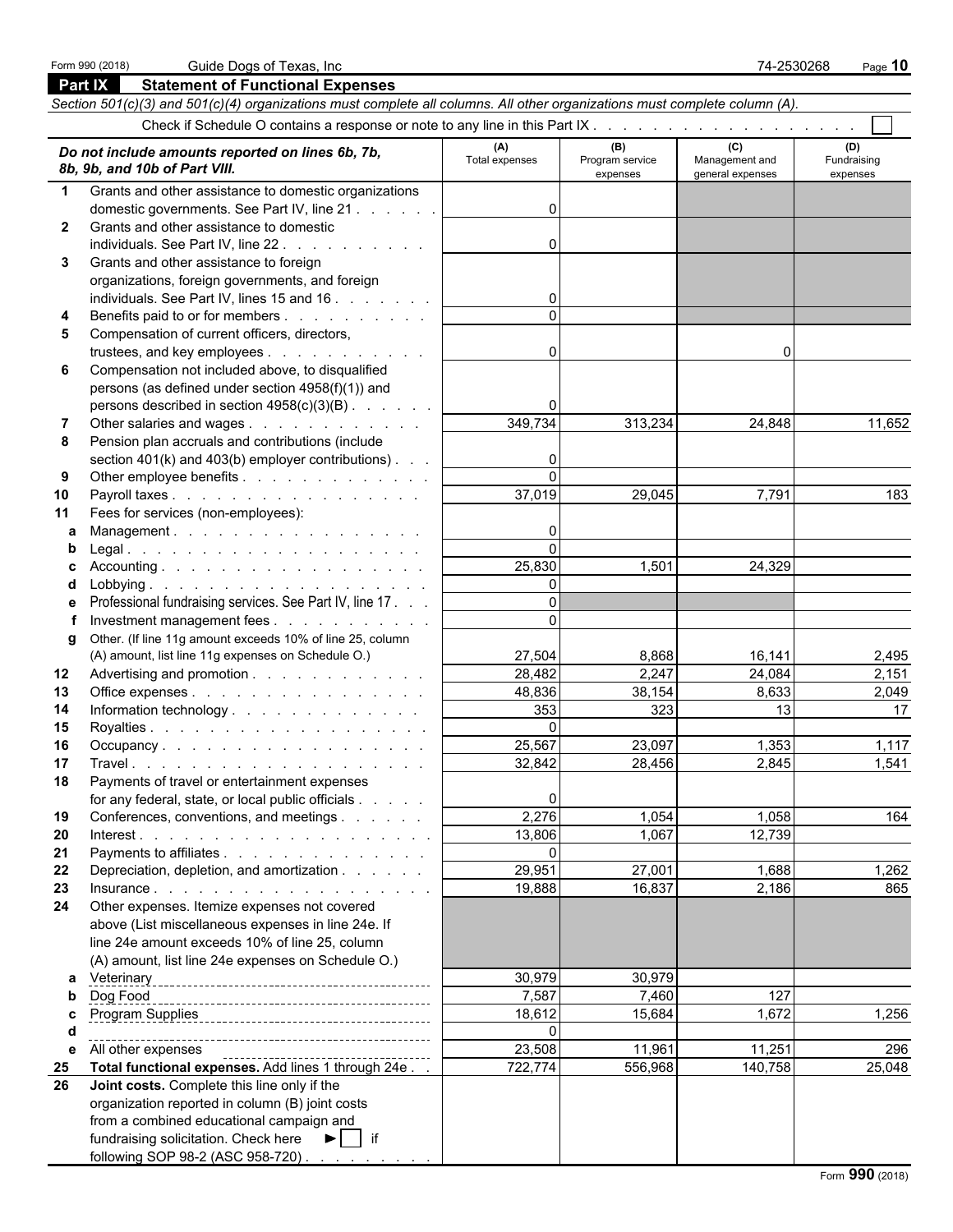|                                             | Form 990 (2018) | Guide Dogs of Texas, Inc.                                                                                                                           |                                  |                         | 74-2530268<br>Page 11 |
|---------------------------------------------|-----------------|-----------------------------------------------------------------------------------------------------------------------------------------------------|----------------------------------|-------------------------|-----------------------|
|                                             | Part X          | <b>Balance Sheet</b>                                                                                                                                |                                  |                         |                       |
|                                             |                 |                                                                                                                                                     |                                  |                         |                       |
|                                             |                 |                                                                                                                                                     | (A)<br>Beginning of year         |                         | (B)<br>End of year    |
|                                             |                 |                                                                                                                                                     | 252,413                          | $\overline{\mathbf{1}}$ | 1,146,966             |
|                                             | 2               | Savings and temporary cash investments                                                                                                              | 0 <sup>l</sup>                   | $\overline{\mathbf{2}}$ | 66,481                |
|                                             | 3               |                                                                                                                                                     | 17,605                           | $\mathbf{3}$            | 222,647               |
|                                             | 4               |                                                                                                                                                     | 49,819                           | $\overline{4}$          | $\Omega$              |
|                                             | 5               | Loans and other receivables from current and former officers, directors,                                                                            |                                  |                         |                       |
|                                             |                 | trustees, key employees, and highest compensated employees.                                                                                         |                                  |                         |                       |
|                                             |                 |                                                                                                                                                     | $\overline{0}$                   | $5\phantom{.0}$         |                       |
|                                             | 6               | Loans and other receivables from other disqualified persons (as defined under section                                                               |                                  |                         |                       |
|                                             |                 | 4958(f)(1)), persons described in section 4958(c)(3)(B), and contributing employers and                                                             |                                  |                         |                       |
| Assets<br>Liabilities<br><b>Balances</b>    |                 | sponsoring organizations of section 501(c)(9) voluntary employees' beneficiary                                                                      |                                  |                         |                       |
|                                             |                 | organizations (see instructions). Complete Part II of Schedule L.                                                                                   | 0I                               | 6                       |                       |
|                                             | 7               |                                                                                                                                                     | $\overline{0}$                   | $\overline{7}$          | $\Omega$              |
|                                             | 8               |                                                                                                                                                     | $\overline{0}$                   | 8                       |                       |
|                                             | 9               | Prepaid expenses and deferred charges                                                                                                               | 5,982                            | 9                       | 15,825                |
|                                             | 10a             | Land, buildings, and equipment: cost or                                                                                                             |                                  |                         |                       |
|                                             |                 | other basis. Complete Part VI of Schedule D<br>1,070,034<br>10a l                                                                                   |                                  |                         |                       |
|                                             | b               | 10 <sub>b</sub><br>478,539<br>Less: accumulated depreciation                                                                                        | 621,447 10c                      |                         | 591,495               |
|                                             | 11              | Investments—publicly traded securities                                                                                                              | $\overline{0}$                   | 11                      | $\mathbf 0$           |
|                                             | 12              | Investments—other securities. See Part IV, line 11.                                                                                                 | $\overline{0}$                   | 12                      | $\Omega$              |
|                                             | 13              | Investments—program-related. See Part IV, line 11                                                                                                   | $\overline{0}$<br>$\overline{0}$ | 13<br>14                | $\Omega$<br>$\Omega$  |
|                                             | 14<br>15        |                                                                                                                                                     | 250                              | 15                      | $\Omega$              |
|                                             | 16              |                                                                                                                                                     | 947,516 16                       |                         | 2,043,414             |
|                                             | 17              | Total assets. Add lines 1 through 15 (must equal line 34)<br>Accounts payable and accrued expenses                                                  | 25,351                           | 17                      | 27,047                |
|                                             | 18              |                                                                                                                                                     | $\Omega$                         | 18                      |                       |
|                                             | 19              |                                                                                                                                                     | $\Omega$                         | 19                      |                       |
|                                             | 20              |                                                                                                                                                     | $\Omega$                         | 20                      |                       |
|                                             | 21              | Escrow or custodial account liability. Complete Part IV of Schedule D                                                                               | $\Omega$                         | 21                      |                       |
|                                             | 22              | Loans and other payables to current and former officers, directors,                                                                                 |                                  |                         |                       |
|                                             |                 | trustees, key employees, highest compensated employees, and                                                                                         |                                  |                         |                       |
|                                             |                 | disqualified persons. Complete Part II of Schedule L.                                                                                               | 0                                | 22                      |                       |
|                                             | 23              | Secured mortgages and notes payable to unrelated third parties                                                                                      | 130,000                          | 23                      | 97,137                |
|                                             | 24              | Unsecured notes and loans payable to unrelated third parties                                                                                        |                                  | $0\quad$ 24             | 0                     |
|                                             | 25              | Other liabilities (including federal income tax, payables to related third                                                                          |                                  |                         |                       |
|                                             |                 | parties, and other liabilities not included on lines 17-24). Complete Part X                                                                        |                                  |                         |                       |
|                                             |                 |                                                                                                                                                     | $\Omega$                         | 25                      | 0                     |
|                                             | 26              | Total liabilities. Add lines 17 through 25.                                                                                                         | 155,351                          | 26                      | 124,184               |
|                                             |                 | Organizations that follow SFAS 117 (ASC 958), check here $\blacktriangleright$ $ \times $ and<br>complete lines 27 through 29, and lines 33 and 34. |                                  |                         |                       |
|                                             | 27              |                                                                                                                                                     | 740,040 27                       |                         | 910,815               |
|                                             | 28              |                                                                                                                                                     | 46,796                           | 28                      | 1,008,415             |
|                                             | 29              |                                                                                                                                                     | 5,329 29                         |                         |                       |
| <b>Fund</b><br>$\overleftarrow{\mathbf{o}}$ |                 | $\blacktriangleright$   $\blacksquare$ and<br>Organizations that do not follow SFAS 117 (ASC958), check here<br>complete lines 30 through 34.       |                                  |                         |                       |
|                                             | 30              | Capital stock or trust principal, or current funds                                                                                                  | 0                                | 30                      |                       |
| Assets                                      | 31              | Paid-in or capital surplus, or land, building, or equipment fund                                                                                    | $\Omega$                         | 31                      |                       |
|                                             | 32              | Retained earnings, endowment, accumulated income, or other funds                                                                                    | $\Omega$                         | 32                      |                       |
| Net.                                        | 33              |                                                                                                                                                     | 792,165 33                       |                         | 1,919,230             |
|                                             | 34              | Total liabilities and net assets/fund balances                                                                                                      | 947,516 34                       |                         | 2,043,414             |

Form **990** (2018)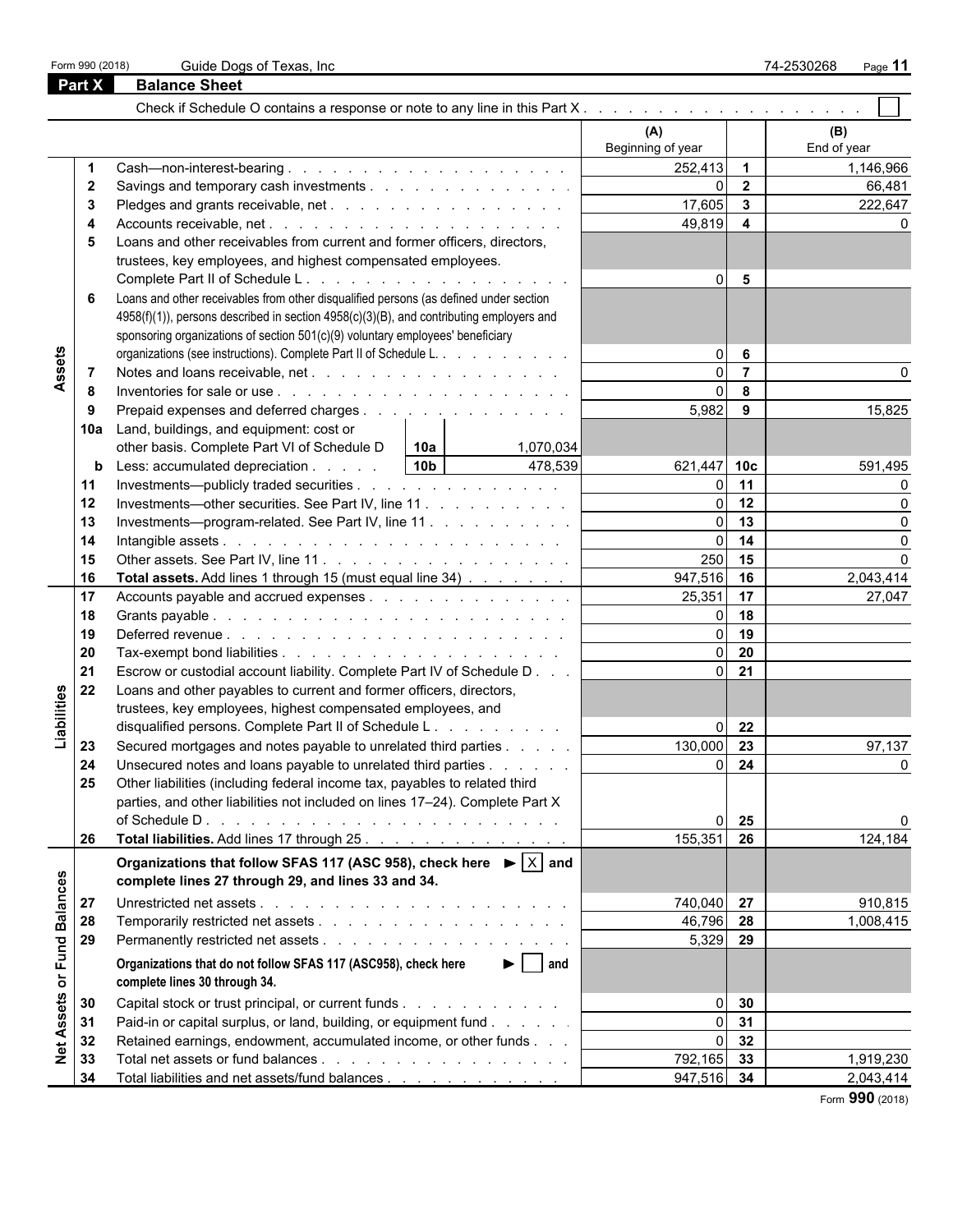|                | Guide Dogs of Texas, Inc<br>Form 990 (2018)                                                                    |                      | 74-2530268                     | Page 12   |
|----------------|----------------------------------------------------------------------------------------------------------------|----------------------|--------------------------------|-----------|
| <b>Part XI</b> | <b>Reconciliation of Net Assets</b>                                                                            |                      |                                |           |
|                | Check if Schedule O contains a response or note to any line in this Part XI                                    |                      |                                |           |
|                |                                                                                                                | $\mathbf 1$          |                                | 1,849,839 |
|                |                                                                                                                | $2^{\circ}$          |                                | 722,774   |
| 3              |                                                                                                                | $\mathbf{3}$         |                                | 1,127,065 |
|                | Net assets or fund balances at beginning of year (must equal Part X, line 33, column (A))                      | 4                    |                                | 792,165   |
| 5              |                                                                                                                | 5                    |                                |           |
|                |                                                                                                                | 6                    |                                |           |
|                |                                                                                                                | $\overline{7}$       |                                |           |
| 8              |                                                                                                                | 8                    |                                |           |
|                | Other changes in net assets or fund balances (explain in Schedule O)                                           | 9                    |                                |           |
| 10             | Net assets or fund balances at end of year. Combine lines 3 through 9 (must equal Part X, line 33,             |                      |                                |           |
|                |                                                                                                                | 10                   |                                | 1,919,230 |
|                | <b>Part XII Financial Statements and Reporting</b>                                                             |                      |                                |           |
|                | Check if Schedule O contains a response or note to any line in this Part XII.                                  |                      |                                |           |
|                |                                                                                                                |                      | Yes                            | <b>No</b> |
|                | $X$ Accrual<br>Accounting method used to prepare the Form 990:<br>Cash<br>Other                                |                      |                                |           |
|                | If the organization changed its method of accounting from a prior year or checked "Other," explain in          |                      |                                |           |
|                | Schedule O.                                                                                                    |                      |                                |           |
| 2a             | Were the organization's financial statements compiled or reviewed by an independent accountant?.               | and the state of the | 2a                             | $\times$  |
|                | If "Yes," check a box below to indicate whether the financial statements for the year were compiled or         |                      |                                |           |
|                | reviewed on a separate basis, consolidated basis, or both:                                                     |                      |                                |           |
|                | Consolidated basis<br>Separate basis<br>Both consolidated and separate basis                                   |                      |                                |           |
| b              | Were the organization's financial statements audited by an independent accountant?                             |                      | $\mathsf{X}$<br>2 <sub>b</sub> |           |
|                | If "Yes," check a box below to indicate whether the financial statements for the year were audited on a        |                      |                                |           |
|                | separate basis, consolidated basis, or both:                                                                   |                      |                                |           |
|                | X Separate basis<br><b>Consolidated basis</b><br>Both consolidated and separate basis                          |                      |                                |           |
|                |                                                                                                                |                      |                                |           |
|                | If "Yes" to line 2a or 2b, does the organization have a committee that assumes responsibility for oversight of |                      |                                |           |
|                | the audit, review, or compilation of its financial statements and selection of an independent accountant?.     |                      | $\times$<br>2c                 |           |
|                | If the organization changed either its oversight process or selection process during the tax year, explain in  |                      |                                |           |
|                | Schedule O.                                                                                                    |                      |                                |           |
| За             | As a result of a federal award, was the organization required to undergo an audit or audits as set forth in    |                      |                                |           |
|                |                                                                                                                |                      | За                             | $\times$  |
|                | If "Yes," did the organization undergo the required audit or audits? If the organization did not undergo the   |                      |                                |           |
|                | required audit or audits, explain why in Schedule O and describe any steps taken to undergo such audits        |                      | 3 <sub>b</sub>                 |           |

Form **990** (2018)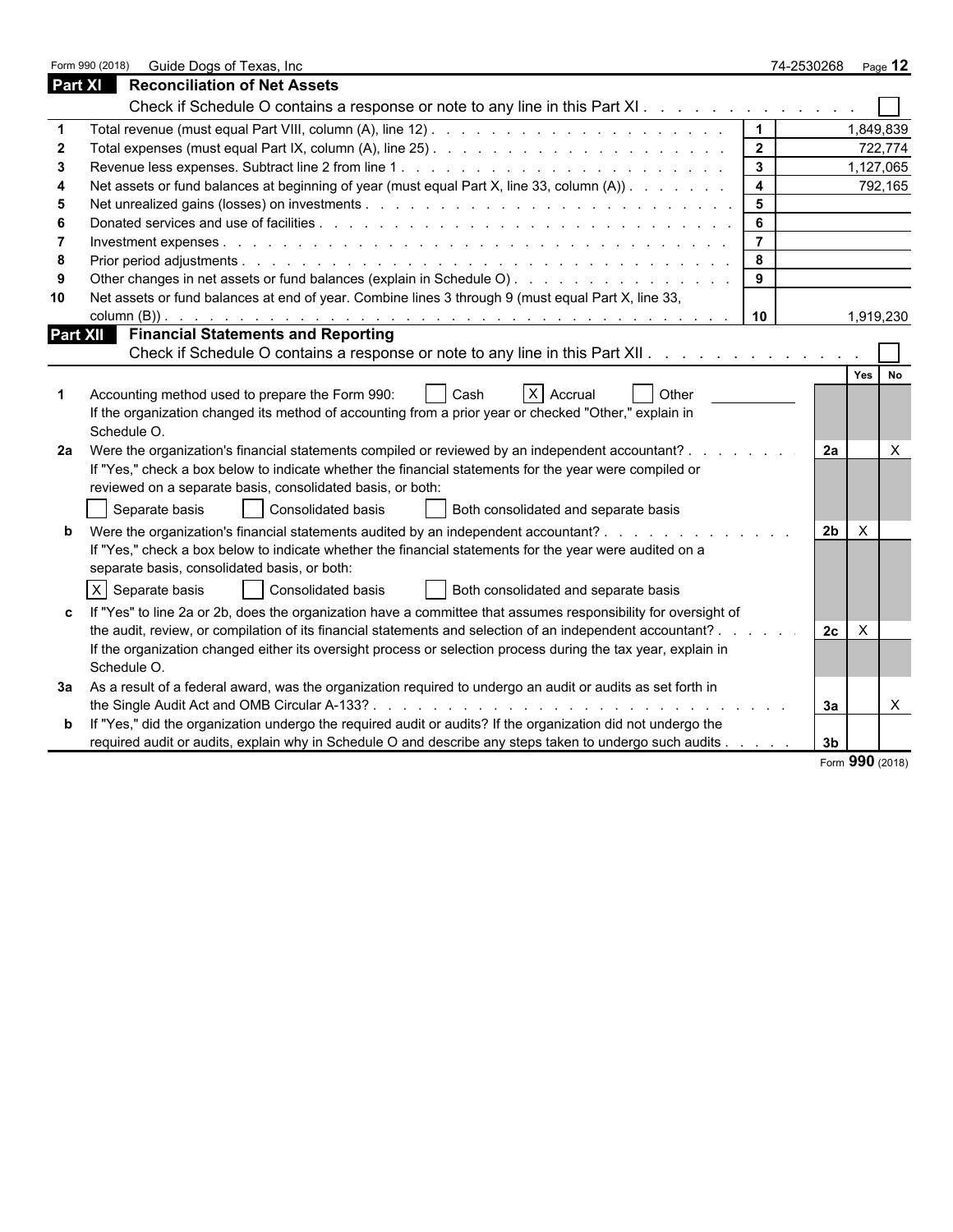| <b>SCHEDULE A</b> |  |                      |
|-------------------|--|----------------------|
|                   |  | (Form 990 or 990-EZ) |

## **Public Charity Status and Public Support**

**Complete if the organization is a section 501(c)(3) organization or a section 4947(a)(1) nonexempt charitable trust.**

| UMB NO. 1545-0047     |
|-----------------------|
| 2018                  |
| <b>Open to Public</b> |
| <b>Inspection</b>     |

|                 |        | Department of the Treasury         |                                               |                                                                        | Attach to Form 990 or Form 990-EZ.                                                                                                                                                                                                                                                                                                                                                                 |                                       |                                       |                                                                                  | <b>Open to Public</b>                                 |  |  |  |
|-----------------|--------|------------------------------------|-----------------------------------------------|------------------------------------------------------------------------|----------------------------------------------------------------------------------------------------------------------------------------------------------------------------------------------------------------------------------------------------------------------------------------------------------------------------------------------------------------------------------------------------|---------------------------------------|---------------------------------------|----------------------------------------------------------------------------------|-------------------------------------------------------|--|--|--|
|                 |        | Internal Revenue Service           |                                               |                                                                        | Go to www.irs.gov/Form990 for instructions and the latest information.                                                                                                                                                                                                                                                                                                                             |                                       |                                       |                                                                                  | Inspection                                            |  |  |  |
|                 |        | Name of the organization           |                                               |                                                                        |                                                                                                                                                                                                                                                                                                                                                                                                    | <b>Employer identification number</b> |                                       |                                                                                  |                                                       |  |  |  |
|                 |        | Guide Dogs of Texas, Inc.          |                                               |                                                                        |                                                                                                                                                                                                                                                                                                                                                                                                    |                                       |                                       |                                                                                  | 74-2530268                                            |  |  |  |
|                 | Part I |                                    |                                               |                                                                        | Reason for Public Charity Status (All organizations must complete this part.) See instructions.<br>The organization is not a private foundation because it is: (For lines 1 through 12, check only one box.)                                                                                                                                                                                       |                                       |                                       |                                                                                  |                                                       |  |  |  |
|                 |        |                                    |                                               |                                                                        | A church, convention of churches, or association of churches described in section 170(b)(1)(A)(i).                                                                                                                                                                                                                                                                                                 |                                       |                                       |                                                                                  |                                                       |  |  |  |
| $\mathbf{2}$    |        |                                    |                                               |                                                                        | A school described in section 170(b)(1)(A)(ii). (Attach Schedule E (Form 990 or 990-EZ).)                                                                                                                                                                                                                                                                                                          |                                       |                                       |                                                                                  |                                                       |  |  |  |
| 3               |        |                                    |                                               |                                                                        | A hospital or a cooperative hospital service organization described in section 170(b)(1)(A)(iii).                                                                                                                                                                                                                                                                                                  |                                       |                                       |                                                                                  |                                                       |  |  |  |
| 4               |        |                                    |                                               |                                                                        | A medical research organization operated in conjunction with a hospital described in section 170(b)(1)(A)(iii). Enter the                                                                                                                                                                                                                                                                          |                                       |                                       |                                                                                  |                                                       |  |  |  |
|                 |        |                                    | hospital's name, city, and state:             |                                                                        |                                                                                                                                                                                                                                                                                                                                                                                                    |                                       |                                       |                                                                                  |                                                       |  |  |  |
| 5               |        |                                    | section 170(b)(1)(A)(iv). (Complete Part II.) |                                                                        | An organization operated for the benefit of a college or university owned or operated by a governmental unit described in                                                                                                                                                                                                                                                                          |                                       |                                       |                                                                                  |                                                       |  |  |  |
|                 |        |                                    |                                               |                                                                        | A federal, state, or local government or governmental unit described in section 170(b)(1)(A)(v).                                                                                                                                                                                                                                                                                                   |                                       |                                       |                                                                                  |                                                       |  |  |  |
| 7               |        |                                    |                                               | described in section 170(b)(1)(A)(vi). (Complete Part II.)             | An organization that normally receives a substantial part of its support from a governmental unit or from the general public                                                                                                                                                                                                                                                                       |                                       |                                       |                                                                                  |                                                       |  |  |  |
| 8               |        |                                    |                                               |                                                                        | A community trust described in section 170(b)(1)(A)(vi). (Complete Part II.)                                                                                                                                                                                                                                                                                                                       |                                       |                                       |                                                                                  |                                                       |  |  |  |
| 9               |        | university:                        |                                               |                                                                        | An agricultural research organization described in section 170(b)(1)(A)(ix) operated in conjunction with a land-grant college<br>or university or a non-land-grant college of agriculture (see instructions). Enter the name, city, and state of the college or                                                                                                                                    |                                       |                                       |                                                                                  |                                                       |  |  |  |
| 10              |        |                                    |                                               |                                                                        | $ X $ An organization that normally receives: (1) more than 33 1/3% of its support from contributions, membership fees, and gross<br>receipts from activities related to its exempt functions—subject to certain exceptions, and (2) no more than 33 1/3% of its<br>support from gross investment income and unrelated business taxable income (less section 511 tax) from businesses              |                                       |                                       |                                                                                  |                                                       |  |  |  |
|                 |        |                                    |                                               |                                                                        | acquired by the organization after June 30, 1975. See section 509(a)(2). (Complete Part III.)                                                                                                                                                                                                                                                                                                      |                                       |                                       |                                                                                  |                                                       |  |  |  |
| 11              |        |                                    |                                               |                                                                        | An organization organized and operated exclusively to test for public safety. See section 509(a)(4).                                                                                                                                                                                                                                                                                               |                                       |                                       |                                                                                  |                                                       |  |  |  |
| 12 <sub>2</sub> |        |                                    |                                               |                                                                        | An organization organized and operated exclusively for the benefit of, to perform the functions of, or to carry out the purposes<br>of one or more publicly supported organizations described in section 509(a)(1) or section 509(a)(2). See section 509(a)(3).<br>Check the box in lines 12a through 12d that describes the type of supporting organization and complete lines 12e, 12f, and 12g. |                                       |                                       |                                                                                  |                                                       |  |  |  |
|                 | a      |                                    |                                               | organization. You must complete Part IV, Sections A and B.             | Type I. A supporting organization operated, supervised, or controlled by its supported organization(s), typically by giving<br>the supported organization(s) the power to regularly appoint or elect a majority of the directors or trustees of the supporting                                                                                                                                     |                                       |                                       |                                                                                  |                                                       |  |  |  |
|                 | b      |                                    |                                               |                                                                        | Type II. A supporting organization supervised or controlled in connection with its supported organization(s), by having<br>control or management of the supporting organization vested in the same persons that control or manage the supported                                                                                                                                                    |                                       |                                       |                                                                                  |                                                       |  |  |  |
|                 |        |                                    |                                               | organization(s). You must complete Part IV, Sections A and C.          |                                                                                                                                                                                                                                                                                                                                                                                                    |                                       |                                       |                                                                                  |                                                       |  |  |  |
|                 | c      |                                    |                                               |                                                                        | Type III functionally integrated. A supporting organization operated in connection with, and functionally integrated with,                                                                                                                                                                                                                                                                         |                                       |                                       |                                                                                  |                                                       |  |  |  |
|                 |        |                                    |                                               |                                                                        | its supported organization(s) (see instructions). You must complete Part IV, Sections A, D, and E.                                                                                                                                                                                                                                                                                                 |                                       |                                       |                                                                                  |                                                       |  |  |  |
|                 | d      |                                    |                                               |                                                                        | Type III non-functionally integrated. A supporting organization operated in connection with its supported organization(s)<br>that is not functionally integrated. The organization generally must satisfy a distribution requirement and an attentiveness<br>requirement (see instructions). You must complete Part IV, Sections A and D, and Part V.                                              |                                       |                                       |                                                                                  |                                                       |  |  |  |
|                 | е      |                                    |                                               |                                                                        | Check this box if the organization received a written determination from the IRS that it is a Type I, Type II, Type III<br>functionally integrated, or Type III non-functionally integrated supporting organization.                                                                                                                                                                               |                                       |                                       |                                                                                  |                                                       |  |  |  |
| f               |        |                                    |                                               |                                                                        |                                                                                                                                                                                                                                                                                                                                                                                                    |                                       |                                       |                                                                                  | $\Omega$                                              |  |  |  |
|                 | a      |                                    |                                               | Provide the following information about the supported organization(s). |                                                                                                                                                                                                                                                                                                                                                                                                    |                                       |                                       |                                                                                  |                                                       |  |  |  |
|                 |        | (i) Name of supported organization |                                               | $(ii)$ EIN                                                             | (iii) Type of organization<br>(described on lines 1-10<br>above (see instructions))                                                                                                                                                                                                                                                                                                                |                                       | listed in your governing<br>document? | (iv) Is the organization (v) Amount of monetary<br>support (see<br>instructions) | (vi) Amount of<br>other support (see<br>instructions) |  |  |  |
|                 |        |                                    |                                               |                                                                        |                                                                                                                                                                                                                                                                                                                                                                                                    | Yes                                   | No                                    |                                                                                  |                                                       |  |  |  |
| (A)             |        |                                    |                                               |                                                                        |                                                                                                                                                                                                                                                                                                                                                                                                    |                                       |                                       |                                                                                  |                                                       |  |  |  |
|                 |        |                                    |                                               |                                                                        |                                                                                                                                                                                                                                                                                                                                                                                                    |                                       |                                       |                                                                                  |                                                       |  |  |  |
| (B)             |        |                                    |                                               |                                                                        |                                                                                                                                                                                                                                                                                                                                                                                                    |                                       |                                       |                                                                                  |                                                       |  |  |  |
| (C)             |        |                                    |                                               |                                                                        |                                                                                                                                                                                                                                                                                                                                                                                                    |                                       |                                       |                                                                                  |                                                       |  |  |  |
| (D)             |        |                                    |                                               |                                                                        |                                                                                                                                                                                                                                                                                                                                                                                                    |                                       |                                       |                                                                                  |                                                       |  |  |  |
| (E)             |        |                                    |                                               |                                                                        |                                                                                                                                                                                                                                                                                                                                                                                                    |                                       |                                       |                                                                                  |                                                       |  |  |  |
|                 |        |                                    |                                               |                                                                        |                                                                                                                                                                                                                                                                                                                                                                                                    |                                       |                                       |                                                                                  |                                                       |  |  |  |

**Total** 0 0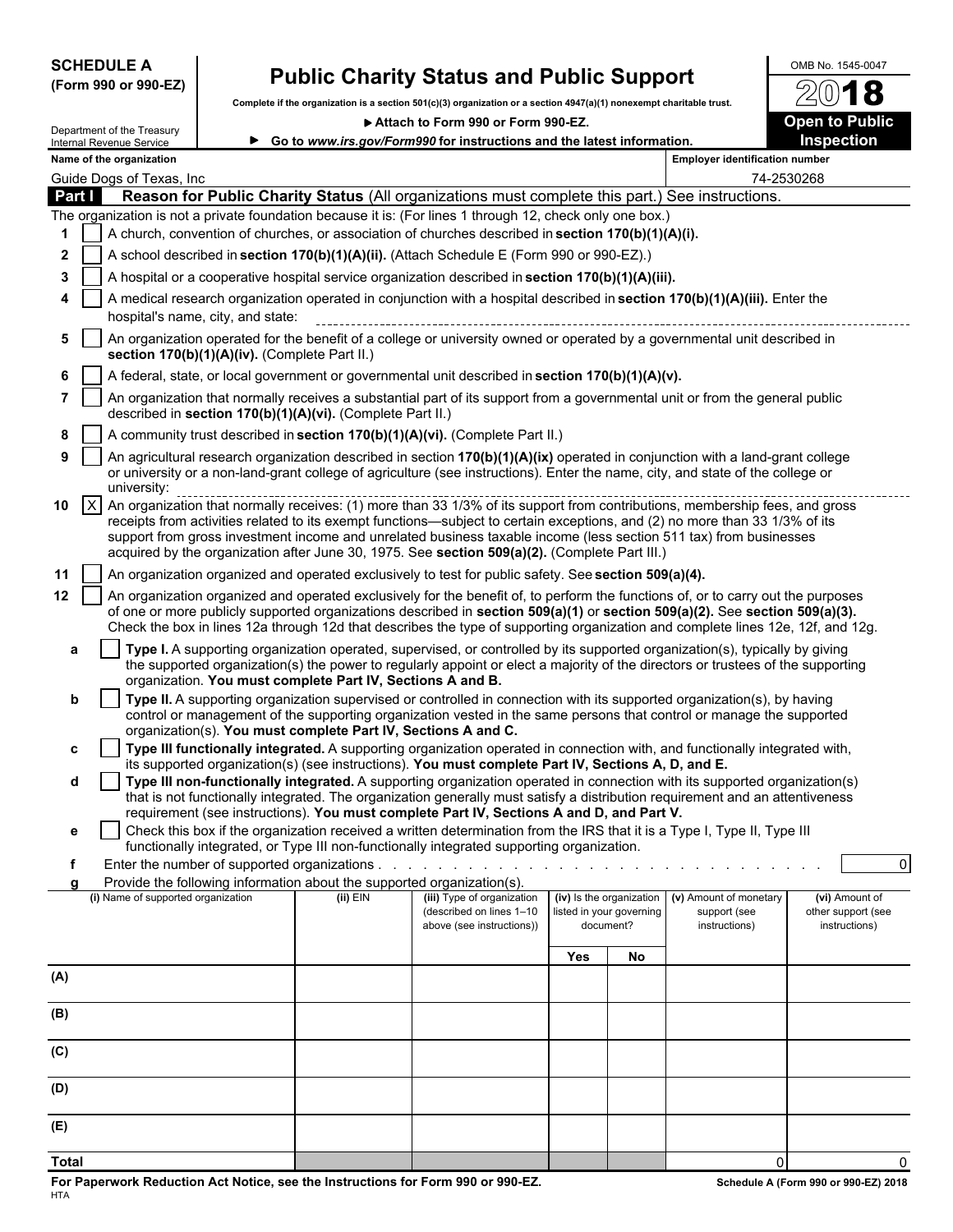|              | Schedule A (Form 990 or 990-EZ) 2018                                                                                                                                                                                                             | Guide Dogs of Texas, Inc |                |             |             | 74-2530268      | Page 2                  |
|--------------|--------------------------------------------------------------------------------------------------------------------------------------------------------------------------------------------------------------------------------------------------|--------------------------|----------------|-------------|-------------|-----------------|-------------------------|
| Part II      | Support Schedule for Organizations Described in Sections 170(b)(1)(A)(iv) and 170(b)(1)(A)(vi)                                                                                                                                                   |                          |                |             |             |                 |                         |
|              | (Complete only if you checked the box on line 5, 7, or 8 of Part I or if the organization failed to qualify under                                                                                                                                |                          |                |             |             |                 |                         |
|              | Part III. If the organization fails to qualify under the tests listed below, please complete Part III.)                                                                                                                                          |                          |                |             |             |                 |                         |
|              | <b>Section A. Public Support</b>                                                                                                                                                                                                                 |                          |                |             |             |                 |                         |
|              | Calendar year (or fiscal year beginning in)                                                                                                                                                                                                      | (a) 2014                 | (b) 2015       | $(c)$ 2016  | $(d)$ 2017  | (e) $2018$      | (f) Total               |
|              | Gifts, grants, contributions, and                                                                                                                                                                                                                |                          |                |             |             |                 |                         |
|              | membership fees received. (Do not                                                                                                                                                                                                                |                          |                |             |             |                 |                         |
|              | include any "unusual grants.")                                                                                                                                                                                                                   |                          |                |             |             |                 | 0                       |
| $\mathbf{2}$ | Tax revenues levied for the                                                                                                                                                                                                                      |                          |                |             |             |                 |                         |
|              | organization's benefit and either paid                                                                                                                                                                                                           |                          |                |             |             |                 |                         |
|              | to or expended on its behalf                                                                                                                                                                                                                     |                          |                |             |             |                 | 0                       |
| 3            | The value of services or facilities                                                                                                                                                                                                              |                          |                |             |             |                 |                         |
|              | furnished by a governmental unit to the                                                                                                                                                                                                          |                          |                |             |             |                 |                         |
|              | organization without charge                                                                                                                                                                                                                      |                          |                |             |             |                 | 0                       |
|              | Total. Add lines 1 through 3                                                                                                                                                                                                                     | $\Omega$                 | $\Omega$       | 0           | $\mathbf 0$ | $\Omega$        | $\Omega$                |
|              | The portion of total contributions by                                                                                                                                                                                                            |                          |                |             |             |                 |                         |
|              | each person (other than a                                                                                                                                                                                                                        |                          |                |             |             |                 |                         |
|              | governmental unit or publicly                                                                                                                                                                                                                    |                          |                |             |             |                 |                         |
|              | supported organization) included on                                                                                                                                                                                                              |                          |                |             |             |                 |                         |
|              | line 1 that exceeds 2% of the amount                                                                                                                                                                                                             |                          |                |             |             |                 |                         |
|              | shown on line 11, column $(f)$ .                                                                                                                                                                                                                 |                          |                |             |             |                 |                         |
|              | Public support. Subtract line 5 from line 4                                                                                                                                                                                                      |                          |                |             |             |                 | 0                       |
|              | <b>Section B. Total Support</b>                                                                                                                                                                                                                  |                          |                |             |             |                 |                         |
|              | Calendar year (or fiscal year beginning in)<br>▶                                                                                                                                                                                                 | (a) 2014                 | (b) 2015       | $(c)$ 2016  | $(d)$ 2017  | (e) 2018        | (f) Total               |
|              | Amounts from line 4.                                                                                                                                                                                                                             | $\mathbf 0$              | $\overline{0}$ | $\mathbf 0$ | $\mathbf 0$ | $\Omega$        | 0                       |
| 8            | Gross income from interest, dividends,                                                                                                                                                                                                           |                          |                |             |             |                 |                         |
|              | payments received on securities loans,                                                                                                                                                                                                           |                          |                |             |             |                 |                         |
|              | rents, royalties, and income from                                                                                                                                                                                                                |                          |                |             |             |                 |                         |
|              | similar sources expansion and the set of the set of the set of the set of the set of the set of the set of the                                                                                                                                   |                          |                |             |             |                 | 0                       |
|              | Net income from unrelated business                                                                                                                                                                                                               |                          |                |             |             |                 |                         |
|              | activities, whether or not the business is<br>regularly carried on                                                                                                                                                                               |                          |                |             |             |                 | 0                       |
| 10           | Other income. Do not include gain or                                                                                                                                                                                                             |                          |                |             |             |                 |                         |
|              | loss from the sale of capital assets                                                                                                                                                                                                             |                          |                |             |             |                 |                         |
|              | (Explain in Part VI.)                                                                                                                                                                                                                            |                          |                |             |             |                 | 0                       |
|              | 11 Total support. Add lines 7 through 10.                                                                                                                                                                                                        |                          |                |             |             |                 | $\Omega$                |
| 12           |                                                                                                                                                                                                                                                  |                          |                |             |             | 12 <sub>2</sub> |                         |
|              | 13 First five years. If the Form 990 is for the organization's first, second, third, fourth, or fifth tax year as a section 501(c)(3)                                                                                                            |                          |                |             |             |                 |                         |
|              |                                                                                                                                                                                                                                                  |                          |                |             |             |                 | ▶                       |
|              | <b>Section C. Computation of Public Support Percentage</b>                                                                                                                                                                                       |                          |                |             |             |                 |                         |
| 14           | Public support percentage for 2018 (line 6, column (f) divided by line 11, column (f)).                                                                                                                                                          |                          |                |             |             | 14              | 0.00%                   |
| 15           |                                                                                                                                                                                                                                                  |                          |                |             |             | 15              | $0.00\%$                |
|              | 16a 33 1/3% support test-2018. If the organization did not check the box on line 13, and line 14 is 33 1/3% or more, check this box                                                                                                              |                          |                |             |             |                 |                         |
|              |                                                                                                                                                                                                                                                  |                          |                |             |             |                 |                         |
|              | <b>b</b> 33 1/3% support test-2017. If the organization did not check a box on line 13 or 16a, and line 15 is 33 1/3% or more, check this                                                                                                        |                          |                |             |             |                 |                         |
|              |                                                                                                                                                                                                                                                  |                          |                |             |             |                 |                         |
|              | 17a 10%-facts-and-circumstances test-2018. If the organization did not check a box on line 13, 16a, or 16b, and line 14                                                                                                                          |                          |                |             |             |                 |                         |
|              | 10% or more, and if the organization meets the "facts-and-circumstances" test, check this box and stop here. Explain in                                                                                                                          |                          |                |             |             |                 |                         |
|              | Part VI how the organization meets the "facts-and-circumstances" test. The organization qualifies as a publicly supported                                                                                                                        |                          |                |             |             |                 |                         |
|              |                                                                                                                                                                                                                                                  |                          |                |             |             |                 |                         |
|              | <b>b</b> 10%-facts-and-circumstances test-2017. If the organization did not check a box on line 13, 16a, 16b, or 17a, and line                                                                                                                   |                          |                |             |             |                 |                         |
|              | 15 is 10% or more, and if the organization meets the "facts-and-circumstances" test, check this box and stop here.<br>Explain in Part VI how the organization meets the "facts-and-circumstances" test. The organization qualifies as a publicly |                          |                |             |             |                 |                         |
|              |                                                                                                                                                                                                                                                  |                          |                |             |             |                 | $\blacktriangleright$ 1 |
| 18           | Private foundation. If the organization did not check a box on line 13, 16a, 16b, 17a, or 17b, check this box and see                                                                                                                            |                          |                |             |             |                 |                         |
|              |                                                                                                                                                                                                                                                  |                          |                |             |             |                 |                         |
|              |                                                                                                                                                                                                                                                  |                          |                |             |             |                 |                         |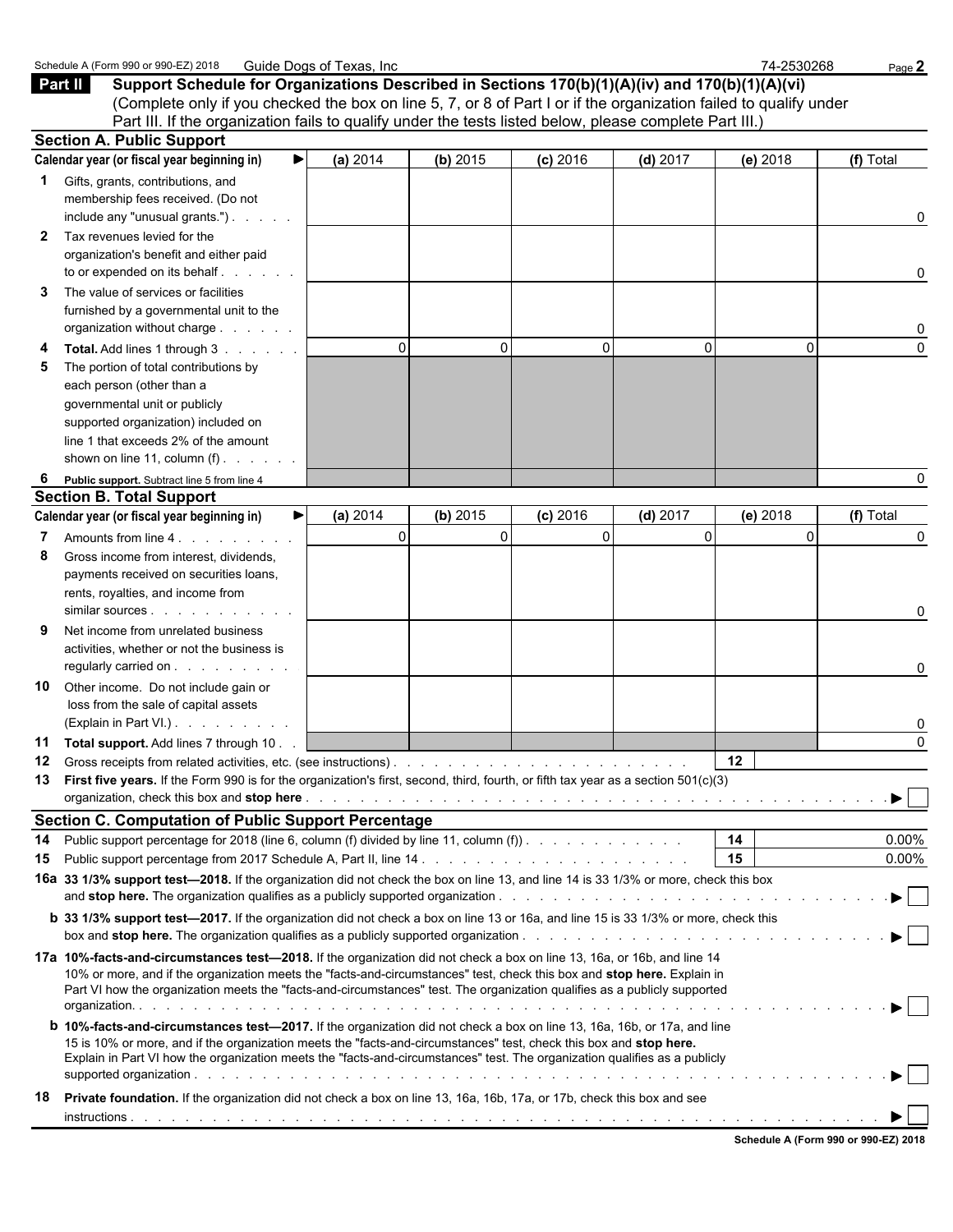(Complete only if you checked the box on line 10 of Part I or if the organization failed to qualify under Part II. If the organization fails to qualify under the tests listed below, please complete Part II.)

|              | <b>Section A. Public Support</b>                                                                                                             |          |          |            |              |           |                                |
|--------------|----------------------------------------------------------------------------------------------------------------------------------------------|----------|----------|------------|--------------|-----------|--------------------------------|
|              | Calendar year (or fiscal year beginning in)                                                                                                  | (a) 2014 | (b) 2015 | $(c)$ 2016 | $(d)$ 2017   | (e) 2018  | (f) Total                      |
|              | 1 Gifts, grants, contributions, and membership fees                                                                                          |          |          |            |              |           |                                |
|              | received. (Do not include any "unusual grants.")                                                                                             | 598,819  | 747,617  | 595,401    | 675,977      | 1,816,331 | 4,434,145                      |
| $\mathbf{2}$ | Gross receipts from admissions, merchandise<br>sold or services performed, or facilities<br>furnished in any activity that is related to the |          |          |            |              |           |                                |
|              | organization's tax-exempt purpose                                                                                                            | 48,538   | 32,511   | 11,107     | 13,888       | 18,619    | 124,663                        |
| 3            | Gross receipts from activities that are not an                                                                                               |          |          |            |              |           |                                |
|              | unrelated trade or business under section 513.                                                                                               |          |          |            |              |           | 0                              |
| 4            | Tax revenues levied for the                                                                                                                  |          |          |            |              |           |                                |
|              | organization's benefit and either paid to                                                                                                    |          |          |            |              |           |                                |
|              | or expended on its behalf.                                                                                                                   |          |          |            |              |           | 0                              |
| 5            | The value of services or facilities                                                                                                          |          |          |            |              |           |                                |
|              | furnished by a governmental unit to the                                                                                                      |          |          |            |              |           |                                |
|              | organization without charge                                                                                                                  |          |          |            |              |           | 0                              |
| 6            | <b>Total.</b> Add lines 1 through 5.                                                                                                         | 647,357  | 780,128  | 606,508    | 689,865      | 1,834,950 | 4,558,808                      |
|              | 7a Amounts included on lines 1, 2, and 3                                                                                                     |          |          |            |              |           |                                |
|              | received from disqualified persons                                                                                                           |          |          |            |              |           | 0                              |
|              | <b>b</b> Amounts included on lines 2 and 3                                                                                                   |          |          |            |              |           |                                |
|              | received from other than disqualified                                                                                                        |          |          |            |              |           |                                |
|              | persons that exceed the greater of \$5,000                                                                                                   |          |          |            |              |           |                                |
|              | or 1% of the amount on line 13 for the year                                                                                                  |          |          |            |              |           | 0                              |
|              | c Add lines $7a$ and $7b$ .                                                                                                                  | $\Omega$ | $\Omega$ | $\Omega$   | $\mathbf{0}$ | $\Omega$  | $\Omega$                       |
| 8            | <b>Public support (Subtract line 7c from</b>                                                                                                 |          |          |            |              |           |                                |
|              | $line 6.)$ .                                                                                                                                 |          |          |            |              |           | 4,558,808                      |
|              | <b>Section B. Total Support</b><br>▶                                                                                                         | (a) 2014 |          |            |              |           |                                |
|              | Calendar year (or fiscal year beginning in)                                                                                                  |          | (b) 2015 | $(c)$ 2016 | $(d)$ 2017   | (e) 2018  | (f) Total                      |
|              | 9 Amounts from line 6.                                                                                                                       | 647,357  | 780,128  | 606,508    | 689,865      | 1,834,950 | 4,558,808                      |
|              | <b>10a</b> Gross income from interest, dividends,                                                                                            |          |          |            |              |           |                                |
|              | payments received on securities loans, rents,                                                                                                |          |          |            |              |           |                                |
|              | royalties, and income from similar sources.                                                                                                  |          | 181      | 80         | 71           | 3,889     | 4,221                          |
|              | <b>b</b> Unrelated business taxable income (less<br>section 511 taxes) from businesses                                                       |          |          |            |              |           |                                |
|              |                                                                                                                                              |          |          |            |              |           |                                |
|              | acquired after June 30, 1975<br>c Add lines $10a$ and $10b$ . $\ldots$ $\ldots$                                                              | $\Omega$ | 181      | 80         | 71           | 3,889     | 4,221                          |
|              | <b>11</b> Net income from unrelated business                                                                                                 |          |          |            |              |           |                                |
|              | activities not included in line 10b, whether                                                                                                 |          |          |            |              |           |                                |
|              | or not the business is regularly carried on.                                                                                                 |          |          |            |              |           | 0                              |
|              | 12 Other income. Do not include gain or                                                                                                      |          |          |            |              |           |                                |
|              | loss from the sale of capital assets                                                                                                         |          |          |            |              |           |                                |
|              | (Explain in Part VI.)                                                                                                                        |          |          |            |              |           | 0                              |
|              | 13 Total support. (Add lines 9, 10c, 11,                                                                                                     |          |          |            |              |           |                                |
|              | and $12.$ ). $\qquad \qquad \qquad$                                                                                                          | 647,357  | 780,309  | 606,588    | 689,936      | 1,838,839 | 4,563,029                      |
|              | 14 First five years. If the Form 990 is for the organization's first, second, third, fourth, or fifth tax year as a section 501(c)(3)        |          |          |            |              |           |                                |
|              |                                                                                                                                              |          |          |            |              |           |                                |
|              | <b>Section C. Computation of Public Support Percentage</b>                                                                                   |          |          |            |              |           |                                |
|              | 15 Public support percentage for 2018 (line 8, column (f), divided by line 13, column (f)).                                                  |          |          |            |              | 15        | 99.91%                         |
|              |                                                                                                                                              |          |          |            |              | 16        | 99.99%                         |
|              | Section D. Computation of Investment Income Percentage                                                                                       |          |          |            |              |           |                                |
| 17           | Investment income percentage for 2018 (line 10c, column (f), divided by line 13, column (f)).                                                |          |          |            |              | 17        | 0.09%                          |
| 18           |                                                                                                                                              |          |          |            |              | 18        | 0.01%                          |
|              | 19a 33 1/3% support tests-2018. If the organization did not check the box on line 14, and line 15 is more than 33 1/3%, and line 17 is       |          |          |            |              |           |                                |
|              |                                                                                                                                              |          |          |            |              |           | $\blacktriangleright$ $\mid$ X |
|              | b 33 1/3% support tests—2017. If the organization did not check a box on line 14 or line 19a, and line 16 is more than 33 1/3%, and          |          |          |            |              |           |                                |
|              | line 18 is not more than 33 1/3%, check this box and stop here. The organization qualifies as a publicly supported organization              |          |          |            |              |           | ▶                              |
|              |                                                                                                                                              |          |          |            |              |           |                                |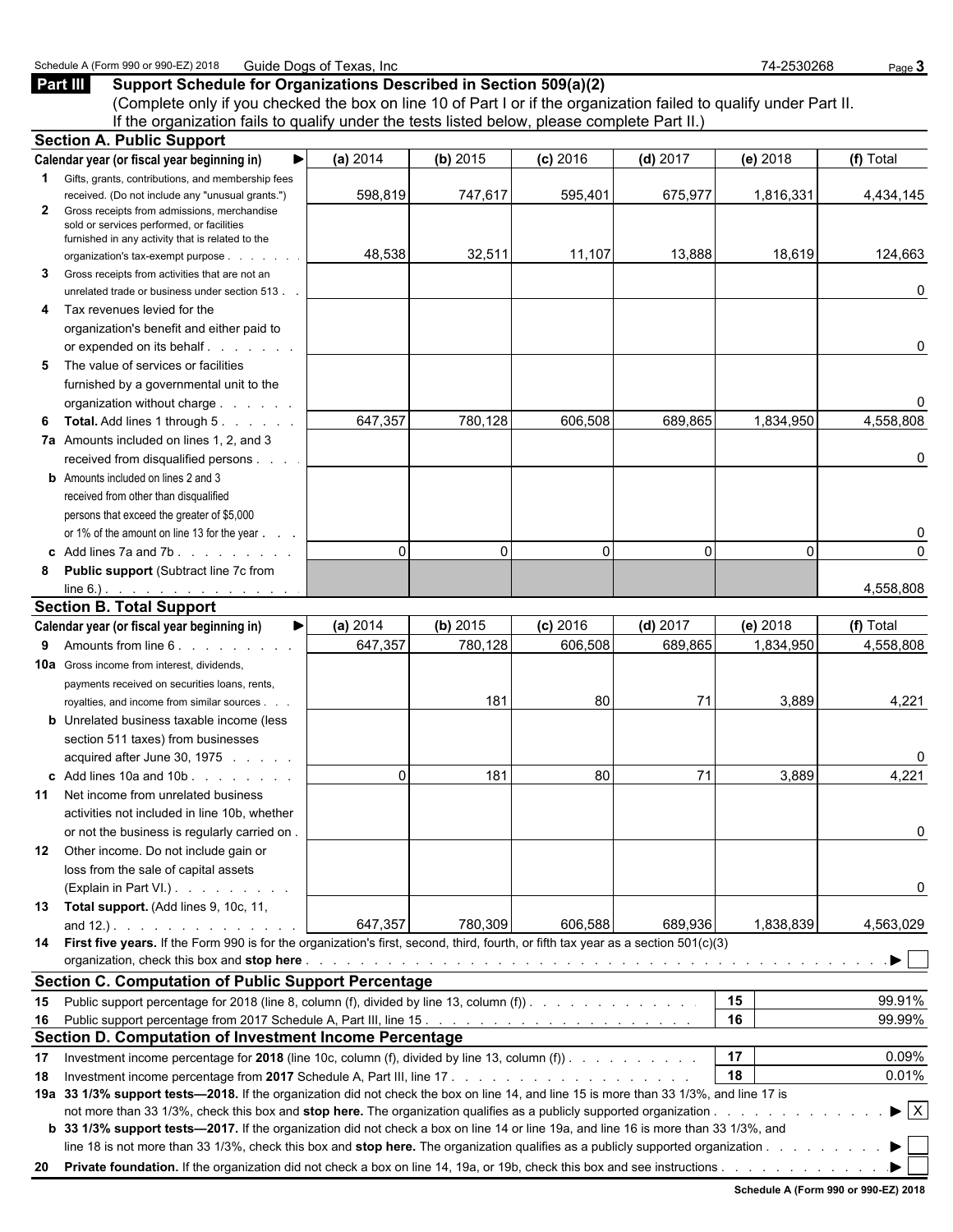## **Part IV Supporting Organizations**

(Complete only if you checked a box in line 12 on Part I. If you checked 12a of Part I, complete Sections A and B. If you checked 12b of Part I, complete Sections A and C. If you checked 12c of Part I, complete Sections A, D, and E. If you checked 12d of Part I, complete Sections A and D, and complete Part V.)

### **Section A. All Supporting Organizations**

- **1** Are all of the organization's supported organizations listed by name in the organization's governing documents? *If "No," describe in Part VI how the supported organizations are designated. If designated by class or purpose, describe the designation. If historic and continuing relationship, explain.* **1**
- **2** Did the organization have any supported organization that does not have an IRS determination of status under section 509(a)(1) or (2)? *If "Yes," explain in Part VI how the organization determined that the supported organization was described in section 509(a)(1) or (2).*
- **3a** Did the organization have a supported organization described in section 501(c)(4), (5), or (6)? *If "Yes," answer (b) and (c) below.* **3a**
- **b** Did the organization confirm that each supported organization qualified under section 501(c)(4), (5), or (6) and satisfied the public support tests under section 509(a)(2)? *If "Yes," describe in Part VI when and how the organization made the determination.* **3b**
- **c** Did the organization ensure that all support to such organizations was used exclusively for section 170(c)(2) (B) purposes? *If* "*Yes,*" *explain in Part VI what controls the organization put in place to ensure such use.* **3c**
- **4a** Was any supported organization not organized in the United States ("foreign supported organization")? *If "Yes," and if you checked 12a or 12b in Part I, answer (b) and (c) below.* **4a**
- **b** Did the organization have ultimate control and discretion in deciding whether to make grants to the foreign supported organization? *If* "*Yes,*" *describe in Part VI how the organization had such control and discretion despite being controlled or supervised by or in connection with its supported organizations.* **4b**
- **c** Did the organization support any foreign supported organization that does not have an IRS determination under sections 501(c)(3) and 509(a)(1) or (2)? *If* "*Yes,*" *explain in Part VI what controls the organization used to ensure that all support to the foreign supported organization was used exclusively for section 170(c)(2)(B) purposes.* **4c**
- **5a** Did the organization add, substitute, or remove any supported organizations during the tax year? *If* "*Yes,*" *answer (b) and (c) below (if applicable). Also, provide detail in Part VI, including (i) the names and EIN numbers of the supported organizations added, substituted, or removed; (ii) the reasons for each such action; (iii) the authority under the organization's organizing document authorizing such action; and (iv) how the action was accomplished (such as by amendment to the organizing document).* **5a**
- **b Type I or Type II only.** Was any added or substituted supported organization part of a class already designated in the organization's organizing document? **5b**
- **c Substitutions only.** Was the substitution the result of an event beyond the organization's control? **5c**
- **6** Did the organization provide support (whether in the form of grants or the provision of services or facilities) to anyone other than (i) its supported organizations, (ii) individuals that are part of the charitable class benefited by one or more of its supported organizations, or (iii) other supporting organizations that also support or benefit one or more of the filing organization's supported organizations? *If "Yes," provide detail in Part VI.* **6**
- **7** Did the organization provide a grant, loan, compensation, or other similar payment to a substantial contributor (as defined in section 4958(c)(3)(C)), a family member of a substantial contributor, or a 35% controlled entity with regard to a substantial contribut*or? If "Yes," complete Part I of Schedule L (Form 990 or 990-EZ).* **7**
- **8** Did the organization make a loan to a disqualified person (as defined in section 4958) not described in line 7? *If "Yes," complete Part I of Schedule L (Form 990 or 990-EZ).* **8**
- **9a** Was the organization controlled directly or indirectly at any time during the tax year by one or more disqualified persons as defined in section 4946 (other than foundation managers and organizations described in section 509(a)(1) or (2))? *If* "*Yes*," *provide detail in Part VI.*
- **b** Did one or more disqualified persons (as defined in line 9a) hold a controlling interest in any entity in which the supporting organization had an interest? *If* "*Yes,*" *provide detail in Part VI.* **9b**
- **c** Did a disqualified person (as defined in line 9a) have an ownership interest in, or derive any personal benefit from, assets in which the supporting organization also had an interest? *If* "*Yes,*" *provide detail in Part VI.* **9c**
- **10a** Was the organization subject to the excess business holdings rules of section 4943 because of section 4943(f) (regarding certain Type II supporting organizations, and all Type III non-functionally integrated supporting organizations)? If "Yes," answer 10b below.
	- **b** Did the organization have any excess business holdings in the tax year? *(Use Schedule C, Form 4720, to determine whether the organization had excess business holdings.)* **10b**

|                | Yes | $No$ |
|----------------|-----|------|
|                |     |      |
| 1              |     |      |
|                |     |      |
| $\overline{2}$ |     |      |
|                |     |      |
| 3a             |     |      |
|                |     |      |
| 3 <sub>b</sub> |     |      |
|                |     |      |
| $\frac{3c}{2}$ |     |      |
|                |     |      |
| <u>4a</u>      |     |      |
|                |     |      |
| 4 <sub>b</sub> |     |      |
|                |     |      |
| 4c             |     |      |
|                |     |      |
| <u>5a</u>      |     |      |
|                |     |      |
| <u>5b</u>      |     |      |
| $\frac{5c}{2}$ |     |      |
|                |     |      |
| 6              |     |      |
|                |     |      |
| 7              |     |      |
|                |     |      |
| 8              |     |      |
|                |     |      |
| 9а             |     |      |
|                |     |      |
| 9b             |     |      |
|                |     |      |
| 9с             |     |      |
| 0a             |     |      |
|                |     |      |
| 0b             |     |      |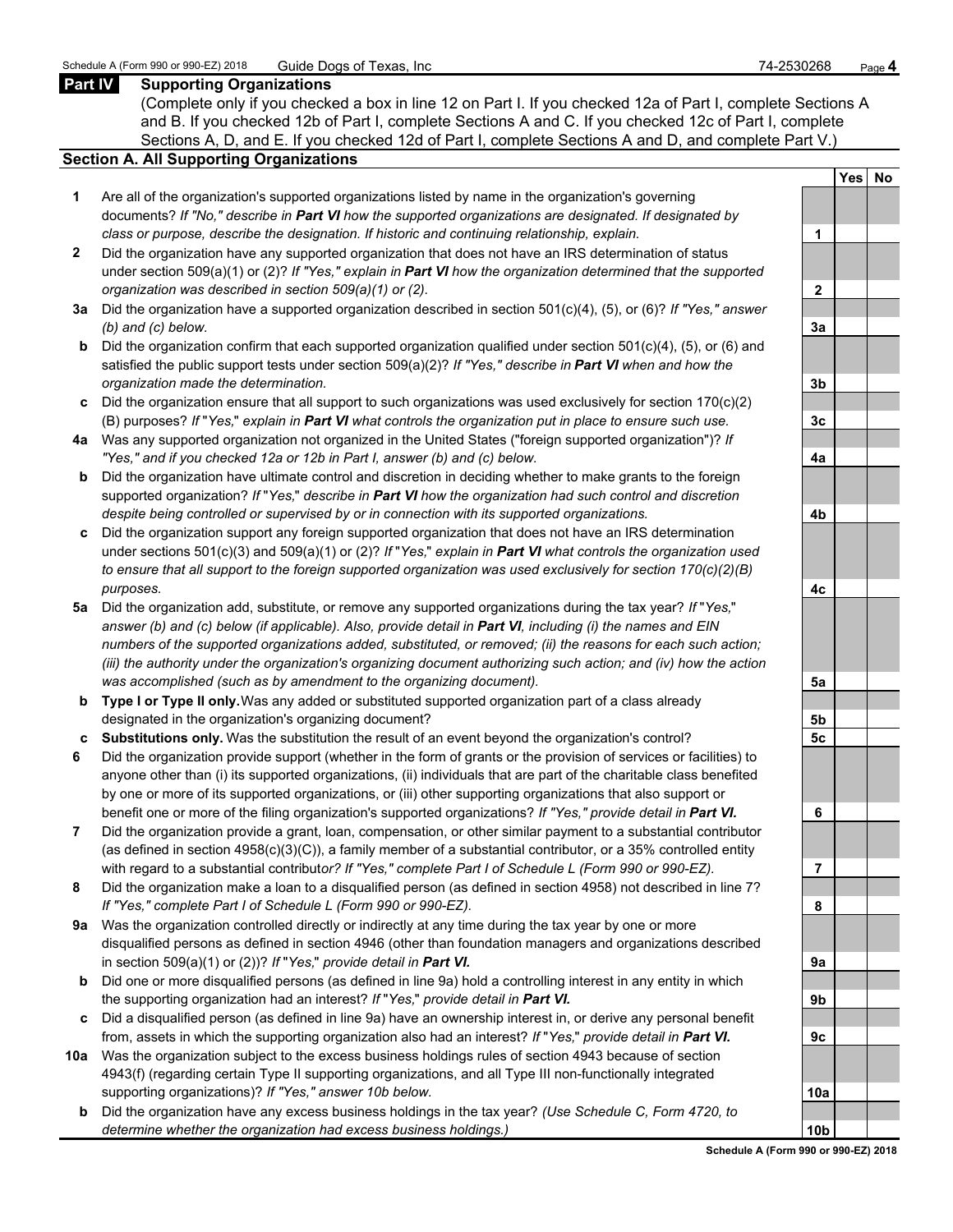|              | Schedule A (Form 990 or 990-EZ) 2018<br>Guide Dogs of Texas, Inc                                                                  | 74-2530268     |      | Page $5$  |
|--------------|-----------------------------------------------------------------------------------------------------------------------------------|----------------|------|-----------|
| Part IV      | <b>Supporting Organizations (continued)</b>                                                                                       |                |      |           |
|              |                                                                                                                                   |                | Yes  | No        |
| 11           | Has the organization accepted a gift or contribution from any of the following persons?                                           |                |      |           |
| a            | A person who directly or indirectly controls, either alone or together with persons described in (b) and (c)                      |                |      |           |
|              | below, the governing body of a supported organization?                                                                            | 11a            |      |           |
| b            | A family member of a person described in (a) above?                                                                               | 11b            |      |           |
| c            | A 35% controlled entity of a person described in (a) or (b) above? If "Yes" to a, b, or c, provide detail in Part VI.             | 11с            |      |           |
|              | <b>Section B. Type I Supporting Organizations</b>                                                                                 |                |      |           |
|              |                                                                                                                                   |                | Yes  | <b>No</b> |
| 1            | Did the directors, trustees, or membership of one or more supported organizations have the power to                               |                |      |           |
|              | regularly appoint or elect at least a majority of the organization's directors or trustees at all times during the                |                |      |           |
|              | tax year? If "No," describe in Part VI how the supported organization(s) effectively operated, supervised, or                     |                |      |           |
|              | controlled the organization's activities. If the organization had more than one supported organization,                           |                |      |           |
|              | describe how the powers to appoint and/or remove directors or trustees were allocated among the supported                         |                |      |           |
|              | organizations and what conditions or restrictions, if any, applied to such powers during the tax year.                            | 1              |      |           |
| $\mathbf{2}$ | Did the organization operate for the benefit of any supported organization other than the supported                               |                |      |           |
|              | organization(s) that operated, supervised, or controlled the supporting organization? If "Yes," explain in Part                   |                |      |           |
|              | VI how providing such benefit carried out the purposes of the supported organization(s) that operated,                            |                |      |           |
|              | supervised, or controlled the supporting organization.                                                                            | $\overline{2}$ |      |           |
|              | <b>Section C. Type II Supporting Organizations</b>                                                                                |                |      |           |
|              |                                                                                                                                   |                | Yes  | No        |
| 1            | Were a majority of the organization's directors or trustees during the tax year also a majority of the directors                  |                |      |           |
|              | or trustees of each of the organization's supported organization(s)? If "No," describe in Part VI how control                     |                |      |           |
|              | or management of the supporting organization was vested in the same persons that controlled or managed                            |                |      |           |
|              | the supported organization(s).                                                                                                    | 1              |      |           |
|              | <b>Section D. All Type III Supporting Organizations</b>                                                                           |                |      |           |
|              |                                                                                                                                   |                | Yesl | <b>No</b> |
| 1            | Did the organization provide to each of its supported organizations, by the last day of the fifth month of the                    |                |      |           |
|              | organization's tax year, (i) a written notice describing the type and amount of support provided during the prior tax             |                |      |           |
|              | year, (ii) a copy of the Form 990 that was most recently filed as of the date of notification, and (iii) copies of the            |                |      |           |
|              | organization's governing documents in effect on the date of notification, to the extent not previously provided?                  | 1              |      |           |
| 2            | Were any of the organization's officers, directors, or trustees either (i) appointed or elected by the supported                  |                |      |           |
|              | organization(s) or (ii) serving on the governing body of a supported organization? If "No," explain in Part VI how                |                |      |           |
|              | the organization maintained a close and continuous working relationship with the supported organization(s).                       | $\mathbf{2}$   |      |           |
| 3            | By reason of the relationship described in (2), did the organization's supported organizations have a                             |                |      |           |
|              | significant voice in the organization's investment policies and in directing the use of the organization's                        |                |      |           |
|              | income or assets at all times during the tax year? If "Yes," describe in Part VI the role the organization's                      |                |      |           |
|              | supported organizations played in this regard.                                                                                    | 3              |      |           |
|              | Section E. Type III Functionally Integrated Supporting Organizations                                                              |                |      |           |
| 1            | Check the box next to the method that the organization used to satisfy the Integral Part Test during the year (see instructions). |                |      |           |
|              | The organization satisfied the Activities Test. Complete line 2 below.                                                            |                |      |           |
| a            |                                                                                                                                   |                |      |           |

- **b**  $\vert$  The organization is the parent of each of its supported organizations. *Complete line 3 below.*
- **c** The organization supported a governmental entity. *Describe in Part VI how you supported a government entity (see instructions).*
- **2** Activities Test. *Answer (a) and (b) below.* **Yes No**
- **a** Did substantially all of the organization's activities during the tax year directly further the exempt purposes of the supported organization(s) to which the organization was responsive? *If* "*Yes,*" *then in Part VI identify those supported organizations and explain how these activities directly furthered their exempt purposes, how the organization was responsive to those supported organizations, and how the organization determined that these activities constituted substantially all of its activities.* **2a**
- **b** Did the activities described in (a) constitute activities that, but for the organization's involvement, one or more of the organization's supported organization(s) would have been engaged in? *If* "*Yes,*" *explain in Part VI the reasons for the organization's position that its supported organization(s) would have engaged in these activities but for the organization's involvement.* **2b**
- **3** Parent of Supported Organizations. *Answer (a) and (b) below.*
- **a** Did the organization have the power to regularly appoint or elect a majority of the officers, directors, or trustees of each of the supported organizations? *Provide details in Part VI.* **3a**
- **b** Did the organization exercise a substantial degree of direction over the policies, programs, and activities of each of its supported organizations? *If* "*Yes,*" *describe in Part VI the role played by the organization in this regard.* **3b**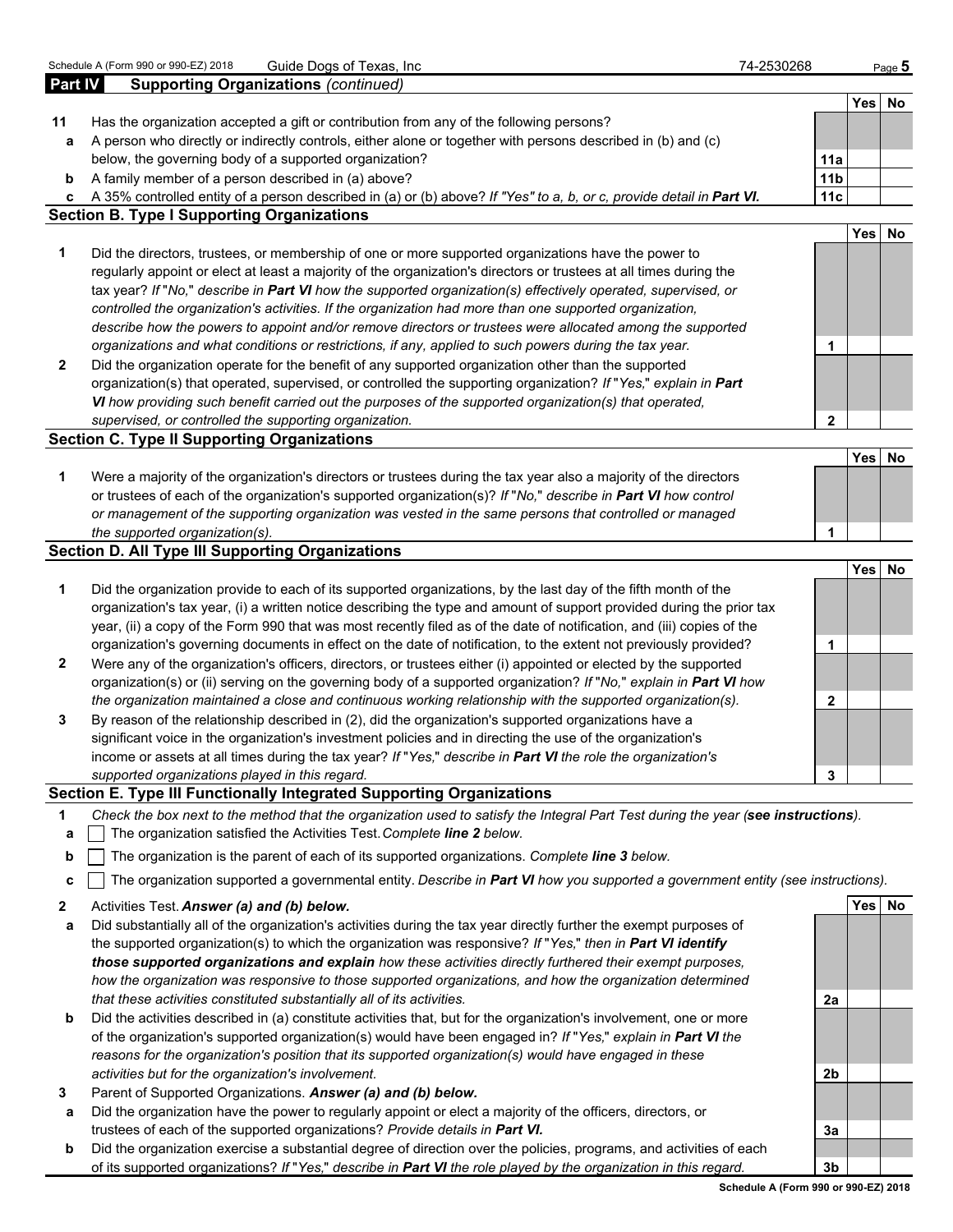| Schedule A (Form 990 or 990-EZ) 2018<br>Guide Dogs of Texas, Inc                                                                                                |                         |                | 74-2530268<br>Page $\boldsymbol{6}$ |
|-----------------------------------------------------------------------------------------------------------------------------------------------------------------|-------------------------|----------------|-------------------------------------|
| Part V<br>Type III Non-Functionally Integrated 509(a)(3) Supporting Organizations                                                                               |                         |                |                                     |
| Check here if the organization satisfied the Integral Part Test as a qualifying trust on Nov. 20, 1970 (explain in Part VI). See<br>$\mathbf{1}$                |                         |                |                                     |
| instructions. All other Type III non-functionally integrated supporting organizations must complete Sections A through E.                                       |                         |                |                                     |
| <b>Section A - Adjusted Net Income</b>                                                                                                                          |                         | (A) Prior Year | (B) Current Year<br>(optional)      |
| 1 Net short-term capital gain                                                                                                                                   | 1                       |                |                                     |
| 2 Recoveries of prior-year distributions                                                                                                                        | $\overline{\mathbf{2}}$ |                |                                     |
| 3 Other gross income (see instructions)                                                                                                                         | 3                       |                |                                     |
| 4 Add lines 1 through 3.                                                                                                                                        | 4                       | 0              | 0                                   |
| 5 Depreciation and depletion                                                                                                                                    | 5                       |                |                                     |
| 6 Portion of operating expenses paid or incurred for production or                                                                                              |                         |                |                                     |
| collection of gross income or for management, conservation, or                                                                                                  |                         |                |                                     |
| maintenance of property held for production of income (see instructions)                                                                                        | 6                       |                |                                     |
| 7 Other expenses (see instructions)                                                                                                                             | $\overline{7}$          |                |                                     |
| 8 Adjusted Net Income (subtract lines 5, 6, and 7 from line 4).                                                                                                 | 8                       | 0              | 0                                   |
| <b>Section B - Minimum Asset Amount</b>                                                                                                                         |                         | (A) Prior Year | (B) Current Year<br>(optional)      |
| 1 Aggregate fair market value of all non-exempt-use assets (see                                                                                                 |                         |                |                                     |
| instructions for short tax year or assets held for part of year):                                                                                               |                         |                |                                     |
| <b>a</b> Average monthly value of securities                                                                                                                    | 1a                      |                |                                     |
| <b>b</b> Average monthly cash balances                                                                                                                          | 1b                      |                |                                     |
| c Fair market value of other non-exempt-use assets                                                                                                              | 1c                      |                |                                     |
| d Total (add lines 1a, 1b, and 1c)                                                                                                                              | 1d                      | $\mathbf 0$    | 0                                   |
| e Discount claimed for blockage or other                                                                                                                        |                         |                |                                     |
| factors (explain in detail in <b>Part VI</b> ):                                                                                                                 |                         |                |                                     |
| 2 Acquisition indebtedness applicable to non-exempt-use assets                                                                                                  | $\mathbf 2$             |                |                                     |
| <b>3</b> Subtract line 2 from line 1d.                                                                                                                          | 3                       | $\mathbf 0$    | 0                                   |
| 4 Cash deemed held for exempt use. Enter 1-1/2% of line 3 (for greater amount,                                                                                  |                         |                |                                     |
| see instructions)                                                                                                                                               | 4                       | 0              | 0                                   |
| 5 Net value of non-exempt-use assets (subtract line 4 from line 3)                                                                                              | 5                       | 0              | 0                                   |
| 6 Multiply line 5 by .035.                                                                                                                                      | 6                       | 0              | 0                                   |
| 7 Recoveries of prior-year distributions                                                                                                                        | $\overline{7}$          | $\mathbf 0$    | 0                                   |
| 8 Minimum Asset Amount (add line 7 to line 6)                                                                                                                   | 8                       | $\mathbf{0}$   | $\mathbf{0}$                        |
| <b>Section C - Distributable Amount</b>                                                                                                                         |                         |                | <b>Current Year</b>                 |
| 1 Adjusted net income for prior year (from Section A, line 8, Column A)                                                                                         | 1                       |                | 0                                   |
| 2 Enter 85% of line 1                                                                                                                                           | $\mathbf 2$             |                | 0                                   |
| 3 Minimum asset amount for prior year (from Section B, line 8, Column A)                                                                                        | 3                       |                | 0                                   |
| 4 Enter greater of line 2 or line 3.                                                                                                                            | 4                       |                | 0                                   |
| 5 Income tax imposed in prior year                                                                                                                              | 5                       |                |                                     |
| 6 Distributable Amount. Subtract line 5 from line 4, unless subject to                                                                                          |                         |                |                                     |
| emergency temporary reduction (see instructions).                                                                                                               |                         |                | 0                                   |
| $\overline{7}$ $\overline{1}$ Check here if the current vear is the organization's first as a non-functionally integrated Type III supporting organization (see |                         |                |                                     |

**7** Check here if the current year is the organization's first as a non-functionally integrated Type III supporting organization (see instructions).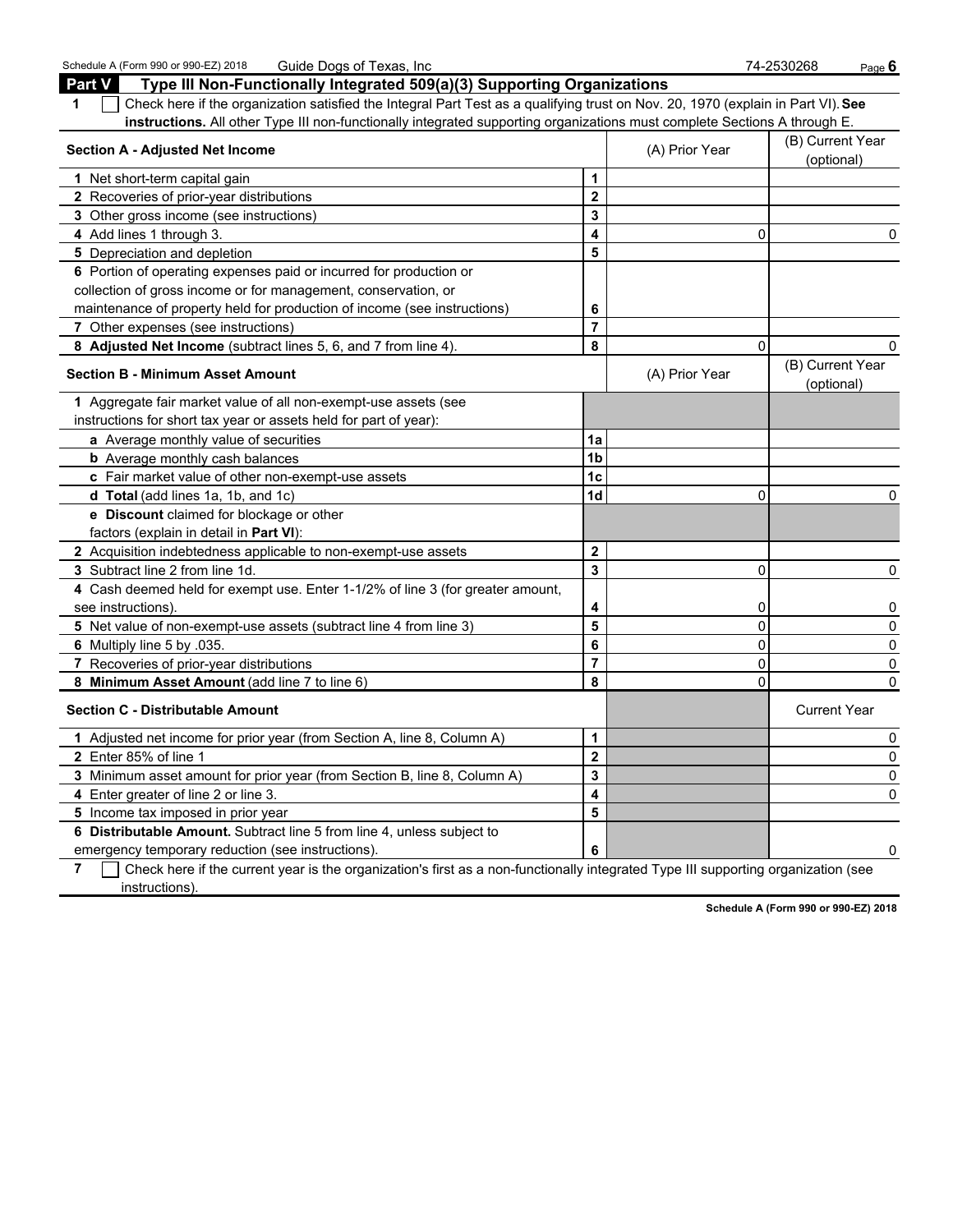| <b>Part V</b>  | Type III Non-Functionally Integrated 509(a)(3) Supporting Organizations (continued)                                                           |                             |                                       |                                         |
|----------------|-----------------------------------------------------------------------------------------------------------------------------------------------|-----------------------------|---------------------------------------|-----------------------------------------|
|                | <b>Section D - Distributions</b>                                                                                                              |                             |                                       | <b>Current Year</b>                     |
| 1.             | Amounts paid to supported organizations to accomplish exempt purposes                                                                         |                             |                                       |                                         |
|                | 2 Amounts paid to perform activity that directly furthers exempt purposes of supported                                                        |                             |                                       |                                         |
|                | organizations, in excess of income from activity                                                                                              |                             |                                       |                                         |
|                | 3 Administrative expenses paid to accomplish exempt purposes of supported organizations                                                       |                             |                                       |                                         |
|                | 4 Amounts paid to acquire exempt-use assets                                                                                                   |                             |                                       |                                         |
|                | 5 Qualified set-aside amounts (prior IRS approval required)                                                                                   |                             |                                       |                                         |
|                | 6 Other distributions (describe in Part VI). See instructions.                                                                                |                             |                                       |                                         |
|                | 7 Total annual distributions. Add lines 1 through 6.                                                                                          |                             |                                       |                                         |
| 8              | Distributions to attentive supported organizations to which the organization is responsive<br>(provide details in Part VI). See instructions. |                             |                                       |                                         |
| 9              | Distributable amount for 2018 from Section C, line 6                                                                                          |                             |                                       |                                         |
|                | 10 Line 8 amount divided by line 9 amount                                                                                                     |                             |                                       | 0.000                                   |
|                |                                                                                                                                               |                             | (ii)                                  | (iii)                                   |
|                | Section E - Distribution Allocations (see instructions)                                                                                       | <b>Excess Distributions</b> | <b>Underdistributions</b><br>Pre-2018 | <b>Distributable</b><br>Amount for 2018 |
| 1              | Distributable amount for 2018 from Section C, line 6                                                                                          |                             |                                       | O                                       |
| $\mathbf{2}$   | Underdistributions, if any, for years prior to 2018                                                                                           |                             |                                       |                                         |
|                | (reasonable cause required-explain in Part VI). See                                                                                           |                             |                                       |                                         |
|                | instructions.                                                                                                                                 |                             |                                       |                                         |
| 3.             | Excess distributions carryover, if any, to 2018                                                                                               |                             |                                       |                                         |
| a              | From 2013                                                                                                                                     |                             |                                       |                                         |
|                |                                                                                                                                               |                             |                                       |                                         |
|                | <b>c</b> From 2015.                                                                                                                           |                             |                                       |                                         |
|                | d From 2016. <u>.</u>                                                                                                                         |                             |                                       |                                         |
|                | <b>e</b> From 2017.                                                                                                                           |                             |                                       |                                         |
|                | f Total of lines 3a through e                                                                                                                 | 0                           |                                       |                                         |
|                | g Applied to underdistributions of prior years                                                                                                |                             | O                                     |                                         |
|                | h Applied to 2018 distributable amount                                                                                                        |                             |                                       |                                         |
|                | Carryover from 2013 not applied (see instructions)                                                                                            |                             |                                       |                                         |
|                | Remainder. Subtract lines 3g, 3h, and 3i from 3f.                                                                                             | 0                           |                                       |                                         |
| 4              | Distributions for 2018 from                                                                                                                   |                             |                                       |                                         |
|                | Section D, line 7:<br>\$<br>ΩI                                                                                                                |                             |                                       |                                         |
|                | <b>a</b> Applied to underdistributions of prior years                                                                                         |                             | 0                                     |                                         |
|                | <b>b</b> Applied to 2018 distributable amount                                                                                                 |                             |                                       | ი                                       |
|                | <b>c</b> Remainder. Subtract lines 4a and 4b from 4                                                                                           | U.                          |                                       |                                         |
| 5              | Remaining underdistributions for years prior to 2018, if                                                                                      |                             |                                       |                                         |
|                | any. Subtract lines 3g and 4a from line 2. For result                                                                                         |                             |                                       |                                         |
|                | greater than zero, explain in Part VI. See instructions.                                                                                      |                             | 0                                     |                                         |
| 6              | Remaining underdistributions for 2018. Subtract lines 3h                                                                                      |                             |                                       |                                         |
|                | and 4b from line 1. For result greater than zero, explain in                                                                                  |                             |                                       |                                         |
|                | Part VI. See instructions.                                                                                                                    |                             |                                       |                                         |
| $\overline{7}$ | Excess distributions carryover to 2019. Add lines 3j                                                                                          |                             |                                       |                                         |
|                | and 4c.                                                                                                                                       | 0                           |                                       |                                         |
| 8              | Breakdown of line 7:                                                                                                                          |                             |                                       |                                         |
| a              | Excess from $2014.$ $\ldots$ $\ldots$<br>$\Omega$                                                                                             |                             |                                       |                                         |
| b              | Excess from $2015$ .<br>$\Omega$                                                                                                              |                             |                                       |                                         |
|                | <b>c</b> Excess from $2016$ .<br>$\Omega$                                                                                                     |                             |                                       |                                         |
| d              | Excess from 2017.<br>$\Omega$                                                                                                                 |                             |                                       |                                         |
|                | e Excess from 2018.<br>$\Omega$                                                                                                               |                             |                                       |                                         |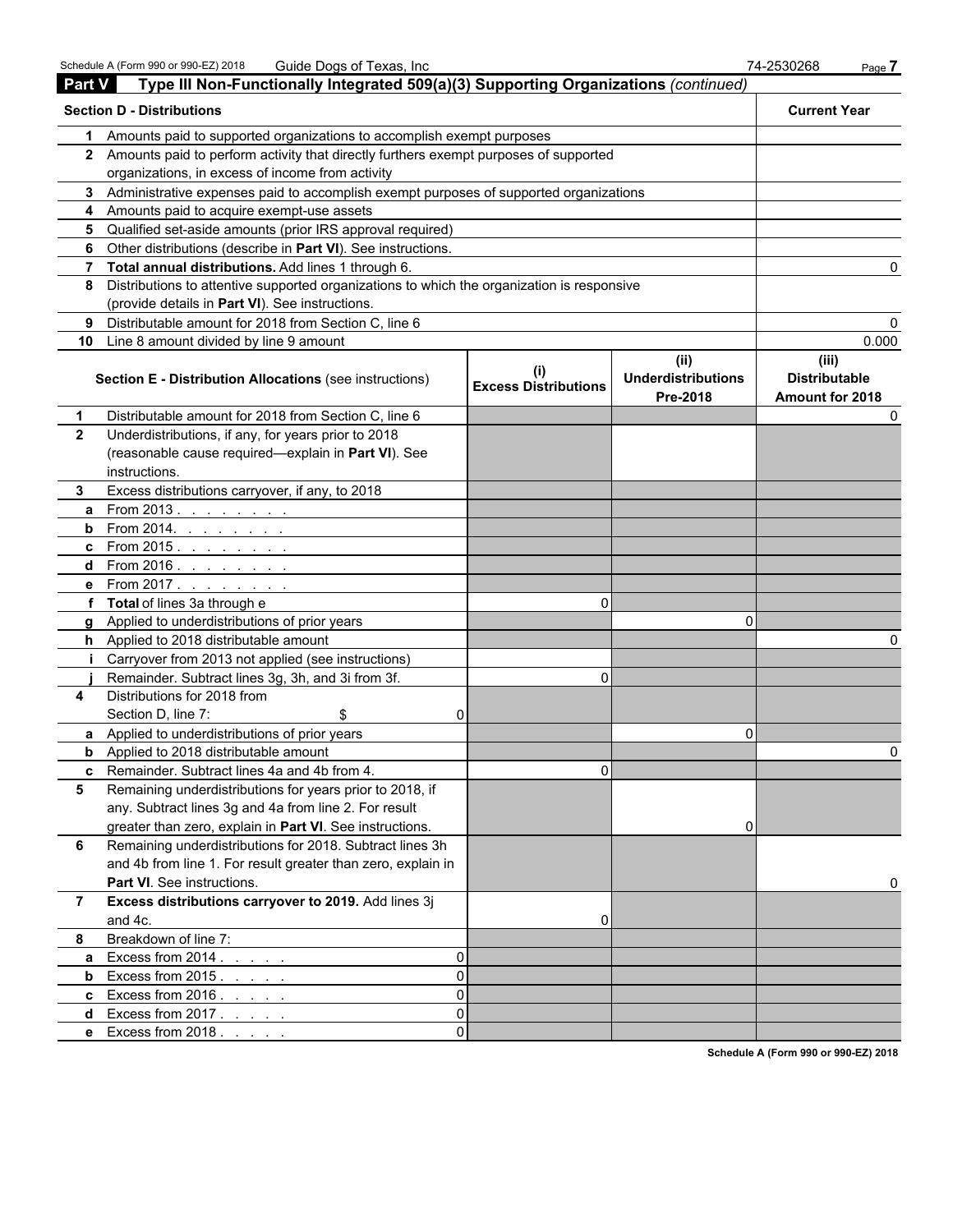|                | Schedule A (Form 990 or 990-EZ) 2018<br>Guide Dogs of Texas, Inc.                                                                                                                                                                                                                                                                                                                                                                                                                                                                                                                           | 74-2530268 | Page 8 |
|----------------|---------------------------------------------------------------------------------------------------------------------------------------------------------------------------------------------------------------------------------------------------------------------------------------------------------------------------------------------------------------------------------------------------------------------------------------------------------------------------------------------------------------------------------------------------------------------------------------------|------------|--------|
| <b>Part VI</b> | Supplemental Information. Provide the explanations required by Part II, line 10; Part II, line 17a or 17b; Part<br>III, line 12; Part IV, Section A, lines 1, 2, 3b, 3c, 4b, 4c, 5a, 6, 9a, 9b, 9c, 11a, 11b, and 11c; Part IV, Section<br>B, lines 1 and 2; Part IV, Section C, line 1; Part IV, Section D, lines 2 and 3; Part IV, Section E, lines 1c, 2a, 2b,<br>3a, and 3b; Part V, line 1; Part V, Section B, line 1e; Part V, Section D, lines 5, 6, and 8; and Part V, Section E,<br>lines 2, 5, and 6. Also complete this part for any additional information. (See instructions.) |            |        |
|                |                                                                                                                                                                                                                                                                                                                                                                                                                                                                                                                                                                                             |            |        |
|                |                                                                                                                                                                                                                                                                                                                                                                                                                                                                                                                                                                                             |            |        |
|                |                                                                                                                                                                                                                                                                                                                                                                                                                                                                                                                                                                                             |            |        |
|                |                                                                                                                                                                                                                                                                                                                                                                                                                                                                                                                                                                                             |            |        |
|                |                                                                                                                                                                                                                                                                                                                                                                                                                                                                                                                                                                                             |            |        |
|                |                                                                                                                                                                                                                                                                                                                                                                                                                                                                                                                                                                                             |            |        |
|                |                                                                                                                                                                                                                                                                                                                                                                                                                                                                                                                                                                                             |            |        |
|                |                                                                                                                                                                                                                                                                                                                                                                                                                                                                                                                                                                                             |            |        |
|                |                                                                                                                                                                                                                                                                                                                                                                                                                                                                                                                                                                                             |            |        |
|                |                                                                                                                                                                                                                                                                                                                                                                                                                                                                                                                                                                                             |            |        |
|                |                                                                                                                                                                                                                                                                                                                                                                                                                                                                                                                                                                                             |            |        |
|                |                                                                                                                                                                                                                                                                                                                                                                                                                                                                                                                                                                                             |            |        |
|                |                                                                                                                                                                                                                                                                                                                                                                                                                                                                                                                                                                                             |            |        |
|                |                                                                                                                                                                                                                                                                                                                                                                                                                                                                                                                                                                                             |            |        |
|                |                                                                                                                                                                                                                                                                                                                                                                                                                                                                                                                                                                                             |            |        |
|                |                                                                                                                                                                                                                                                                                                                                                                                                                                                                                                                                                                                             |            |        |
|                |                                                                                                                                                                                                                                                                                                                                                                                                                                                                                                                                                                                             |            |        |
|                |                                                                                                                                                                                                                                                                                                                                                                                                                                                                                                                                                                                             |            |        |
|                |                                                                                                                                                                                                                                                                                                                                                                                                                                                                                                                                                                                             |            |        |
|                |                                                                                                                                                                                                                                                                                                                                                                                                                                                                                                                                                                                             |            |        |
|                |                                                                                                                                                                                                                                                                                                                                                                                                                                                                                                                                                                                             |            |        |
|                |                                                                                                                                                                                                                                                                                                                                                                                                                                                                                                                                                                                             |            |        |
|                |                                                                                                                                                                                                                                                                                                                                                                                                                                                                                                                                                                                             |            |        |
|                |                                                                                                                                                                                                                                                                                                                                                                                                                                                                                                                                                                                             |            |        |
|                |                                                                                                                                                                                                                                                                                                                                                                                                                                                                                                                                                                                             |            |        |
|                |                                                                                                                                                                                                                                                                                                                                                                                                                                                                                                                                                                                             |            |        |
|                |                                                                                                                                                                                                                                                                                                                                                                                                                                                                                                                                                                                             |            |        |
|                |                                                                                                                                                                                                                                                                                                                                                                                                                                                                                                                                                                                             |            |        |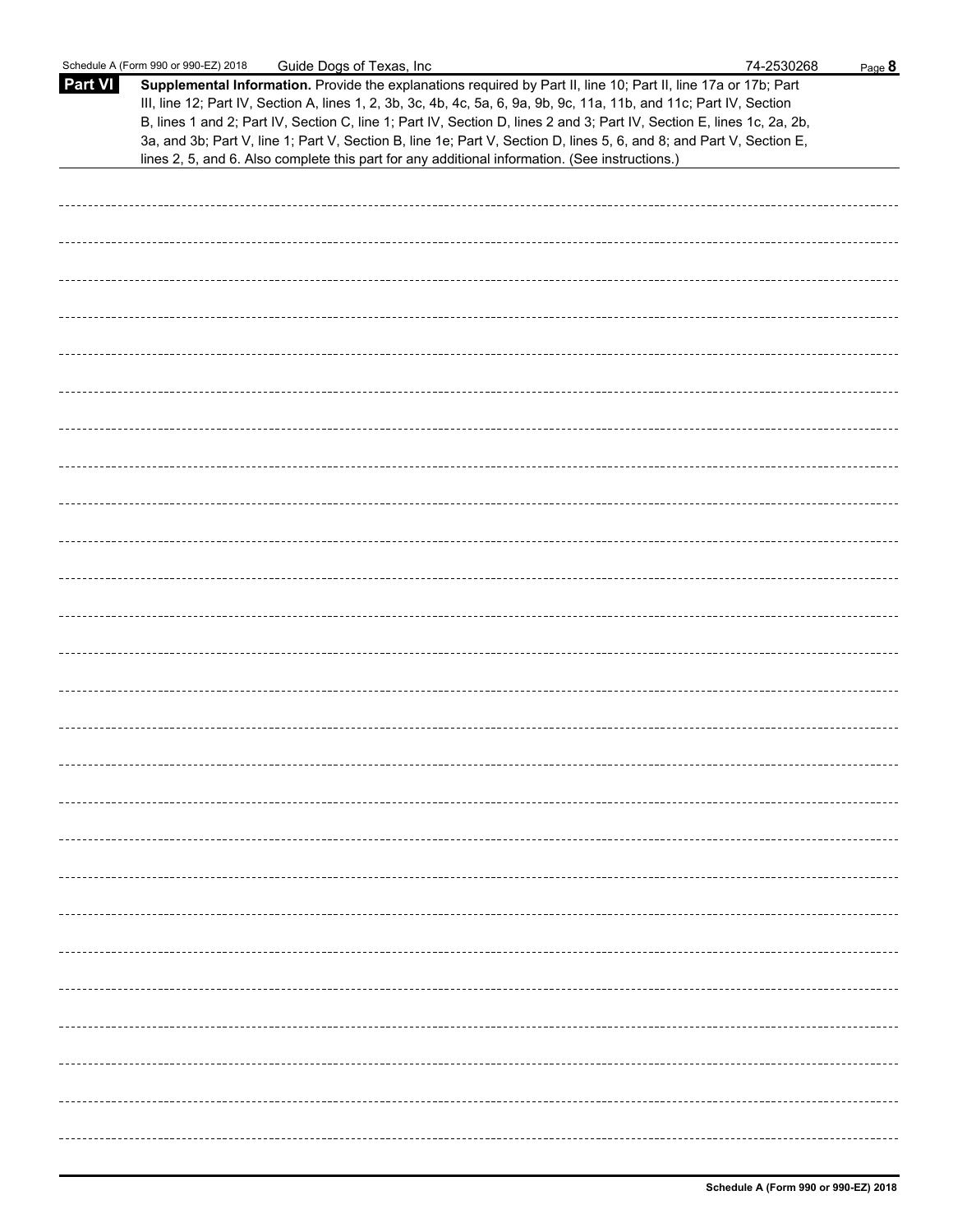| <b>Schedule B</b>  |  |
|--------------------|--|
| (Form 990, 990-EZ, |  |

## **or 990-PF)**

Department of the Treasury

| <b>Schedule B</b> | <b>Schedule of Contributors</b> | OMB No. 1545-0047 |
|-------------------|---------------------------------|-------------------|
| /Form 990_990_FZ  |                                 |                   |

**Attach to Form 990, Form 990-EZ, or Form 990-PF.**

Internal Revenue Service **Go to** *www.irs.gov/Form990* **for the latest information.**

| Name of the organization              | <b>Employer identification number</b> |
|---------------------------------------|---------------------------------------|
| Guide Dogs of Texas, Inc.             | 74-2530268                            |
| <b>Organization type</b> (check one): |                                       |

| Filers of:         | Section:                                                                    |
|--------------------|-----------------------------------------------------------------------------|
| Form 990 or 990-FZ | $ X $ 501(c)( 3 ) (enter number) organization                               |
|                    | $4947(a)(1)$ nonexempt charitable trust not treated as a private foundation |
|                    | 527 political organization                                                  |
| Form 990-PF        | 501(c)(3) exempt private foundation                                         |
|                    | 4947(a)(1) nonexempt charitable trust treated as a private foundation       |
|                    | 501(c)(3) taxable private foundation                                        |
|                    |                                                                             |

Check if your organization is covered by the **General Rule** or a **Special Rule.**

**Note:** Only a section 501(c)(7), (8), or (10) organization can check boxes for both the General Rule and a Special Rule. See instructions.

## **General Rule**

 For an organization filing Form 990, 990-EZ, or 990-PF that received, during the year, contributions totaling \$5,000 or more (in money or property) from any one contributor. Complete Parts I and II. See instructions for determining a contributor's total contributions.

#### **Special Rules**

| X $\mid$ For an organization described in section 501(c)(3) filing Form 990 or 990-EZ that met the 33 1/3 % support test of the |
|---------------------------------------------------------------------------------------------------------------------------------|
| regulations under sections 509(a)(1) and 170(b)(1)(A)(vi), that checked Schedule A (Form 990 or 990-EZ), Part II, line          |
| 13, 16a, or 16b, and that received from any one contributor, during the year, total contributions of the greater of (1)         |
| \$5,000; or (2) 2% of the amount on (i) Form 990, Part VIII, line 1h; or (ii) Form 990-EZ, line 1. Complete Parts I and II.     |

 For an organization described in section 501(c)(7), (8), or (10) filing Form 990 or 990-EZ that received from any one contributor, during the year, total contributions of more than \$1,000 *exclusively* for religious, charitable, scientific, literary, or educational purposes, or for the prevention of cruelty to children or animals. Complete Parts I (entering "N/A" in column (b) instead of the contributor name and address), II, and III.

 For an organization described in section 501(c)(7), (8), or (10) filing Form 990 or 990-EZ that received from any one contributor, during the year, contributions *exclusively* for religious, charitable, etc., purposes, but no such contributions totaled more than \$1,000. If this box is checked, enter here the total contributions that were received during the year for an exclusively religious, charitable, etc., purpose. Don't complete any of the parts unless the **General Rule** applies to this organization because it received *nonexclusively* religious, charitable, etc., contributions totaling \$5,000 or more during the year . . . . . . . . . . . . . . . . . . . . . . . . . . . . . . . . . . . . . . . . . . . . . . . . . . . \$

**Caution:** An organization that isn't covered by the General Rule and/or the Special Rules doesn't file Schedule B (Form 990, 990-EZ, or 990-PF), but it must answer "No" on Part IV, line 2, of its Form 990; or check the box on line H of its Form 990-EZ or on its Form 990-PF, Part I, line 2, to certify that it doesn't meet the filing requirements of Schedule B (Form 990, 990-EZ, or 990-PF).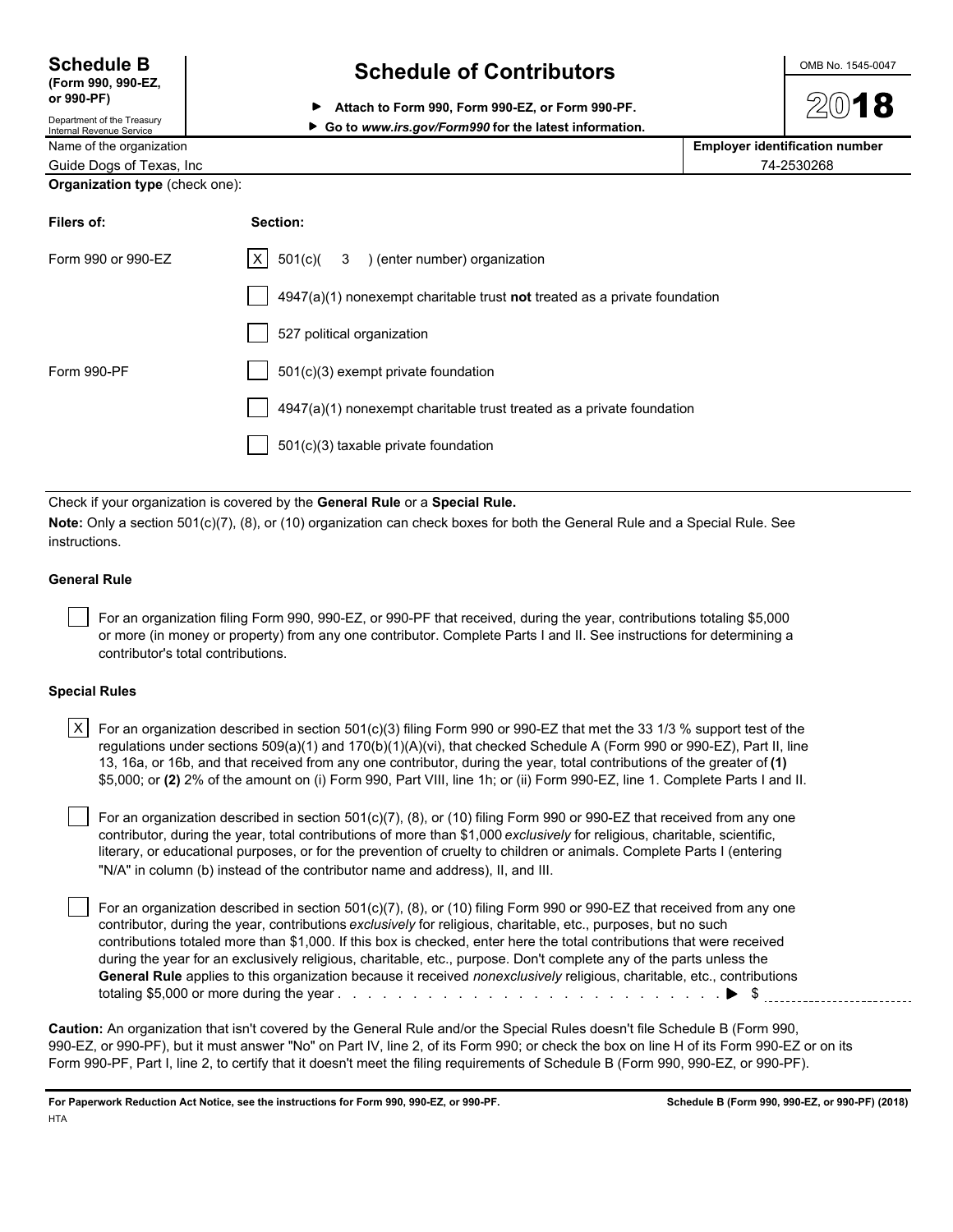Schedule B (Form 990, 990-EZ, or 990-PF) (2018) Page **2** Name of organization **Employer identification number Employer identification number** Guide Dogs of Texas, Inc 74-2530268 **Part I Contributors** (see instructions). Use duplicate copies of Part I if additional space is needed. **(a) (b) (c) (d) No. Name, address, and ZIP + 4 Total contributions Type of contribution** 1 N. Mary Kehr Estate **Person** X 910 County Road 195 **Payroll Payroll** Jonesboro TX 76538 \$ 500,000 **Noncash** Foreign State or Province: 2002. [2012] The Complete Part II for Foreign Country: **noncash contributions.**) **noncash contributions. (a) (b) (c) (d) No. Name, address, and ZIP + 4 Total contributions Type of contribution** 2 Moody Foundation **Person** X 2302 Postoffice St. Suite 704 **Payroll** Galveston TX 77550 \$ 50,000 **Noncash** Foreign State or Province: example and the example of the Complete Part II for Foreign Country: with the country: the contributions of the contributions of the contributions.) **(a) (b) (c) (d) No. Name, address, and ZIP + 4 Total contributions Type of contribution** 3 Alfrieda Duran Bishop Charitable **Person** X **Person** X **Person** X **Person** PO Box 1495 **Payroll Payroll** Robbinsville NC 28771 \$ 50,000 **Noncash** Foreign State or Province: (Complete Part II for Foreign Country: noncash contributions.) **(a) (b) (c) (d) No. Name, address, and ZIP + 4 Total contributions Type of contribution** 4 Andrew Delaney Foundation **Person** X 5501 A Balcones Drive **Payroll** Austin TX 78731 \$ 250,000 **Noncash** Foreign State or Province: (Complete Part II for Foreign Country: noncash contributions.) **(a) (b) (c) (d) No. Name, address, and ZIP + 4 Total contributions Type of contribution**

5 Christus Health **Person** X 919 Hidden Ridge Drive **Payroll Payroll Payroll Payroll** Irving TX 75038 \$ 62,050 **Noncash** Foreign State or Province: The Complete Part II for All the State of Province: The Complete Part II for Foreign Country: noncash contributions.) **(a) (b) (c) (d) No. Name, address, and ZIP + 4 Total contributions Type of contribution EXECUTE:** The Blake Kimberly & George Rapier III Charitable Foundation **Person Person** 119 E. Kings Hwy **Payroll** San Antonio TX 78212 \$ 100,000 **Noncash** Foreign State or Province: example 2011 11 and 2012 12:00 12:00 12:00 12:00 12:00 12:00 12:00 12:00 12:00 12:00 12:00 12:00 12:00 12:00 12:00 12:00 12:00 12:00 12:00 12:00 12:00 12:00 12:00 12:00 12:00 12:00 12:00 12:00 12 Foreign Country: noncash contributions.)

**Schedule B (Form 990, 990-EZ, or 990-PF) (2018)**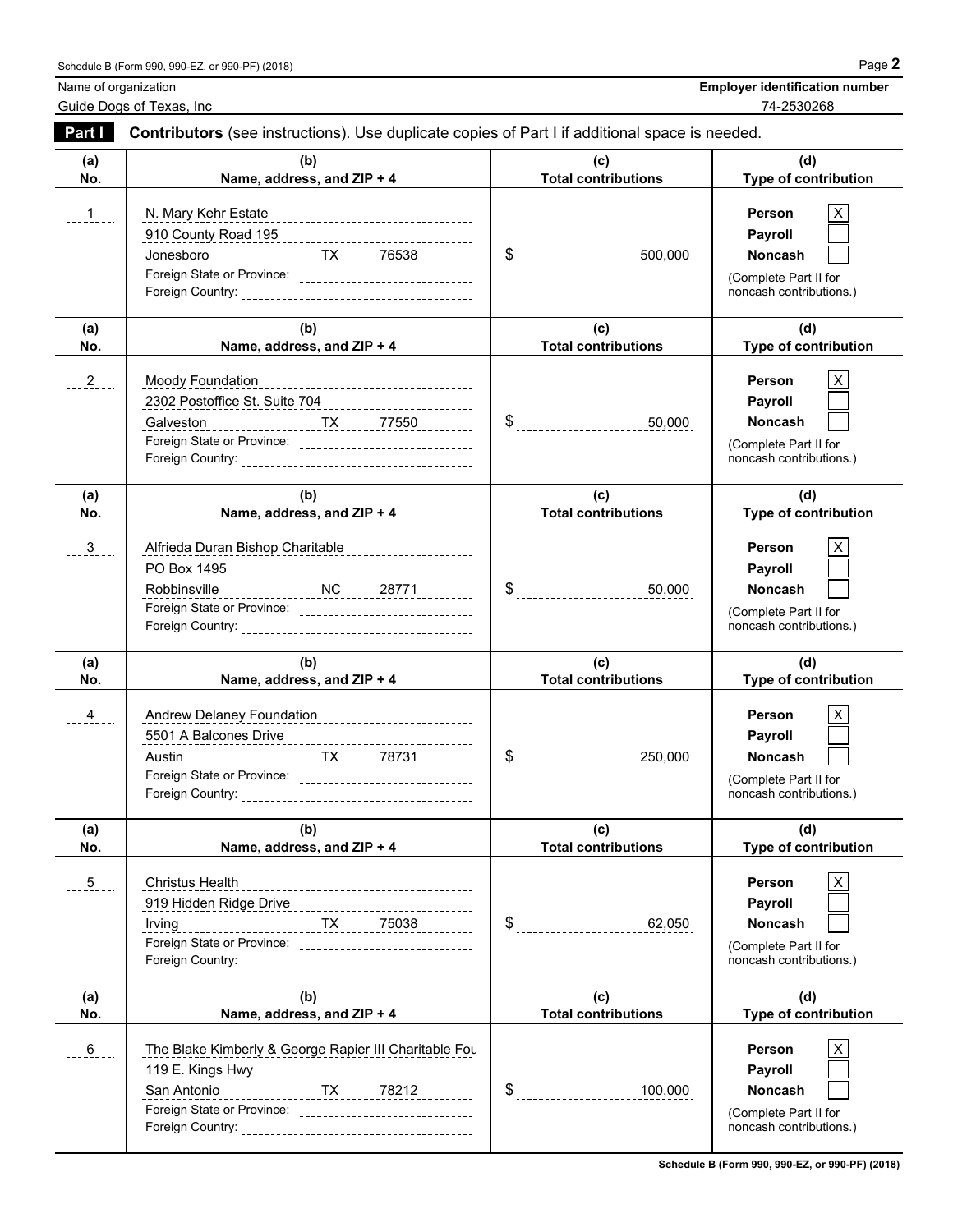Name of organization<br> **Name of organization**<br> **Employer identification number** 

Guide Dogs of Texas, Inc 74-2530268

| Part I                 | Contributors (see instructions). Use duplicate copies of Part I if additional space is needed.                                                                                                                                                                             |                                                   |                                                                                                     |  |  |
|------------------------|----------------------------------------------------------------------------------------------------------------------------------------------------------------------------------------------------------------------------------------------------------------------------|---------------------------------------------------|-----------------------------------------------------------------------------------------------------|--|--|
| (a)<br>No.             | (b)<br>Name, address, and ZIP + 4                                                                                                                                                                                                                                          | (c)<br><b>Total contributions</b>                 | (d)<br>Type of contribution                                                                         |  |  |
| $7 \quad \overline{)}$ | Hearts and Hands<br>____________________________________<br>San Antonio<br>Foreign State or Province: _______________________________                                                                                                                                      |                                                   | <b>Person</b><br>Χ<br>Payroll<br><b>Noncash</b><br>(Complete Part II for<br>noncash contributions.) |  |  |
| (a)<br>No.             | (b)<br>Name, address, and ZIP + 4                                                                                                                                                                                                                                          | (c)<br><b>Total contributions</b>                 | (d)<br>Type of contribution                                                                         |  |  |
| 8                      | John L Santikos Foundation<br>---------------------------<br>303 Pearl Parkway, Suite 114 _________________________<br>San Antonio<br>Foreign State or Province: ________________________________                                                                          |                                                   | <b>Person</b><br>X<br>Payroll<br><b>Noncash</b><br>(Complete Part II for<br>noncash contributions.) |  |  |
| (a)<br>No.             | (b)<br>Name, address, and ZIP + 4                                                                                                                                                                                                                                          | (c)<br><b>Total contributions</b>                 | (d)<br>Type of contribution                                                                         |  |  |
| 9                      | <b>ED Rachel Foundation</b><br>555 N. Carancahua St. Suite 700 ______________________<br>Corpus Christi<br>Corpus Christi<br>Corpus Christian - TX<br>Corpus 78401<br>Corpus Christian - TX<br>Corpus 78401<br>Foreign State or Province: ________________________________ | 60,000                                            | <b>Person</b><br>Payroll<br><b>Noncash</b><br>(Complete Part II for<br>noncash contributions.)      |  |  |
| (a)<br>No.             | (b)<br>Name, address, and ZIP + 4                                                                                                                                                                                                                                          | (c)<br><b>Total contributions</b>                 | (d)<br>Type of contribution                                                                         |  |  |
|                        | Foreign State or Province: _______________________________                                                                                                                                                                                                                 |                                                   | <b>Person</b><br>Payroll<br><b>Noncash</b><br>(Complete Part II for<br>noncash contributions.)      |  |  |
| (a)<br>No.             | (b)<br>Name, address, and ZIP + 4                                                                                                                                                                                                                                          | (c)<br><b>Total contributions</b>                 | (d)<br><b>Type of contribution</b>                                                                  |  |  |
|                        | ----------------------------------<br>--<br>Foreign State or Province: _______________________________                                                                                                                                                                     | \$                                                | Person<br>Payroll<br><b>Noncash</b><br>(Complete Part II for<br>noncash contributions.)             |  |  |
| (a)<br>No.             | (b)<br>Name, address, and ZIP + 4                                                                                                                                                                                                                                          | (c)<br><b>Total contributions</b>                 | (d)<br><b>Type of contribution</b>                                                                  |  |  |
|                        |                                                                                                                                                                                                                                                                            | $\mathfrak{S}$<br>------------------------------- | Person<br><b>Payroll</b><br><b>Noncash</b><br>(Complete Part II for<br>noncash contributions.)      |  |  |

**Schedule B (Form 990, 990-EZ, or 990-PF) (2018)**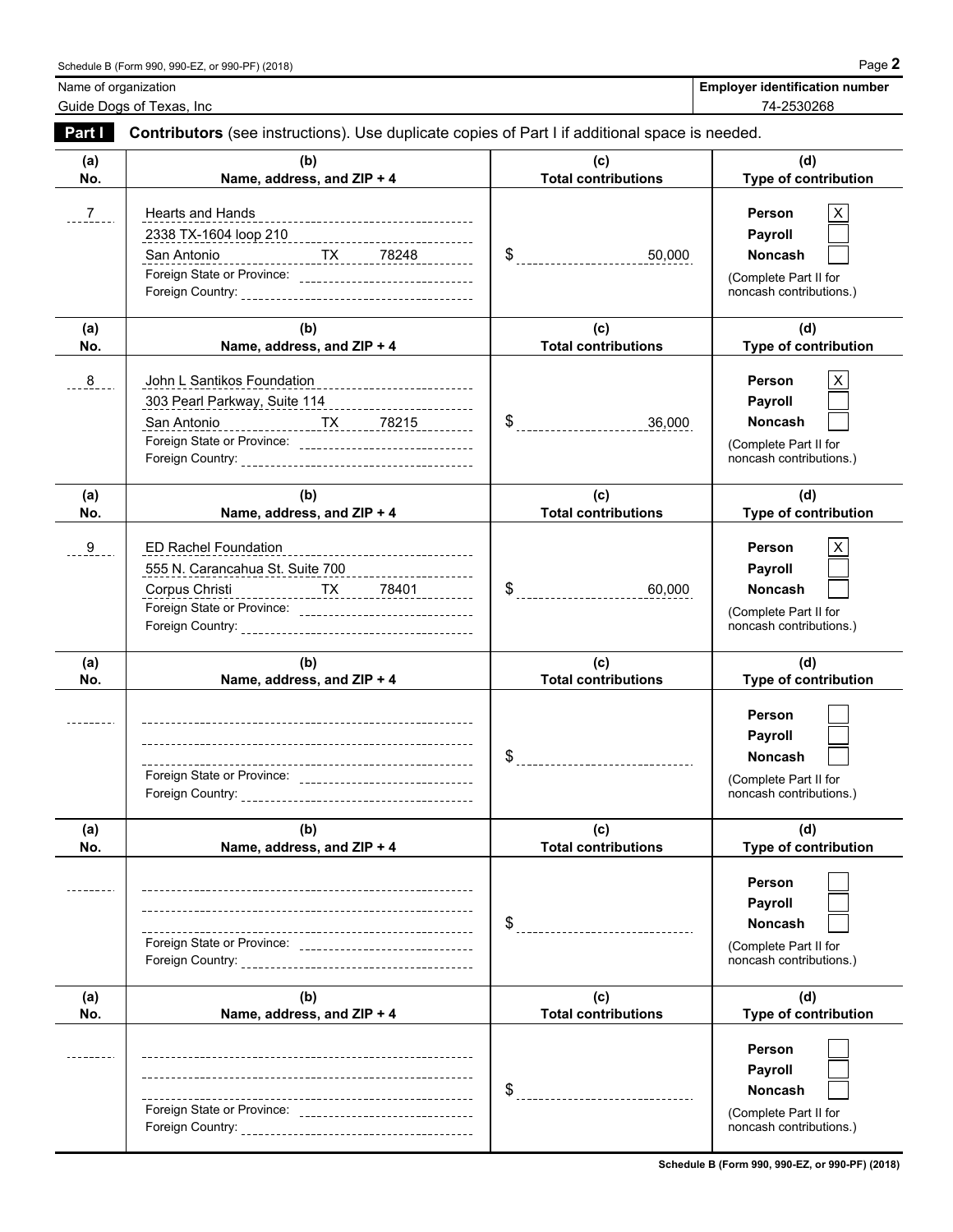| Name of organization      | Guide Dogs of Texas, Inc.                                                                           |                                                 | <b>Employer identification number</b><br>74-2530268 |
|---------------------------|-----------------------------------------------------------------------------------------------------|-------------------------------------------------|-----------------------------------------------------|
| Part II                   | Noncash Property (see instructions). Use duplicate copies of Part II if additional space is needed. |                                                 |                                                     |
| (a) No.<br>from<br>Part I | (b)<br>Description of noncash property given                                                        | (c)<br>FMV (or estimate)<br>(See instructions.) | (d)<br>Date received                                |
|                           |                                                                                                     | \$                                              |                                                     |
| (a) No.<br>from<br>Part I | (b)<br>Description of noncash property given                                                        | (c)<br>FMV (or estimate)<br>(See instructions.) | (d)<br>Date received                                |
|                           |                                                                                                     | \$                                              |                                                     |
| (a) No.<br>from<br>Part I | (b)<br>Description of noncash property given                                                        | (c)<br>FMV (or estimate)<br>(See instructions.) | (d)<br>Date received                                |
|                           |                                                                                                     | S                                               |                                                     |
| (a) No.<br>from<br>Part I | (b)<br>Description of noncash property given                                                        | (c)<br>FMV (or estimate)<br>(See instructions.) | (d)<br>Date received                                |
|                           |                                                                                                     | \$                                              |                                                     |
| (a) No.<br>from<br>Part I | (b)<br>Description of noncash property given                                                        | (c)<br>FMV (or estimate)<br>(See instructions.) | (d)<br>Date received                                |

|                           |                                              | \$                                              |                      |
|---------------------------|----------------------------------------------|-------------------------------------------------|----------------------|
| (a) No.<br>from<br>Part I | (b)<br>Description of noncash property given | (c)<br>FMV (or estimate)<br>(See instructions.) | (d)<br>Date received |
|                           |                                              |                                                 |                      |
|                           |                                              | \$                                              |                      |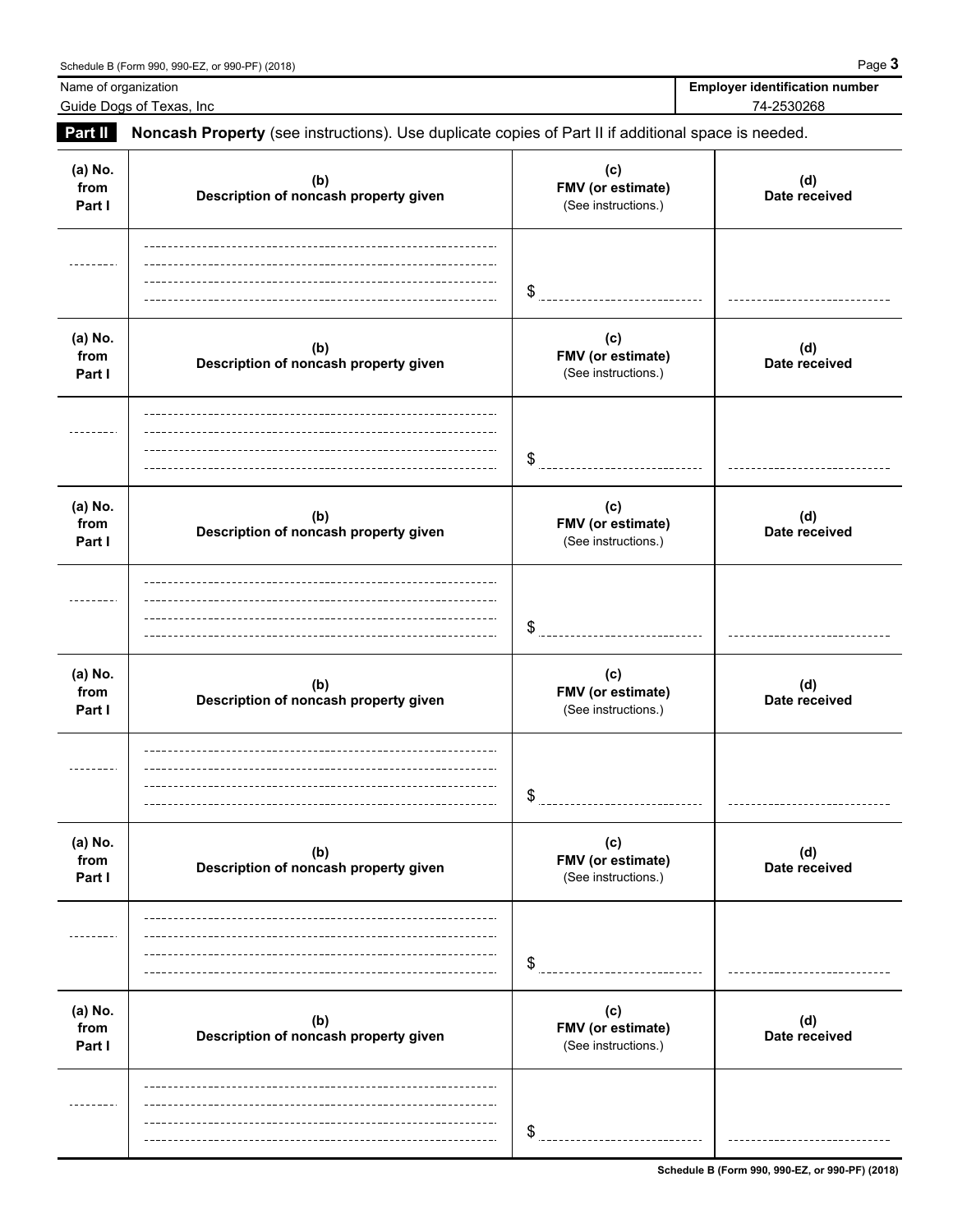| Name of organization        |                          |                                                                                                                                                                                                                                                                                                                                                                                                                                                                     |                      |  | <b>Employer identification number</b>    |  |  |
|-----------------------------|--------------------------|---------------------------------------------------------------------------------------------------------------------------------------------------------------------------------------------------------------------------------------------------------------------------------------------------------------------------------------------------------------------------------------------------------------------------------------------------------------------|----------------------|--|------------------------------------------|--|--|
|                             | Guide Dogs of Texas, Inc |                                                                                                                                                                                                                                                                                                                                                                                                                                                                     |                      |  | 74-2530268                               |  |  |
| Part III                    |                          | Exclusively religious, charitable, etc., contributions to organizations described in section 501(c)(7), (8), or<br>(10) that total more than \$1,000 for the year from any one contributor. Complete columns (a) through (e) and<br>the following line entry. For organizations completing Part III, enter the total of exclusively religious, charitable, etc.,<br>contributions of \$1,000 or less for the year. (Enter this information once. See instructions.) |                      |  | $\blacktriangleright$ \$ 0               |  |  |
|                             |                          | Use duplicate copies of Part III if additional space is needed.                                                                                                                                                                                                                                                                                                                                                                                                     |                      |  |                                          |  |  |
| $(a)$ No.<br>from<br>Part I |                          | (b) Purpose of gift                                                                                                                                                                                                                                                                                                                                                                                                                                                 | (c) Use of gift      |  | (d) Description of how gift is held      |  |  |
|                             |                          |                                                                                                                                                                                                                                                                                                                                                                                                                                                                     |                      |  |                                          |  |  |
|                             | (e) Transfer of gift     |                                                                                                                                                                                                                                                                                                                                                                                                                                                                     |                      |  |                                          |  |  |
|                             |                          | Transferee's name, address, and ZIP + 4                                                                                                                                                                                                                                                                                                                                                                                                                             |                      |  | Relationship of transferor to transferee |  |  |
|                             |                          |                                                                                                                                                                                                                                                                                                                                                                                                                                                                     |                      |  |                                          |  |  |
| $(a)$ No.                   | For. Prov.               | Country                                                                                                                                                                                                                                                                                                                                                                                                                                                             |                      |  |                                          |  |  |
| from<br>Part I              |                          | (b) Purpose of gift                                                                                                                                                                                                                                                                                                                                                                                                                                                 | (c) Use of gift      |  | (d) Description of how gift is held      |  |  |
|                             |                          |                                                                                                                                                                                                                                                                                                                                                                                                                                                                     |                      |  |                                          |  |  |
|                             | (e) Transfer of gift     |                                                                                                                                                                                                                                                                                                                                                                                                                                                                     |                      |  |                                          |  |  |
|                             |                          | Transferee's name, address, and ZIP + 4                                                                                                                                                                                                                                                                                                                                                                                                                             |                      |  | Relationship of transferor to transferee |  |  |
|                             |                          |                                                                                                                                                                                                                                                                                                                                                                                                                                                                     |                      |  |                                          |  |  |
|                             |                          |                                                                                                                                                                                                                                                                                                                                                                                                                                                                     |                      |  |                                          |  |  |
|                             | For. Prov.               | Country                                                                                                                                                                                                                                                                                                                                                                                                                                                             |                      |  |                                          |  |  |
| $(a)$ No.                   |                          |                                                                                                                                                                                                                                                                                                                                                                                                                                                                     |                      |  |                                          |  |  |
| from<br>Part I              |                          | (b) Purpose of gift                                                                                                                                                                                                                                                                                                                                                                                                                                                 | (c) Use of gift      |  | (d) Description of how gift is held      |  |  |
|                             |                          |                                                                                                                                                                                                                                                                                                                                                                                                                                                                     |                      |  |                                          |  |  |
|                             |                          |                                                                                                                                                                                                                                                                                                                                                                                                                                                                     |                      |  |                                          |  |  |
|                             |                          |                                                                                                                                                                                                                                                                                                                                                                                                                                                                     |                      |  |                                          |  |  |
|                             |                          |                                                                                                                                                                                                                                                                                                                                                                                                                                                                     |                      |  |                                          |  |  |
|                             | (e) Transfer of gift     |                                                                                                                                                                                                                                                                                                                                                                                                                                                                     |                      |  |                                          |  |  |
|                             |                          | Transferee's name, address, and ZIP + 4                                                                                                                                                                                                                                                                                                                                                                                                                             |                      |  | Relationship of transferor to transferee |  |  |
|                             |                          |                                                                                                                                                                                                                                                                                                                                                                                                                                                                     |                      |  |                                          |  |  |
|                             |                          |                                                                                                                                                                                                                                                                                                                                                                                                                                                                     |                      |  |                                          |  |  |
|                             |                          |                                                                                                                                                                                                                                                                                                                                                                                                                                                                     |                      |  |                                          |  |  |
|                             | For. Prov.               | Country                                                                                                                                                                                                                                                                                                                                                                                                                                                             |                      |  |                                          |  |  |
| (a) No.<br>from<br>Part I   |                          | (b) Purpose of gift                                                                                                                                                                                                                                                                                                                                                                                                                                                 | (c) Use of gift      |  | (d) Description of how gift is held      |  |  |
|                             |                          |                                                                                                                                                                                                                                                                                                                                                                                                                                                                     |                      |  |                                          |  |  |
|                             |                          |                                                                                                                                                                                                                                                                                                                                                                                                                                                                     |                      |  |                                          |  |  |
|                             |                          |                                                                                                                                                                                                                                                                                                                                                                                                                                                                     |                      |  |                                          |  |  |
|                             |                          |                                                                                                                                                                                                                                                                                                                                                                                                                                                                     | (e) Transfer of gift |  |                                          |  |  |
|                             |                          | Transferee's name, address, and ZIP + 4                                                                                                                                                                                                                                                                                                                                                                                                                             |                      |  | Relationship of transferor to transferee |  |  |
|                             |                          |                                                                                                                                                                                                                                                                                                                                                                                                                                                                     |                      |  |                                          |  |  |
|                             | For. Prov.               | Country                                                                                                                                                                                                                                                                                                                                                                                                                                                             |                      |  |                                          |  |  |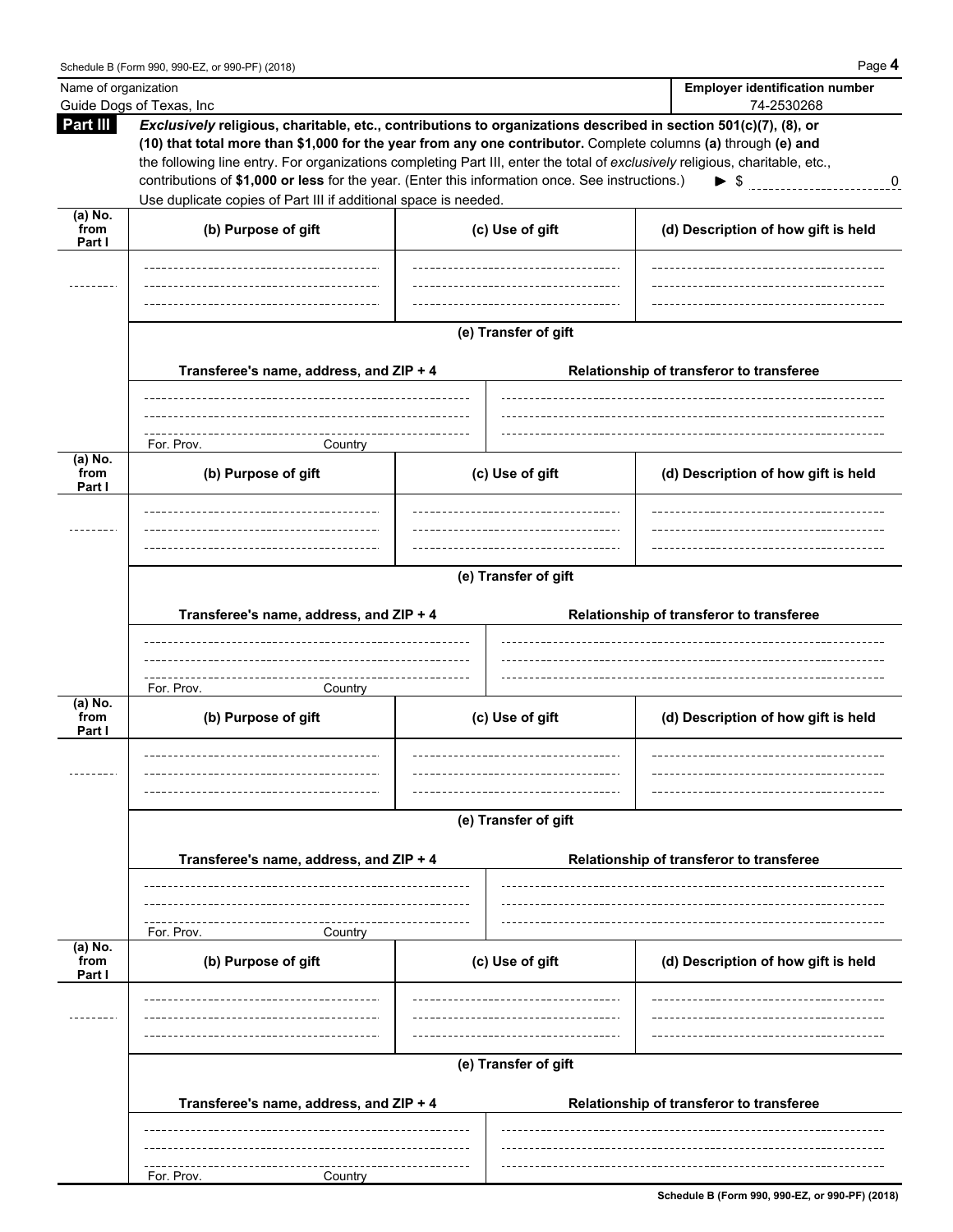**(Form 990)**

 $\overline{\phantom{a}}$ 

 $\overline{\phantom{a}}$ 

Department of the Treasury

# **SCHEDULE D Supplemental Financial Statements DED NO. 1545-0047**

**Complete if the organization answered "Yes" on Form 990, Part IV, line 6, 7, 8, 9, 10, 11a, 11b, 11c, 11d, 11e, 11f, 12a, or 12b. Attach to Form 990.**

| <b>Open to Public</b><br><b>Inspection</b> |
|--------------------------------------------|

| Internal Revenue Service | ► Go to www.irs.gov/Form990 for instructions and the latest information. |
|--------------------------|--------------------------------------------------------------------------|
| Name of the organization | Emplover                                                                 |

|              | Name of the organization                                                                                                                  |                         |                                                | <b>Employer identification number</b>              |
|--------------|-------------------------------------------------------------------------------------------------------------------------------------------|-------------------------|------------------------------------------------|----------------------------------------------------|
|              | Guide Dogs of Texas, Inc.                                                                                                                 |                         |                                                | 74-2530268                                         |
|              | Part   Organizations Maintaining Donor Advised Funds or Other Similar Funds or Accounts.                                                  |                         |                                                |                                                    |
|              | Complete if the organization answered "Yes" on Form 990, Part IV, line 6.                                                                 |                         |                                                |                                                    |
|              |                                                                                                                                           | (a) Donor advised funds |                                                | (b) Funds and other accounts                       |
| 1            | Total number at end of year                                                                                                               |                         |                                                |                                                    |
| $\mathbf{2}$ | Aggregate value of contributions to (during year). .                                                                                      |                         |                                                |                                                    |
| 3            | Aggregate value of grants from (during year)                                                                                              |                         |                                                |                                                    |
| 4            | Aggregate value at end of year                                                                                                            |                         |                                                |                                                    |
| 5            | Did the organization inform all donors and donor advisors in writing that the assets held in donor advised                                |                         |                                                |                                                    |
|              | funds are the organization's property, subject to the organization's exclusive legal control?                                             |                         |                                                | Yes<br><b>No</b>                                   |
| 6            | Did the organization inform all grantees, donors, and donor advisors in writing that grant funds can be used                              |                         |                                                |                                                    |
|              | only for charitable purposes and not for the benefit of the donor or donor advisor, or for any other purpose                              |                         |                                                |                                                    |
|              |                                                                                                                                           |                         |                                                | Yes<br>No                                          |
| Part II      | <b>Conservation Easements.</b>                                                                                                            |                         |                                                |                                                    |
|              | Complete if the organization answered "Yes" on Form 990, Part IV, line 7.                                                                 |                         |                                                |                                                    |
|              | Purpose(s) of conservation easements held by the organization (check all that apply).                                                     |                         |                                                |                                                    |
|              | Preservation of land for public use (e.g., recreation or education)                                                                       |                         |                                                | Preservation of a historically important land area |
|              |                                                                                                                                           |                         |                                                |                                                    |
|              | Protection of natural habitat                                                                                                             |                         | Preservation of a certified historic structure |                                                    |
|              | Preservation of open space                                                                                                                |                         |                                                |                                                    |
| $\mathbf{2}$ | Complete lines 2a through 2d if the organization held a qualified conservation contribution in the form of a conservation                 |                         |                                                |                                                    |
|              | easement on the last day of the tax year.                                                                                                 |                         |                                                | Held at the End of the Tax Year                    |
|              |                                                                                                                                           |                         | 2a                                             |                                                    |
| $\mathbf{p}$ |                                                                                                                                           |                         | 2 <sub>b</sub>                                 |                                                    |
|              | Number of conservation easements on a certified historic structure included in (a)                                                        |                         | 2c                                             |                                                    |
|              | Number of conservation easements included in (c) acquired after 7/25/06, and not on a                                                     |                         |                                                |                                                    |
|              |                                                                                                                                           |                         | 2d                                             |                                                    |
| 3            | Number of conservation easements modified, transferred, released, extinguished, or terminated by the organization during                  |                         |                                                |                                                    |
|              | the tax year $\blacktriangleright$                                                                                                        |                         |                                                |                                                    |
| 4            | Number of states where property subject to conservation easement is located                                                               |                         |                                                |                                                    |
| 5            | Does the organization have a written policy regarding the periodic monitoring, inspection, handling of                                    |                         |                                                |                                                    |
|              |                                                                                                                                           |                         |                                                | Yes<br><b>No</b>                                   |
| 6            | Staff and volunteer hours devoted to monitoring, inspecting, handling of violations, and enforcing conservation easements during the year |                         |                                                |                                                    |
|              |                                                                                                                                           |                         |                                                |                                                    |
| 7            | Amount of expenses incurred in monitoring, inspecting, handling of violations, and enforcing conservation easements during the year       |                         |                                                |                                                    |
|              |                                                                                                                                           |                         |                                                |                                                    |
| 8            | Does each conservation easement reported on line 2(d) above satisfy the requirements of section 170(h)(4)(B)(i)                           |                         |                                                |                                                    |
|              |                                                                                                                                           |                         |                                                | Yes<br>No                                          |
|              | In Part XIII, describe how the organization reports conservation easements in its revenue and expense statement, and                      |                         |                                                |                                                    |
|              | balance sheet, and include, if applicable, the text of the footnote to the organization's financial statements that describes the         |                         |                                                |                                                    |
|              | organization's accounting for conservation easements.                                                                                     |                         |                                                |                                                    |
|              | Part III Organizations Maintaining Collections of Art, Historical Treasures, or Other Similar Assets.                                     |                         |                                                |                                                    |
|              | Complete if the organization answered "Yes" on Form 990, Part IV, line 8.                                                                 |                         |                                                |                                                    |
| 1a           | If the organization elected, as permitted under SFAS 116 (ASC 958), not to report in its revenue statement and balance sheet              |                         |                                                |                                                    |
|              | works of art, historical treasures, or other similar assets held for public exhibition, education, or research in furtherance of          |                         |                                                |                                                    |
|              | public service, provide, in Part XIII, the text of the footnote to its financial statements that describes these items.                   |                         |                                                |                                                    |
|              | <b>b</b> If the organization elected, as permitted under SFAS 116 (ASC 958), to report in its revenue statement and balance sheet         |                         |                                                |                                                    |
|              |                                                                                                                                           |                         |                                                |                                                    |
|              | works of art, historical treasures, or other similar assets held for public exhibition, education, or research in furtherance of          |                         |                                                |                                                    |
|              | public service, provide the following amounts relating to these items:                                                                    |                         |                                                |                                                    |
|              |                                                                                                                                           |                         |                                                |                                                    |
|              |                                                                                                                                           |                         |                                                |                                                    |
| $\mathbf{2}$ | If the organization received or held works of art, historical treasures, or other similar assets for financial gain, provide the          |                         |                                                |                                                    |
|              | following amounts required to be reported under SFAS 116 (ASC 958) relating to these items:                                               |                         |                                                |                                                    |
| a            |                                                                                                                                           |                         |                                                |                                                    |
|              |                                                                                                                                           |                         |                                                |                                                    |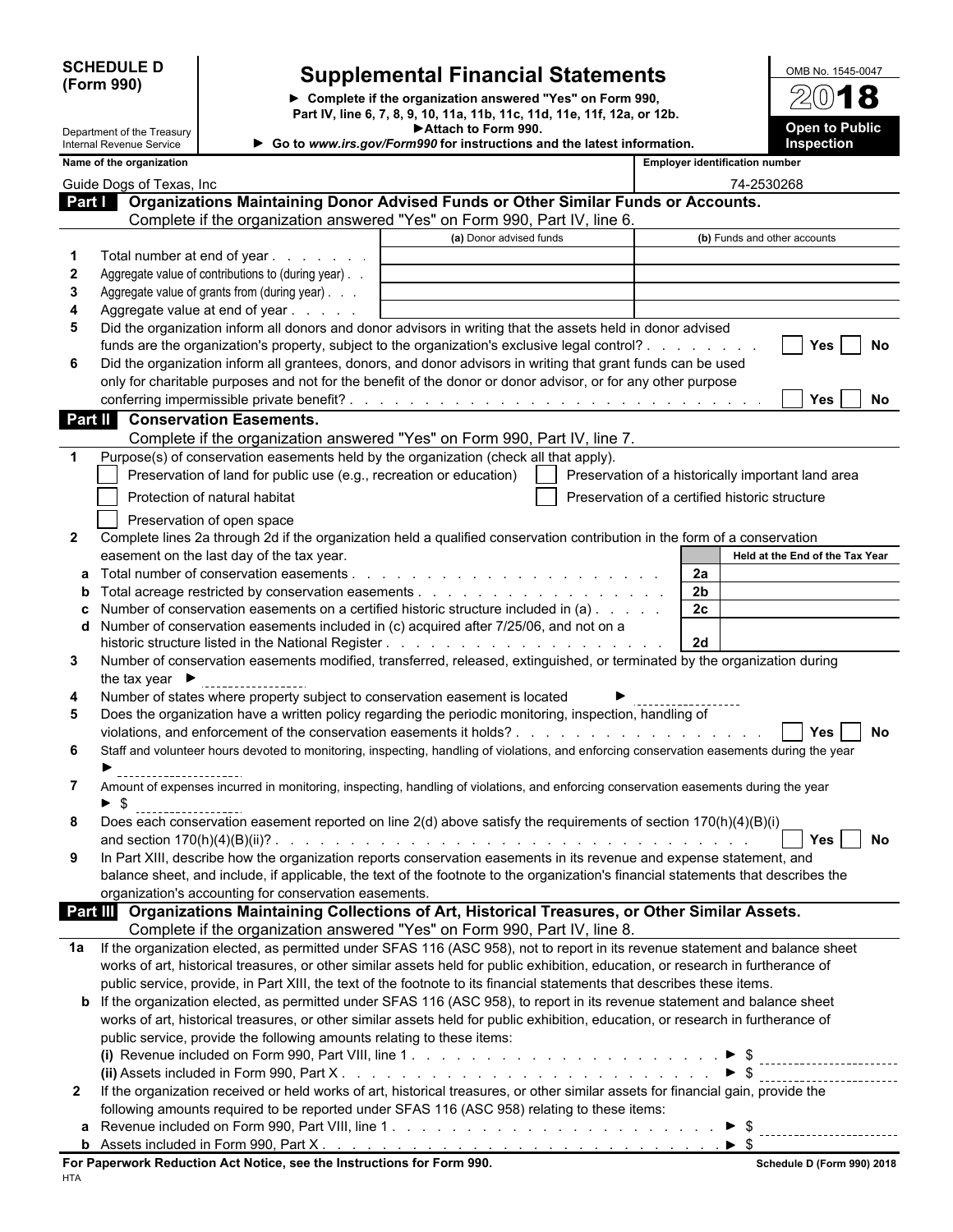|               | Schedule D (Form 990) 2018 Guide Dogs of Texas, Inc                                                                                     |                         |                      |                           |                      | 74-2530268           |                 | Page 2              |
|---------------|-----------------------------------------------------------------------------------------------------------------------------------------|-------------------------|----------------------|---------------------------|----------------------|----------------------|-----------------|---------------------|
|               | Part III Organizations Maintaining Collections of Art, Historical Treasures, or Other Similar Assets (continued)                        |                         |                      |                           |                      |                      |                 |                     |
| 3             | Using the organization's acquisition, accession, and other records, check any of the following that are a significant use of its        |                         |                      |                           |                      |                      |                 |                     |
|               | collection items (check all that apply):                                                                                                |                         |                      |                           |                      |                      |                 |                     |
| а             | Public exhibition                                                                                                                       |                         |                      | Loan or exchange programs |                      |                      |                 |                     |
| b             | Scholarly research                                                                                                                      | e                       | Other                |                           |                      |                      |                 |                     |
| c             | Preservation for future generations                                                                                                     |                         |                      |                           |                      |                      |                 |                     |
| 4             | Provide a description of the organization's collections and explain how they further the organization's exempt purpose in Part<br>XIII. |                         |                      |                           |                      |                      |                 |                     |
| 5             | During the year, did the organization solicit or receive donations of art, historical treasures, or other similar                       |                         |                      |                           |                      |                      |                 |                     |
|               | assets to be sold to raise funds rather than to be maintained as part of the organization's collection?                                 |                         |                      |                           |                      |                      | Yes             | No                  |
|               | Part IV Escrow and Custodial Arrangements.                                                                                              |                         |                      |                           |                      |                      |                 |                     |
|               | Complete if the organization answered "Yes" on Form 990, Part IV, line 9, or reported an amount on Form<br>990, Part X, line 21.        |                         |                      |                           |                      |                      |                 |                     |
| 1a            | Is the organization an agent, trustee, custodian or other intermediary for contributions or other assets not                            |                         |                      |                           |                      |                      |                 |                     |
|               |                                                                                                                                         |                         |                      |                           |                      |                      | Yes             | No                  |
|               | If "Yes," explain the arrangement in Part XIII and complete the following table:                                                        |                         |                      |                           |                      |                      |                 |                     |
|               |                                                                                                                                         |                         |                      |                           |                      |                      | Amount          |                     |
| С             |                                                                                                                                         |                         |                      |                           | 1c<br>1 <sub>d</sub> |                      |                 |                     |
|               |                                                                                                                                         |                         |                      |                           | 1e                   |                      |                 |                     |
|               |                                                                                                                                         |                         |                      |                           | 1f                   |                      |                 |                     |
|               | Did the organization include an amount on Form 990, Part X, line 21, for escrow or custodial account liability?                         |                         |                      |                           |                      |                      |                 | Yes $X$ No          |
| 2a            |                                                                                                                                         |                         |                      |                           |                      |                      |                 |                     |
| b             | If "Yes," explain the arrangement in Part XIII. Check here if the explanation has been provided on Part XIII.                           |                         |                      |                           |                      |                      |                 |                     |
| <b>Part V</b> | <b>Endowment Funds.</b>                                                                                                                 |                         |                      |                           |                      |                      |                 |                     |
|               | Complete if the organization answered "Yes" on Form 990, Part IV, line 10.                                                              |                         |                      |                           |                      |                      |                 |                     |
|               |                                                                                                                                         | (a) Current year        | (b) Prior year       | (c) Two years back        |                      | (d) Three years back |                 | (e) Four years back |
| 1a            | Beginning of year balance                                                                                                               | 5,329                   | 5,100<br>229         |                           | 5,100                | 4,700<br>400         |                 |                     |
| c             | Contributions<br>Net investment earnings, gains,                                                                                        |                         |                      |                           |                      |                      |                 | 4,700               |
|               | and losses                                                                                                                              |                         |                      |                           |                      |                      |                 |                     |
|               | Grants or scholarships                                                                                                                  |                         |                      |                           |                      |                      |                 |                     |
| е             | Other expenditures for facilities                                                                                                       |                         |                      |                           |                      |                      |                 |                     |
|               | and programs                                                                                                                            |                         |                      |                           |                      |                      |                 |                     |
|               | Administrative expenses                                                                                                                 |                         |                      |                           |                      |                      |                 |                     |
| g             | End of year balance                                                                                                                     | 5,329                   | 5,329                |                           | 5,100                | 5,100                |                 | 4.700               |
| $\mathbf{2}$  | Provide the estimated percentage of the current year end balance (line 1g, column (a)) held as:                                         |                         |                      |                           |                      |                      |                 |                     |
| a             | Board designated or quasi-endowment                                                                                                     | ▶.                      | %                    |                           |                      |                      |                 |                     |
| b             | Permanent endowment                                                                                                                     | %                       |                      |                           |                      |                      |                 |                     |
| c             | Temporarily restricted endowment<br>▸                                                                                                   | $\%$                    |                      |                           |                      |                      |                 |                     |
|               | The percentages on lines 2a, 2b, and 2c should equal 100%.                                                                              |                         |                      |                           |                      |                      |                 |                     |
| За            | Are there endowment funds not in the possession of the organization that are held and administered for the                              |                         |                      |                           |                      |                      |                 |                     |
|               | organization by:                                                                                                                        |                         |                      |                           |                      |                      |                 | <b>Yes</b><br>No    |
|               | (i)<br>(ii)                                                                                                                             |                         |                      |                           |                      |                      | 3a(i)<br>3a(ii) | $\mathsf{X}$<br>X   |
| b             | If "Yes" on line 3a(ii), are the related organizations listed as required on Schedule R?                                                |                         |                      |                           |                      |                      | 3 <sub>b</sub>  |                     |
| 4             | Describe in Part XIII the intended uses of the organization's endowment funds.                                                          |                         |                      |                           |                      |                      |                 |                     |
| Part VI       | Land, Buildings, and Equipment.                                                                                                         |                         |                      |                           |                      |                      |                 |                     |
|               | Complete if the organization answered "Yes" on Form 990, Part IV, line 11a. See Form 990, Part X, line 10.                              |                         |                      |                           |                      |                      |                 |                     |
|               | Description of property                                                                                                                 | (a) Cost or other basis |                      | (b) Cost or other basis   |                      | (c) Accumulated      | (d) Book value  |                     |
|               |                                                                                                                                         | (investment)            |                      | (other)                   |                      | depreciation         |                 |                     |
| 1a            | Land.                                                                                                                                   |                         | $\Omega$             | 140,184                   |                      |                      |                 | 140,184             |
| b             | Buildings                                                                                                                               |                         | $\Omega$             | 644,712                   |                      | 219,771              |                 | 424,941             |
|               | Leasehold improvements                                                                                                                  |                         | $\Omega$             | $\Omega$                  |                      | 0                    |                 |                     |
| d             | Equipment.                                                                                                                              |                         | $\Omega$<br>$\Omega$ | 274,977                   |                      | 248,607              |                 | 26,370              |
| е             | Other $\ldots$ $\ldots$ $\ldots$ $\ldots$ $\ldots$ $\ldots$ $\ldots$                                                                    |                         |                      | 10,161                    |                      | 10,161<br>▶          |                 |                     |
|               | Total. Add lines 1a through 1e. (Column (d) must equal Form 990, Part X, column (B), line 10c.).                                        |                         |                      |                           |                      |                      |                 | 591,495             |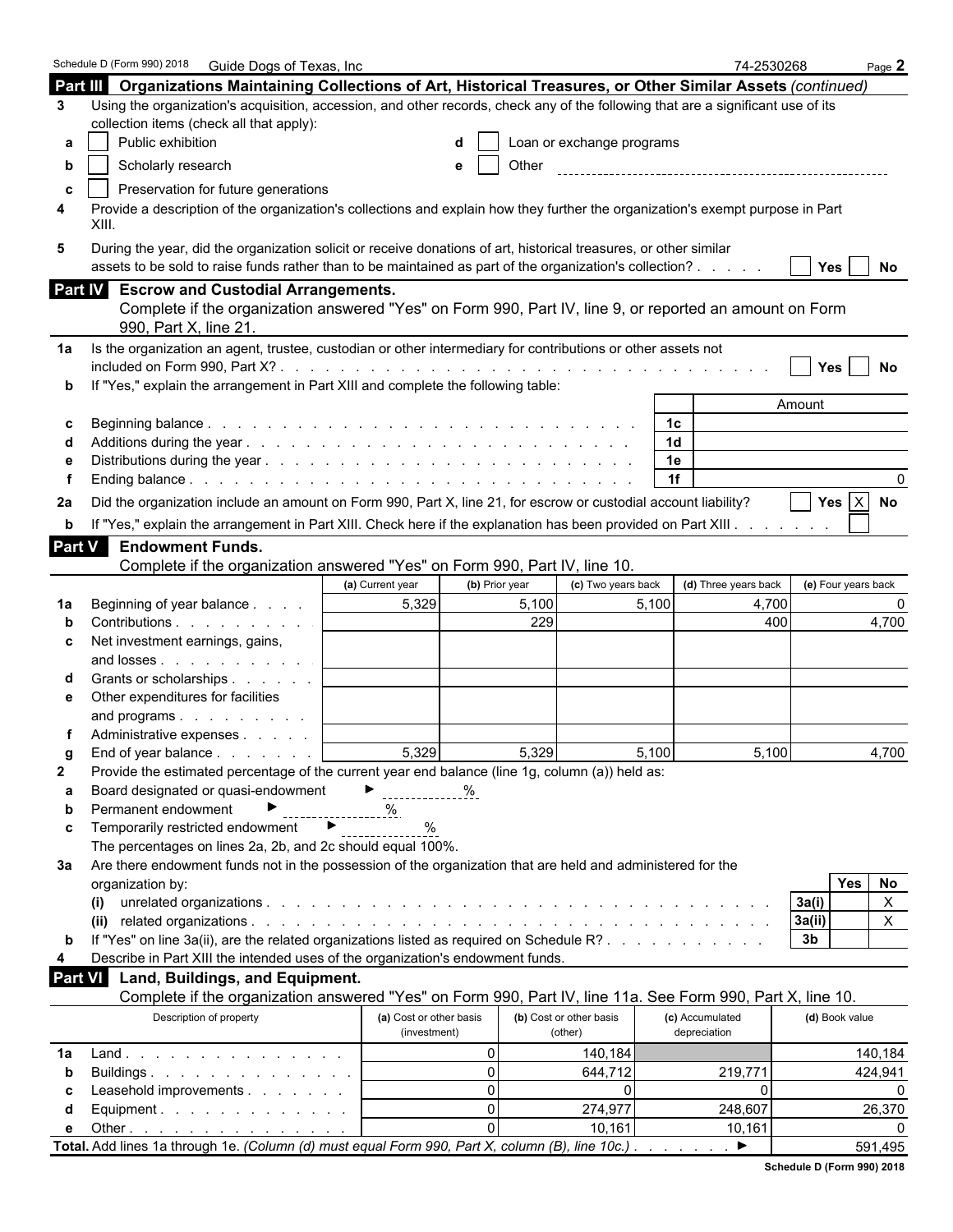|             | Part VII Investments-Other Securities.                                                                               |                 |                                                              |                |
|-------------|----------------------------------------------------------------------------------------------------------------------|-----------------|--------------------------------------------------------------|----------------|
|             | Complete if the organization answered "Yes" on Form 990, Part IV, line 11b. See Form 990, Part X, line 12.           |                 |                                                              |                |
|             | (a) Description of security or category<br>(including name of security)                                              | (b) Book value  | (c) Method of valuation:<br>Cost or end-of-year market value |                |
|             | (1) Financial derivatives                                                                                            | 0               |                                                              |                |
|             | (2) Closely-held equity interests                                                                                    | $\Omega$        |                                                              |                |
| $(3)$ Other |                                                                                                                      |                 |                                                              |                |
| (A)         |                                                                                                                      |                 |                                                              |                |
|             |                                                                                                                      |                 |                                                              |                |
| (C)         |                                                                                                                      |                 |                                                              |                |
| (D)         |                                                                                                                      |                 |                                                              |                |
| (E)         |                                                                                                                      |                 |                                                              |                |
| (F)         |                                                                                                                      |                 |                                                              |                |
| (G)         |                                                                                                                      |                 |                                                              |                |
| (H)         | Total. (Column (b) must equal Form 990, Part X, col. (B) line 12.) $\blacktriangleright$                             | 0               |                                                              |                |
|             | Part VIII Investments-Program Related.                                                                               |                 |                                                              |                |
|             | Complete if the organization answered "Yes" on Form 990, Part IV, line 11c. See Form 990, Part X, line 13.           |                 |                                                              |                |
|             | (a) Description of investment                                                                                        | (b) Book value  | (c) Method of valuation:<br>Cost or end-of-year market value |                |
| (1)         |                                                                                                                      |                 |                                                              |                |
| (2)         |                                                                                                                      |                 |                                                              |                |
| (3)         |                                                                                                                      |                 |                                                              |                |
| (4)         |                                                                                                                      |                 |                                                              |                |
| (5)         |                                                                                                                      |                 |                                                              |                |
| (6)<br>(7)  |                                                                                                                      |                 |                                                              |                |
| (8)         |                                                                                                                      |                 |                                                              |                |
| (9)         |                                                                                                                      |                 |                                                              |                |
|             | Total. (Column (b) must equal Form 990, Part X, col. (B) line 13.)                                                   | 0               |                                                              |                |
| Part IX     | <b>Other Assets.</b>                                                                                                 |                 |                                                              |                |
|             | Complete if the organization answered "Yes" on Form 990, Part IV, line 11d. See Form 990, Part X, line 15.           |                 |                                                              |                |
|             |                                                                                                                      | (a) Description |                                                              | (b) Book value |
| (1)         |                                                                                                                      |                 |                                                              |                |
| (2)         |                                                                                                                      |                 |                                                              |                |
| (3)         |                                                                                                                      |                 |                                                              |                |
| (4)         |                                                                                                                      |                 |                                                              |                |
| (5)         |                                                                                                                      |                 |                                                              |                |
| (6)         |                                                                                                                      |                 |                                                              |                |
| (7)         |                                                                                                                      |                 |                                                              |                |
| (8)         |                                                                                                                      |                 |                                                              |                |
| (9)         |                                                                                                                      |                 |                                                              |                |
|             | Total. (Column (b) must equal Form 990, Part X, col. (B) line 15.)                                                   |                 | ▶                                                            | 0              |
| Part X      | <b>Other Liabilities.</b>                                                                                            |                 |                                                              |                |
|             | Complete if the organization answered "Yes" on Form 990, Part IV, line 11e or 11f. See Form 990, Part X,<br>line 25. |                 |                                                              |                |
| 1.          | (a) Description of liability                                                                                         | (b) Book value  |                                                              |                |
|             | (1) Federal income taxes                                                                                             | 0               |                                                              |                |
| (2)         |                                                                                                                      |                 |                                                              |                |
| (3)         |                                                                                                                      |                 |                                                              |                |
| (4)         |                                                                                                                      |                 |                                                              |                |
| (5)         |                                                                                                                      |                 |                                                              |                |
| (6)         |                                                                                                                      |                 |                                                              |                |
| (7)         |                                                                                                                      |                 |                                                              |                |

(9) **Total.** *(Column (b) must equal Form 990, Part X, col.* (*B) line 25.)* ▶ | (0)

(8)

**2.** Liability for uncertain tax positions. In Part XIII, provide the text of the footnote to the organization's financial statements that reports the organization's liability for uncertain tax positions under FIN 48 (ASC 740). Check here if the text of the footnote has been provided in Part XIII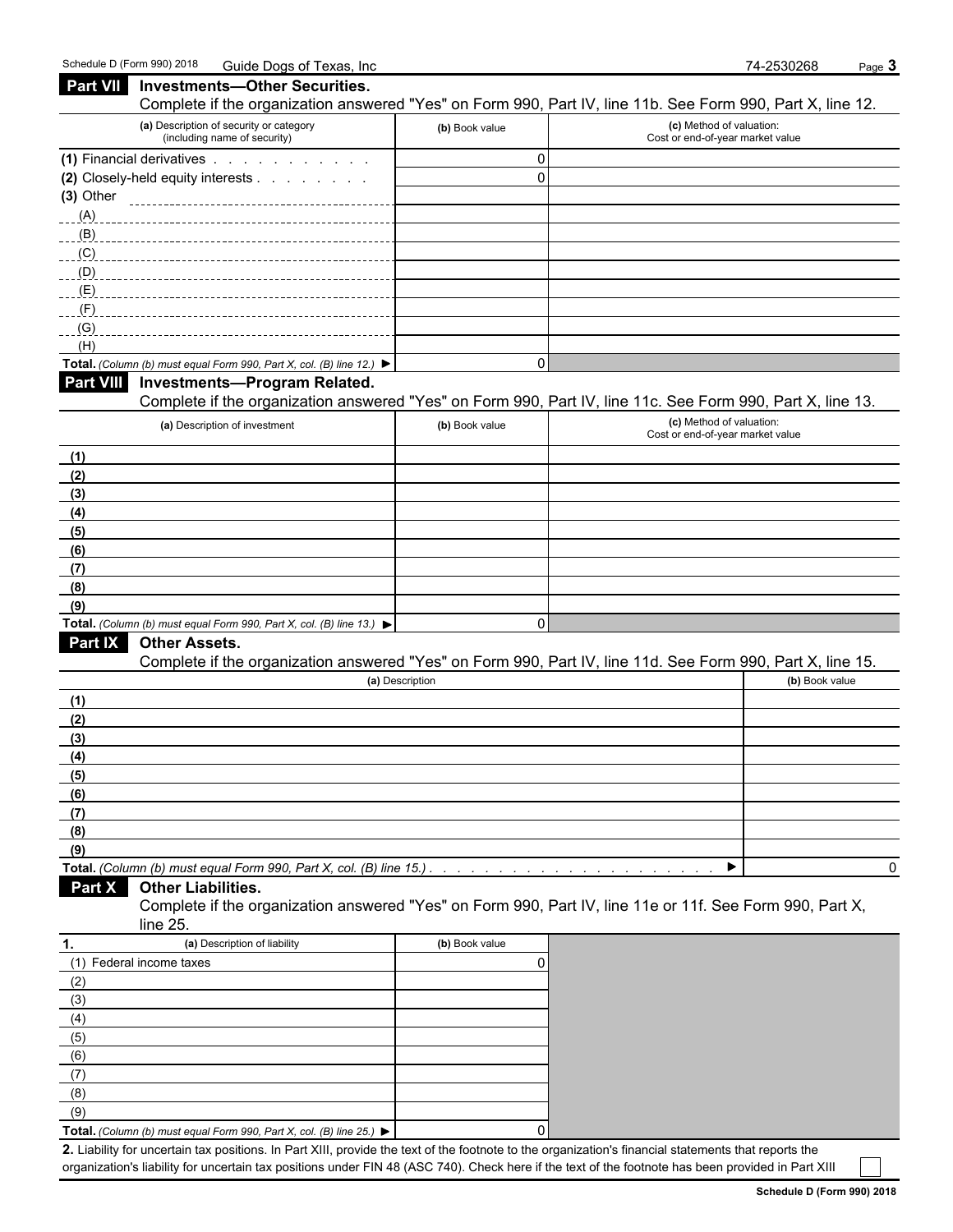|              | Schedule D (Form 990) 2018 | Guide Dogs of Texas, Inc.                                                                                                                          |                      | 74-2530268   | Page 4    |
|--------------|----------------------------|----------------------------------------------------------------------------------------------------------------------------------------------------|----------------------|--------------|-----------|
|              | Part XI                    | Reconciliation of Revenue per Audited Financial Statements With Revenue per Return.                                                                |                      |              |           |
|              |                            | Complete if the organization answered "Yes" on Form 990, Part IV, line 12a.                                                                        |                      |              |           |
| 1            |                            | Total revenue, gains, and other support per audited financial statements                                                                           |                      | $\mathbf{1}$ | 1,849,839 |
| 2            |                            | Amounts included on line 1 but not on Form 990, Part VIII, line 12:                                                                                |                      |              |           |
| a            |                            | Net unrealized gains (losses) on investments                                                                                                       | 2a                   |              |           |
|              |                            |                                                                                                                                                    | 2 <sub>b</sub>       |              |           |
|              |                            |                                                                                                                                                    | 2c                   |              |           |
|              |                            |                                                                                                                                                    | 2d                   |              |           |
| е            |                            |                                                                                                                                                    |                      | 2e           |           |
| 3            |                            |                                                                                                                                                    |                      | 3            | 1,849,839 |
| 4            |                            | Amounts included on Form 990, Part VIII, line 12, but not on line 1:                                                                               |                      |              |           |
| a            |                            | Investment expenses not included on Form 990, Part VIII, line 7b                                                                                   | 4a                   |              |           |
|              |                            |                                                                                                                                                    | 4 <sub>b</sub>       |              |           |
|              |                            |                                                                                                                                                    |                      | 4c           |           |
| 5            |                            | Total revenue. Add lines 3 and 4c. (This must equal Form 990, Part I, line 12.)                                                                    |                      | 5            | 1,849,839 |
|              |                            | Part XII Reconciliation of Expenses per Audited Financial Statements With Expenses per Return.                                                     |                      |              |           |
|              |                            | Complete if the organization answered "Yes" on Form 990, Part IV, line 12a.                                                                        |                      |              |           |
| 1            |                            |                                                                                                                                                    |                      |              | 722,774   |
| $\mathbf{2}$ |                            | Amounts included on line 1 but not on Form 990, Part IX, line 25:                                                                                  |                      |              |           |
|              |                            |                                                                                                                                                    | 2a<br>2 <sub>b</sub> |              |           |
|              |                            |                                                                                                                                                    | 2 <sub>c</sub>       |              |           |
|              |                            |                                                                                                                                                    | 2d                   |              |           |
| е            |                            |                                                                                                                                                    |                      | 2e           |           |
| 3            |                            |                                                                                                                                                    |                      | 3            | 722,774   |
| 4            |                            | Amounts included on Form 990, Part IX, line 25, but not on line 1:                                                                                 |                      |              |           |
| a            |                            | Investment expenses not included on Form 990, Part VIII, line 7b                                                                                   | 4a                   |              |           |
|              |                            |                                                                                                                                                    | 4 <sub>b</sub>       |              |           |
|              |                            |                                                                                                                                                    |                      | 4c           | 0         |
| 5            |                            | Total expenses. Add lines 3 and 4c. (This must equal Form 990, Part I, line 18.)                                                                   |                      | 5            | 722,774   |
|              |                            | Part XIII Supplemental Information.                                                                                                                |                      |              |           |
|              |                            | Provide the descriptions required for Part II, lines 3, 5, and 9; Part III, lines 1a and 4; Part IV, lines 1b and 2b; Part V, line 4; Part X, line |                      |              |           |
|              |                            | 2; Part XI, lines 2d and 4b; and Part XII, lines 2d and 4b. Also complete this part to provide any additional information.                         |                      |              |           |
|              |                            |                                                                                                                                                    |                      |              |           |
|              |                            |                                                                                                                                                    |                      |              |           |
|              |                            |                                                                                                                                                    |                      |              |           |
|              |                            |                                                                                                                                                    |                      |              |           |
|              |                            |                                                                                                                                                    |                      |              |           |
|              |                            |                                                                                                                                                    |                      |              |           |
|              |                            |                                                                                                                                                    |                      |              |           |
|              |                            |                                                                                                                                                    |                      |              |           |
|              |                            |                                                                                                                                                    |                      |              |           |
|              |                            |                                                                                                                                                    |                      |              |           |
|              |                            |                                                                                                                                                    |                      |              |           |
|              |                            |                                                                                                                                                    |                      |              |           |
|              |                            |                                                                                                                                                    |                      |              |           |
|              |                            |                                                                                                                                                    |                      |              |           |
|              |                            |                                                                                                                                                    |                      |              |           |
|              |                            |                                                                                                                                                    |                      |              |           |
|              |                            |                                                                                                                                                    |                      |              |           |
|              |                            |                                                                                                                                                    |                      |              |           |
|              |                            |                                                                                                                                                    |                      |              |           |
|              |                            |                                                                                                                                                    |                      |              |           |
|              |                            |                                                                                                                                                    |                      |              |           |
|              |                            |                                                                                                                                                    |                      |              |           |
|              |                            |                                                                                                                                                    |                      |              |           |
|              |                            |                                                                                                                                                    |                      |              |           |
|              |                            |                                                                                                                                                    |                      |              |           |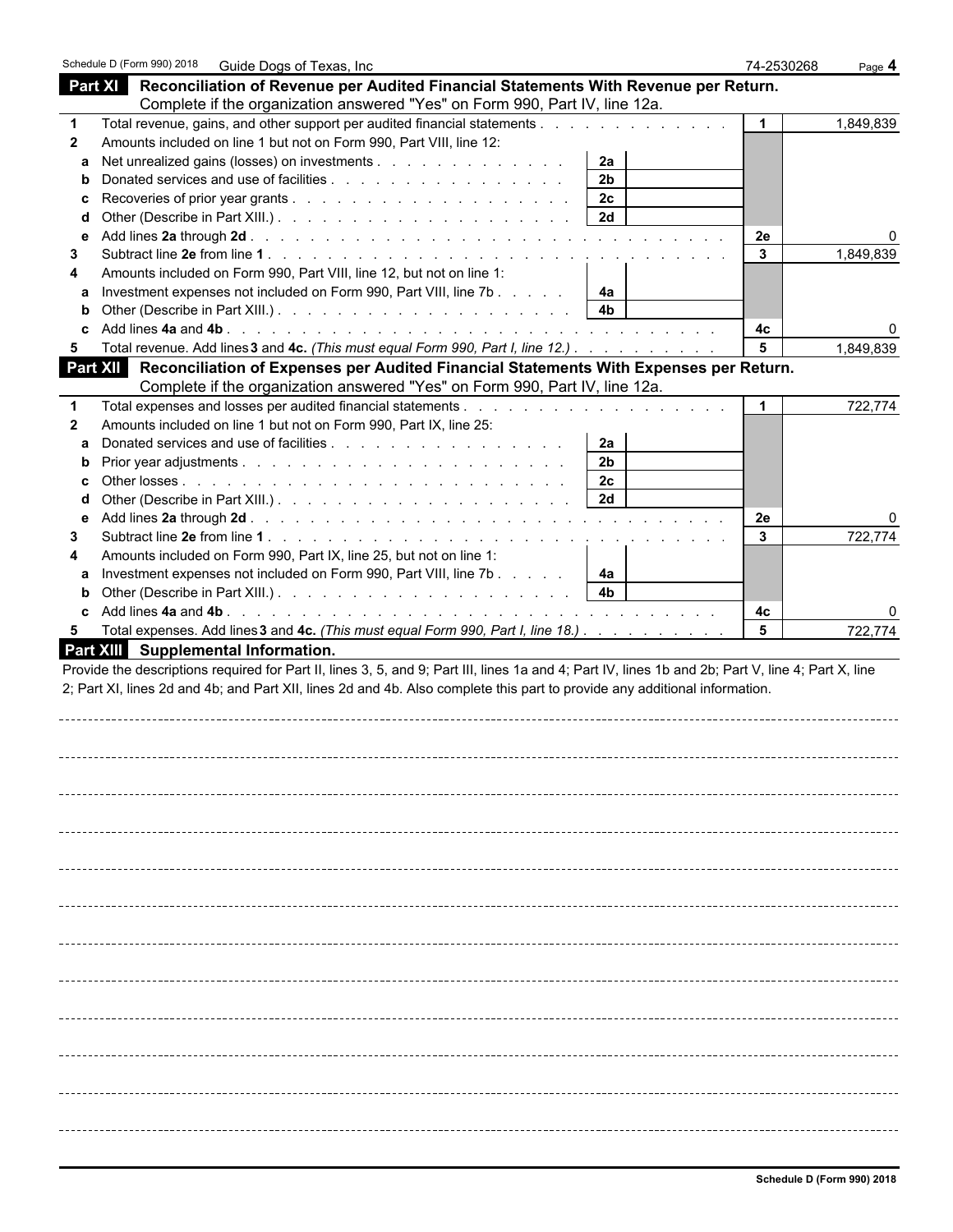| ------------------- |
|---------------------|
|                     |
|                     |
| ------------------- |
|                     |
| ------------------- |
|                     |
| ------------------- |
|                     |
|                     |
| ------------------  |
|                     |
| .                   |
|                     |
|                     |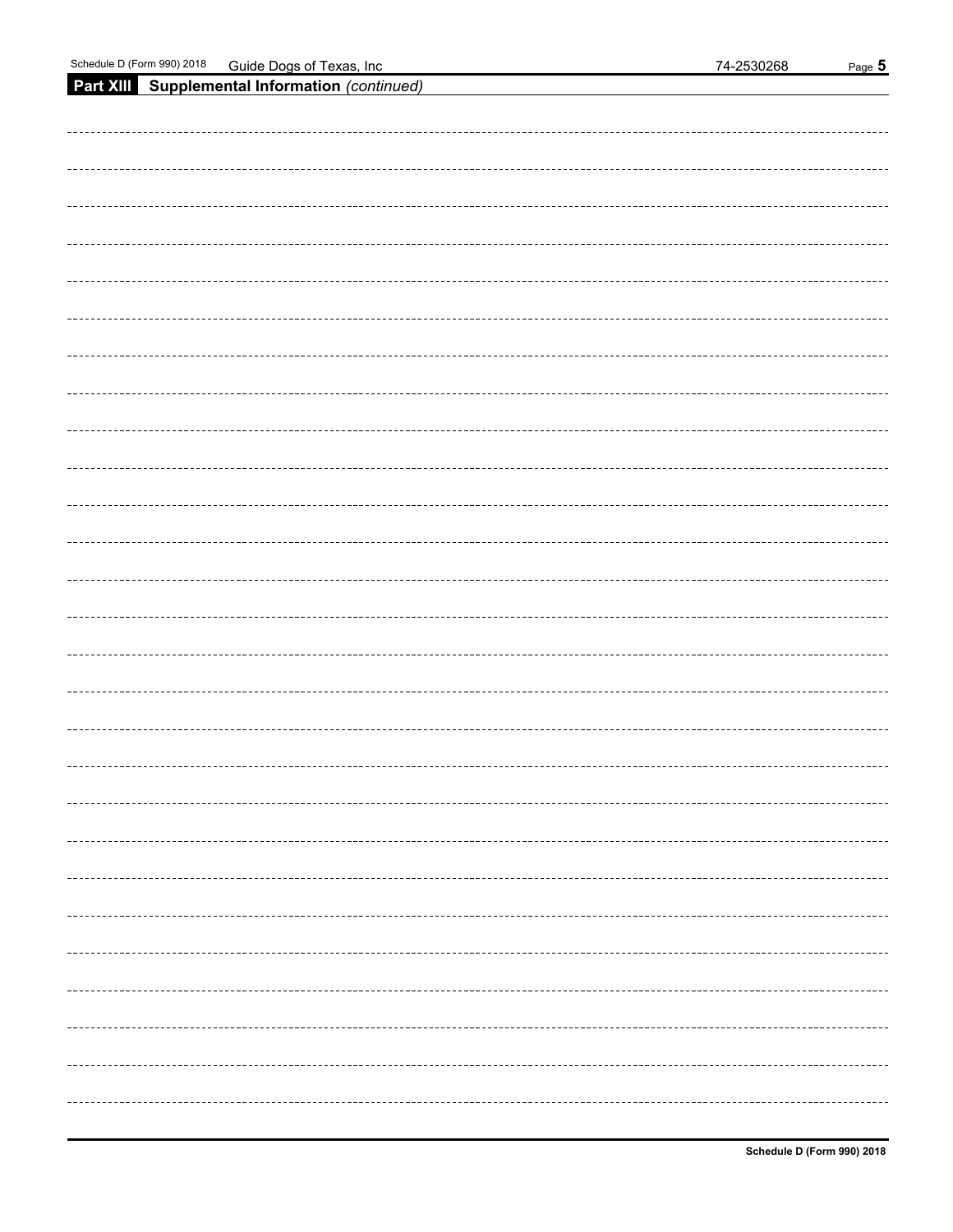| <b>SCHEDULE O</b><br>(Form 990 or 990-EZ)<br>Department of the Treasury                      | Supplemental Information to Form 990 or 990-EZ<br>Complete to provide information for responses to specific questions on<br>Form 990 or 990-EZ or to provide any additional information.<br>Attach to Form 990 or 990-EZ.<br>▶ |                                       | OMB No. 1545-0047<br>2<br>$0)$ <b>18</b><br><b>Open to Public</b> |  |  |  |
|----------------------------------------------------------------------------------------------|--------------------------------------------------------------------------------------------------------------------------------------------------------------------------------------------------------------------------------|---------------------------------------|-------------------------------------------------------------------|--|--|--|
| Internal Revenue Service<br>Name of the organization                                         | Go to www.irs.gov/Form990 for the latest information.                                                                                                                                                                          | <b>Employer identification number</b> | Inspection                                                        |  |  |  |
| Guide Dogs of Texas, Inc                                                                     |                                                                                                                                                                                                                                | 74-2530268                            |                                                                   |  |  |  |
|                                                                                              | Form 990, Part VI, Line 11b: A copy is provided to Board Memebrs for review prior to filing                                                                                                                                    |                                       |                                                                   |  |  |  |
| tax return                                                                                   |                                                                                                                                                                                                                                |                                       |                                                                   |  |  |  |
| Form 990, Part VI, Line 12c: The conflict of interest policy is reviewed annually. All Board |                                                                                                                                                                                                                                |                                       |                                                                   |  |  |  |
| Members sign the disclosure statement.                                                       |                                                                                                                                                                                                                                |                                       |                                                                   |  |  |  |
|                                                                                              | Form 990, Part VI, Line 19: Governance documents are available online Guidestar. Conflict of                                                                                                                                   |                                       |                                                                   |  |  |  |
| interest policy is available upon request                                                    |                                                                                                                                                                                                                                |                                       |                                                                   |  |  |  |
|                                                                                              |                                                                                                                                                                                                                                |                                       |                                                                   |  |  |  |
|                                                                                              |                                                                                                                                                                                                                                |                                       |                                                                   |  |  |  |
|                                                                                              |                                                                                                                                                                                                                                |                                       |                                                                   |  |  |  |
|                                                                                              |                                                                                                                                                                                                                                |                                       |                                                                   |  |  |  |
|                                                                                              |                                                                                                                                                                                                                                |                                       |                                                                   |  |  |  |
|                                                                                              |                                                                                                                                                                                                                                |                                       |                                                                   |  |  |  |
|                                                                                              |                                                                                                                                                                                                                                |                                       |                                                                   |  |  |  |
|                                                                                              |                                                                                                                                                                                                                                |                                       |                                                                   |  |  |  |
|                                                                                              |                                                                                                                                                                                                                                |                                       |                                                                   |  |  |  |
|                                                                                              |                                                                                                                                                                                                                                |                                       |                                                                   |  |  |  |
|                                                                                              |                                                                                                                                                                                                                                |                                       |                                                                   |  |  |  |
|                                                                                              |                                                                                                                                                                                                                                |                                       |                                                                   |  |  |  |
|                                                                                              |                                                                                                                                                                                                                                |                                       |                                                                   |  |  |  |
|                                                                                              |                                                                                                                                                                                                                                |                                       |                                                                   |  |  |  |
|                                                                                              |                                                                                                                                                                                                                                |                                       |                                                                   |  |  |  |
|                                                                                              |                                                                                                                                                                                                                                |                                       |                                                                   |  |  |  |
|                                                                                              |                                                                                                                                                                                                                                |                                       |                                                                   |  |  |  |
|                                                                                              |                                                                                                                                                                                                                                |                                       |                                                                   |  |  |  |
|                                                                                              |                                                                                                                                                                                                                                |                                       |                                                                   |  |  |  |
|                                                                                              |                                                                                                                                                                                                                                |                                       |                                                                   |  |  |  |